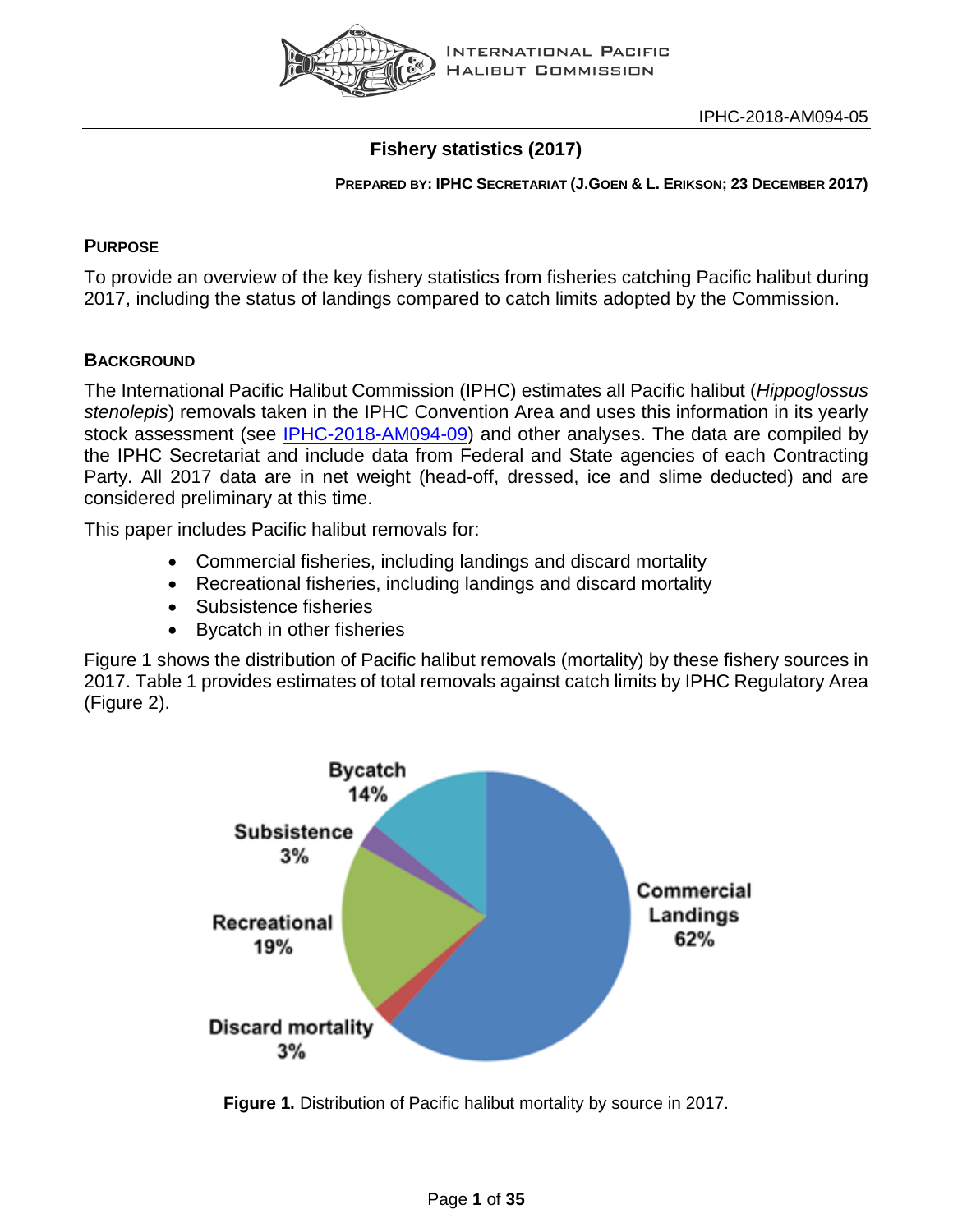**Table 1.** 2017 estimates of total removals (thousands of pounds, net weight), including catch limits and landings of Pacific halibut by IPHC Regulatory Area. Preliminary as of 9 November 2017. Shaded cells included in catch totals which are tracked against the catch limit. Totals have been rounded. Totals have also been provided in metric tons.

|                                                    |         |                     | <b>IPHC Regulatory Area</b> |          |       |       |                           |           |
|----------------------------------------------------|---------|---------------------|-----------------------------|----------|-------|-------|---------------------------|-----------|
| Removals                                           | 2A      | 2B                  | 2C                          | 3A       | 3B    |       | <b>Total</b><br>(,000 lb) | Total (t) |
| Commercial landings <sup>1</sup>                   | 737     | 6,193               | 4,10813                     | 7,587    | 3,022 | 3,938 | 25,585                    | 11,605.16 |
| Commercial discard mortality <sup>2</sup>          | 19      | 175                 | 87                          | 347      | 234   | 126   | 988                       | 448.15    |
| Recreational landings <sup>3</sup>                 | 515     | 1,172               | 2,294                       | 3,904    | 8     | 15    | 7,908                     | 3,587.01  |
| Recreational landings from<br>commercial leasing 4 |         | 4                   | 41                          |          |       |       | 52                        | 23.59     |
| Recreational discard mortality <sup>5</sup>        | 4       | 42                  | 59                          | 52       |       | -     | 157                       | 71.21     |
| Bycatch mortality <sup>6</sup>                     | 111     | 251                 | 17                          | .390 ا   | 885   | 3,342 | 5,996                     | 2,719.74  |
| Subsistence <sup>7</sup>                           | 30      | 405                 | 436                         | 222      | 14    | 61    | 1.168                     | 529.80    |
| IPHC Research landings 8                           | 16      | 65                  | 124                         | 198      | 72    | 96    | 571                       | 259.00    |
| <b>Total Removals</b>                              | 1,432   | 8,307               | 7,166                       | 13,707   | 4,235 | 7,578 | 42,425                    | 19,243.66 |
| 2017 Catch Limits 9                                | 1,33010 | 7,45011             | 5,25012                     | 10,00012 | 3,140 | 4,230 | 31,400                    | 14,242.80 |
| 2017 Catch Sharing Plan Total                      | 1,28610 | 7,411 <sup>11</sup> | 6,58912                     | 11,89712 | 3.030 | 3,953 | 34.166                    | 15,497.44 |

1 Commercial landings are of Pacific halibut that are 32" or greater (O32) in length from directed halibut fisheries using longline gear or in some cases pot gear. Commercial landings are reported on landing receipts and converted from head-on, gutted weight to net weight.

<sup>2</sup> Includes estimate of discard mortality from IPHC research.

<sup>3</sup> Recreational landings are of Pacific halibut that may be subject to a size limit and may vary by Regulatory Area (as described in domestic regulations). Data collection methods vary by Regulatory Area and are collated

<sup>4</sup> Fish landed against transfers from commercial quota fisheries (XRQ in Area 2B, GAF in Areas 2C and 3A).

<sup>5</sup> Regulatory Area 2A based on previous 5-year average. Regulatory Area 2B is the value reported by DFO and differs from the value used in the 2017 stock assessment (53,161 lb). The stock assessment value is based on the method developed by the IPHC, which applies the rate of discarding from the Regulatory Area 2C charter fishery applied to 2B catch.

<sup>6</sup> Bycatch mortality is from fisheries targeting other fish and shellfish that inadvertently catch Pacific halibut. The bycatch mortality estimates are of Pacific halibut that are caught and released at sea but subsequent

 $\frac{7}{1}$  Includes 2016 Alaskan subsistence harvest estimates (tribal and rural SHARC holders). Area 4 includes 7,380 pounds of U32 Pacific halibut retained in the 2017 Regulatory Area 4DE Community Development Quota fishery.

8 IPHC Research landings include landings from the fishery-independent setline survey and other research projects.

<sup>9</sup> Does not include pounds from the underage/overage programs in Area 2B or Alaska or pounds from the Annette Island Reserve fishery in Area 2C.

 $10$  Catch limit and landings reported include commercial, recreational, and treaty subsistence landings.

<sup>11</sup> Catch limit and landings reported include commercial and recreational (including commercial leasing) landings and recreational discard mortality.

<sup>12</sup> Catch limit and landings reported include commercial and recreational guided/charter (including commercial leasing) landings and discard mortality for all commercial and guided recreational. Unguided recreational landings and discard mortality are not included.

<sup>13</sup> Regulatory Area 2C commercial landings includes 64,363 pounds taken in the Metlakatla fishery within the Annette Islands Reserve.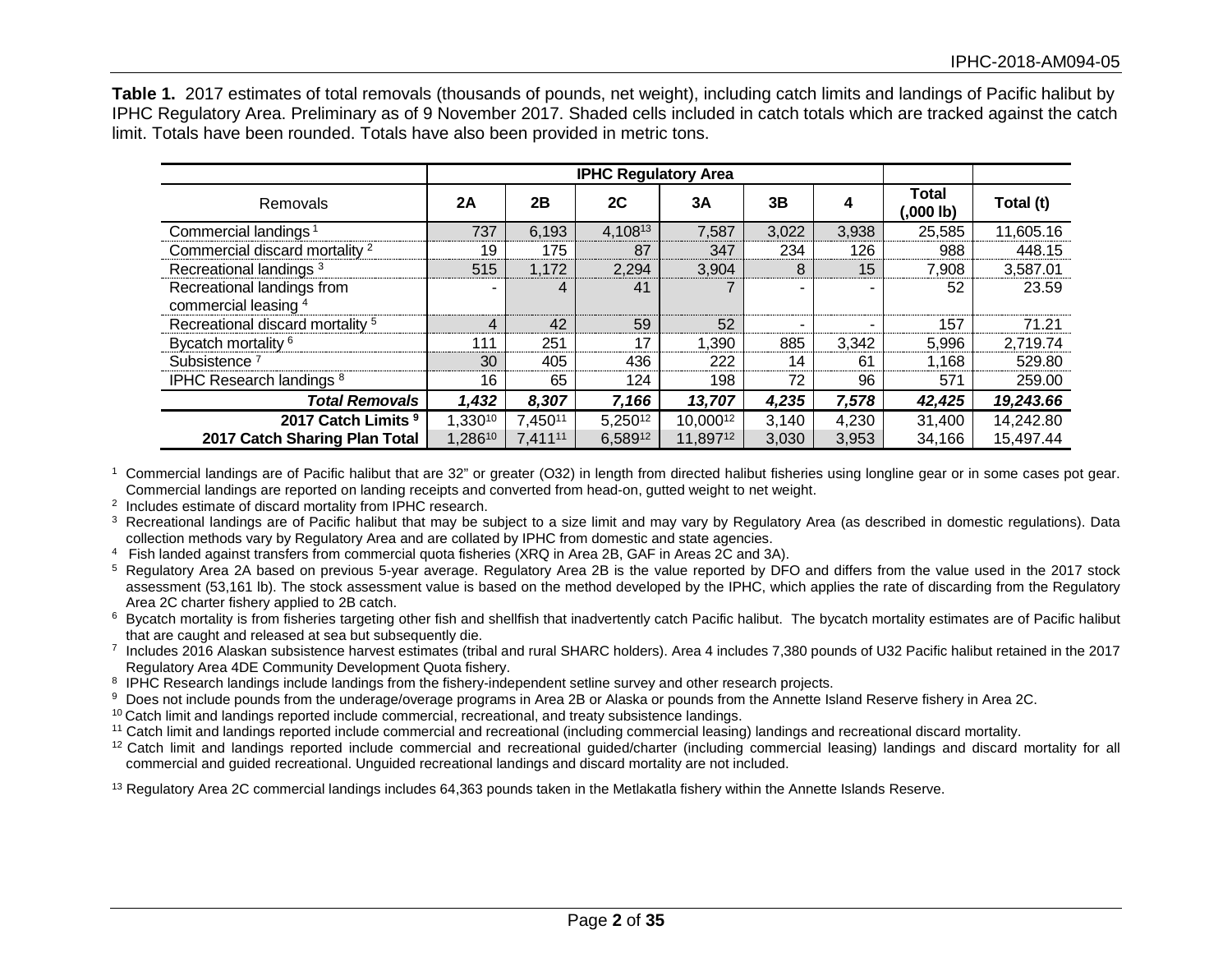

**Figure 2.** Map of the IPHC Convention Area and IPHC Regulatory Areas.

# **DEFINITIONS**

**Commercial fisheries**: include commercial landings and discard mortality (formerly called "wastage" in IPHC reports). Commercial discard mortality continues to include estimates of sublegal Pacific halibut (under 32 inches (81.3 cm), also called U32), fish that die on lost or abandoned fishing gear, and fish discarded for regulatory reasons.

**Recreational fisheries** (formerly called sport): include recreational landings (including landings from commercial leasing) and discard mortality.

**Subsistence fisheries** (formerly called personal use/subsistence): are non-commercial, customary, and traditional use of Pacific halibut for direct personal, family, or community consumption or sharing as food, or customary trade. Subsistence fisheries include:

- i) ceremonial and subsistence (C&S) removals in the Regulatory Area 2A treaty Indian fishery,
- ii) the sanctioned First Nations Food, Social, and Ceremonial (FSC) fishery conducted in British Columbia,
- iii) federal subsistence fishery in Alaska that uses Alaska Subsistence Halibut Registration Certificate (SHARC), and
- iv) U32 Pacific halibut retained in Regulatory Areas 4D and 4E by the CDQ fishery for personal use.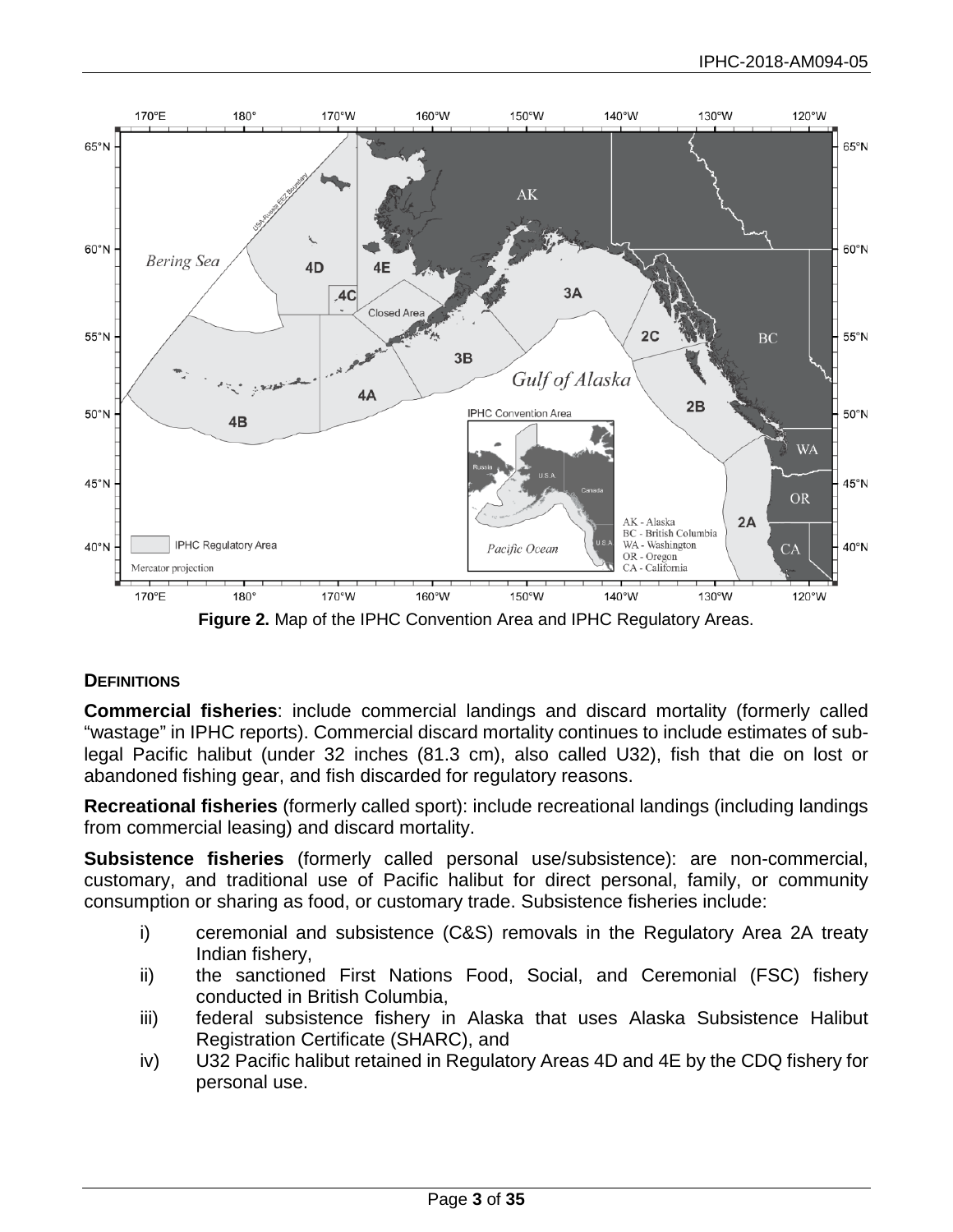**Bycatch**: incidentally caught fish by fisheries targeting other species and that cannot legally be retained. Bycatch mortality, or bycatch removals, refers only to those fish that subsequently die due to capture.

### **COMMERCIAL FISHERIES**

The IPHC's commercial fisheries span from northern California through to northern and western Alaska in USA and Canada waters of the northeastern Pacific Ocean. The IPHC sets annual limits for the catch of Pacific halibut in each IPHC Regulatory Area. Participants in these commercial fisheries use longline and pot gear to catch Pacific halibut for sale. The commercial Pacific halibut fisheries in IPHC Regulatory Area 2A consisted of the directed commercial fishery with fishing period limits, the incidental Pacific halibut catch during the salmon troll and limitedentry sablefish fisheries, and the treaty Indian fisheries. Farther north, the commercial fisheries consisted of the Individual Vessel Quota (IVQ) fishery in IPHC Regulatory Area 2B, the Individual Fishing Quota (IFQ) system in Alaska, the Community Development Quota (CDQ) fisheries in IPHC Regulatory Areas 4B and 4CDE, and the Metlakatla fishery in Southeast Alaska. All 2017 landing and discard mortality data presented in this document are preliminary.

#### *Commercial Fishing Periods*

The Canadian IVQ fishery in IPHC Regulatory Area 2B and the US IFQ and CDQ fisheries in IPHC Regulatory Areas 2C, 3A, 3B, 4A, 4B, 4C, 4D, and 4E commenced at 12 noon local time on 11 March and closed at 12 noon local time on 7 November 2017 (Table 2). The IPHC Regulatory Area 2A commercial fisheries, including the treaty Indian commercial fisheries, occurred during the same calendar period (11 March to 7 November 2017). For IPHC Regulatory Area 2A, seven potential 10-hour fishing periods for the non-treaty directed commercial fishery were adopted: 28 June, 12 July, 26 July, 2 August, 16 August, 30 August, and 13 September 2017. All fishing periods began at 0800 and ended at 1800 local time, were further restricted by fishing period limits, and closed for the remainder of the year after the third opening on 26 July when the IPHC Regulatory Area 2A directed commercial fishery allocation was estimated to have been reached.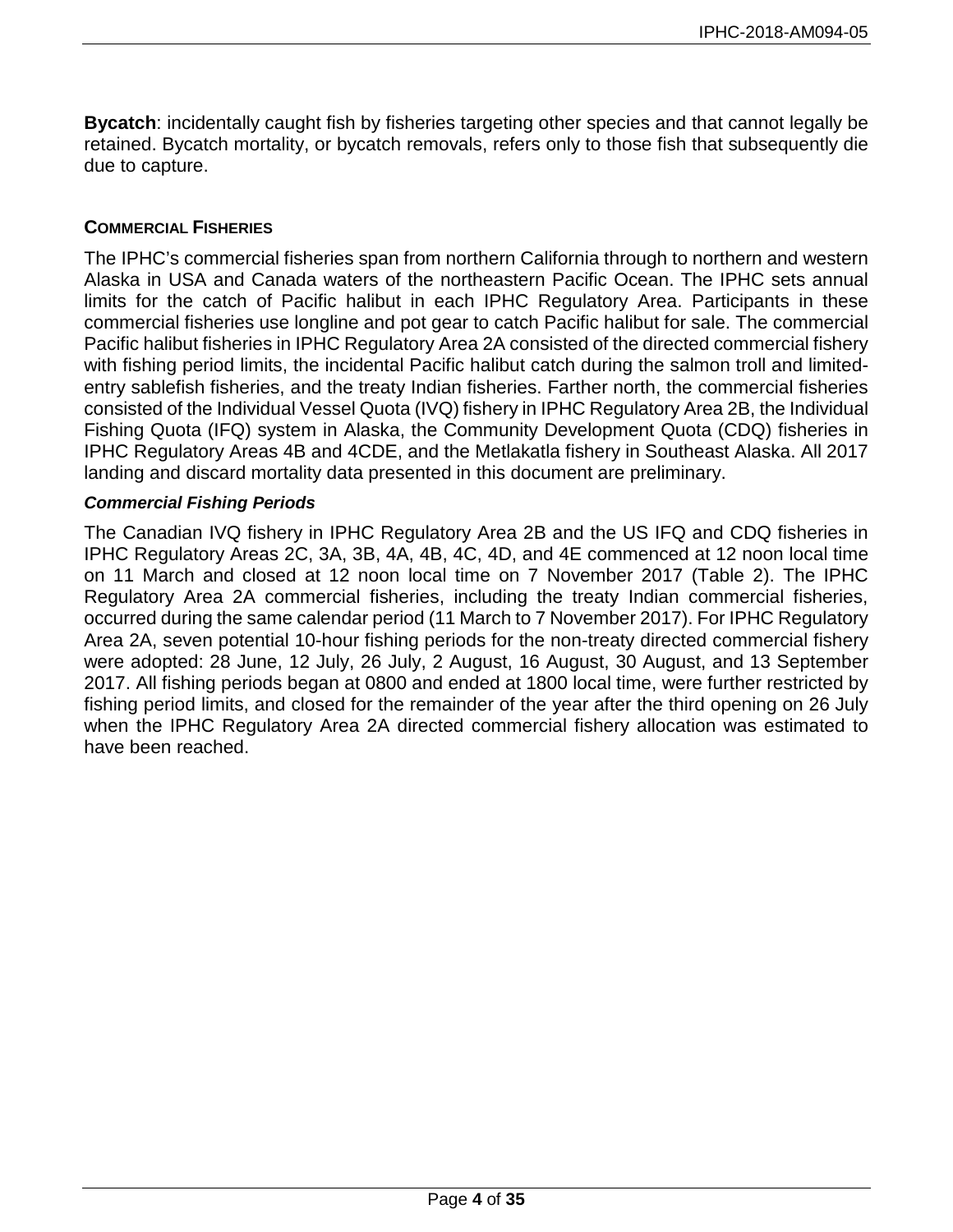| Regulatory                                 |                                                                                  |                                                                             |                                                              |                                                                                    |                                                                            | Year                                                                                          |                                                                             |                                                                             |                                                                                                                                         |                                                                                        |
|--------------------------------------------|----------------------------------------------------------------------------------|-----------------------------------------------------------------------------|--------------------------------------------------------------|------------------------------------------------------------------------------------|----------------------------------------------------------------------------|-----------------------------------------------------------------------------------------------|-----------------------------------------------------------------------------|-----------------------------------------------------------------------------|-----------------------------------------------------------------------------------------------------------------------------------------|----------------------------------------------------------------------------------------|
| Area                                       | 2008                                                                             | 2009                                                                        | 2010                                                         | 2011                                                                               | 2012                                                                       | 2013                                                                                          | 2014                                                                        | 2015                                                                        | 2016                                                                                                                                    | 2017                                                                                   |
| 2A Treaty<br>Indian                        | 8 Mar-3 Jun<br>(88)<br>17 Mar-15<br>Apr                                          | 21 Mar-15<br>Jul<br>(117)<br>21 Mar-9<br>May                                | 6 Mar-20<br>Mar<br>(14)<br>6 Mar-8 Apr                       | 20-22 Mar<br>(2)<br>$1-2$ May<br>(19 h)<br>12-19 Mar<br>24-28 Mar<br>(13)          | 24-26 Mar<br>(2)<br>1 May<br>(13 hrs)<br>17-19 Mar<br>(55 hrs)             | 23-25 Mar<br>$(48$ hrs)<br>2-4 Apr, 15-<br>16 Apr, 8<br>May, 6 Jun,<br>13 Jul<br>20 Jul 3 Aug | 11-13 Mar<br>$(48$ hrs)<br>20-21Mar,<br>8May<br>8 May                       | 16-18 Mar<br>$(48$ hrs)<br>$1-2$ Apr                                        | 19-21<br>Mar, 20-21<br>Mar, 21-23<br>Mar<br>$1-2$ Apr<br>$1 - 2, 11 - 12$<br>May, 18<br>May-15 Aug,<br>25 Jul-2 Aug,<br>12 Sep-7<br>Nov | 20 Mar.<br>15-16 Apr<br>$1-2$ May<br>19-20 May,<br>22-23 May<br>18-19 Jun<br>21-22 Jul |
| 2A<br>Commercial<br><b>Directed</b>        | 11 Jun (10<br>hrs)<br>25 Jun (10<br>hrs)<br>9 Jul (10 hrs)<br>23 Jul (10<br>hrs) | 24 Jun (10<br>hrs)<br>8 Jul (10 hrs)                                        | 30 Jun (10<br>hrs)                                           | 29 Jun (10<br>hrs)<br>13 Jul (10<br>hrs)                                           | 27 Jun (10<br>hrs)<br>11 Jul (10<br>hrs)                                   | 26 Jun (10<br>hrs)<br>10 Jul (10<br>hrs)                                                      | 25 Jun (10<br>hrs)<br>9 Jul (10 hrs)                                        | 24 Jun (10<br>hrs)<br>8 Jul (10 hrs)                                        | 22 Jun (10<br>hrs)<br>6 Jul (10 hrs)<br>20 Jul (10<br>hrs)                                                                              | 28 Jun (10<br>hrs)<br>12 Jul (10<br>hrs)<br>26 Jul (10<br>hrs)                         |
| 2A<br>Commercial<br>Incidental             | Salmon<br>1 May-15<br>Nov<br>(199)<br>Sablefish<br>1 May - 31<br>Oct<br>(184)    | Salmon<br>1 May-15<br>Nov<br>(199)<br>Sablefish<br>1 May-31<br>Oct<br>(184) | Salmon<br>1 May-16<br>Jun<br>(45)<br>Sablefish<br>No fishery | Salmon<br>1 May-<br>28May (28)<br>29 Jul-31 Oct<br>(94)<br>Sablefish<br>No fishery | Salmon<br>1 May $-$ 3 Jul<br>(64)<br>Sablefish<br>1 May-31<br>Oct<br>(184) | Salmon<br>1 May-10<br>Aug<br>(101)<br>Sablefish<br>1 May-31<br>Oct<br>(184)                   | Salmon<br>1 Apr-11<br>Sep<br>(163)<br>Sablefish<br>1 Apr-31<br>Oct<br>(213) | Salmon<br>1 Apr-21<br>Aug<br>(142)<br>Sablefish<br>1 Apr-31<br>Aug<br>(152) | Salmon<br>1 Apr $-31$<br>Oct<br>(213)<br>Sablefish<br>1 Apr $-31$<br>Oct<br>(213)                                                       | Salmon<br>1 Apr-3 Aug<br>(124)<br>Sablefish<br>1 Apr-31<br>Oct<br>(213)                |
| 2B                                         | 8 Mar-15<br>Nov<br>(253)                                                         | 21 Mar-15<br>Nov<br>(240)                                                   | 6 Mar-15<br>Nov<br>(255)                                     | 12 Mar-18<br>Nov<br>(252)                                                          | 17 Mar-7<br>Nov<br>(236)                                                   | 23 Mar-7<br>Nov<br>(230)                                                                      | 8 Mar-7 Nov<br>(244)                                                        | 14 Mar-7<br>Nov<br>(238)                                                    | 19 Mar-7<br>Nov<br>(233)                                                                                                                | 11 Mar-7<br>Nov<br>(241)                                                               |
| Alaska<br>(2C, 3A,<br>3B, 4A, 4B,<br>4CDE) | 8 Mar-15<br>Nov<br>(253)                                                         | 21 Mar-15<br>Nov<br>(240)                                                   | 6 Mar-15<br>Nov<br>(255)                                     | 12 Mar-18<br>Nov<br>(252)                                                          | 17 Mar-7<br>Nov<br>(236)                                                   | 23 Mar-7<br>Nov<br>(230)                                                                      | 8 Mar-7 Nov<br>(244)                                                        | 14 Mar-7<br>Nov<br>(238)                                                    | 19 Mar-7<br>Nov<br>(233)                                                                                                                | 11 Mar-7<br>Nov<br>(241)                                                               |

**Table 2.** Fishing periods for commercial Pacific halibut fisheries by IPHC Regulatory Area, 2008-17.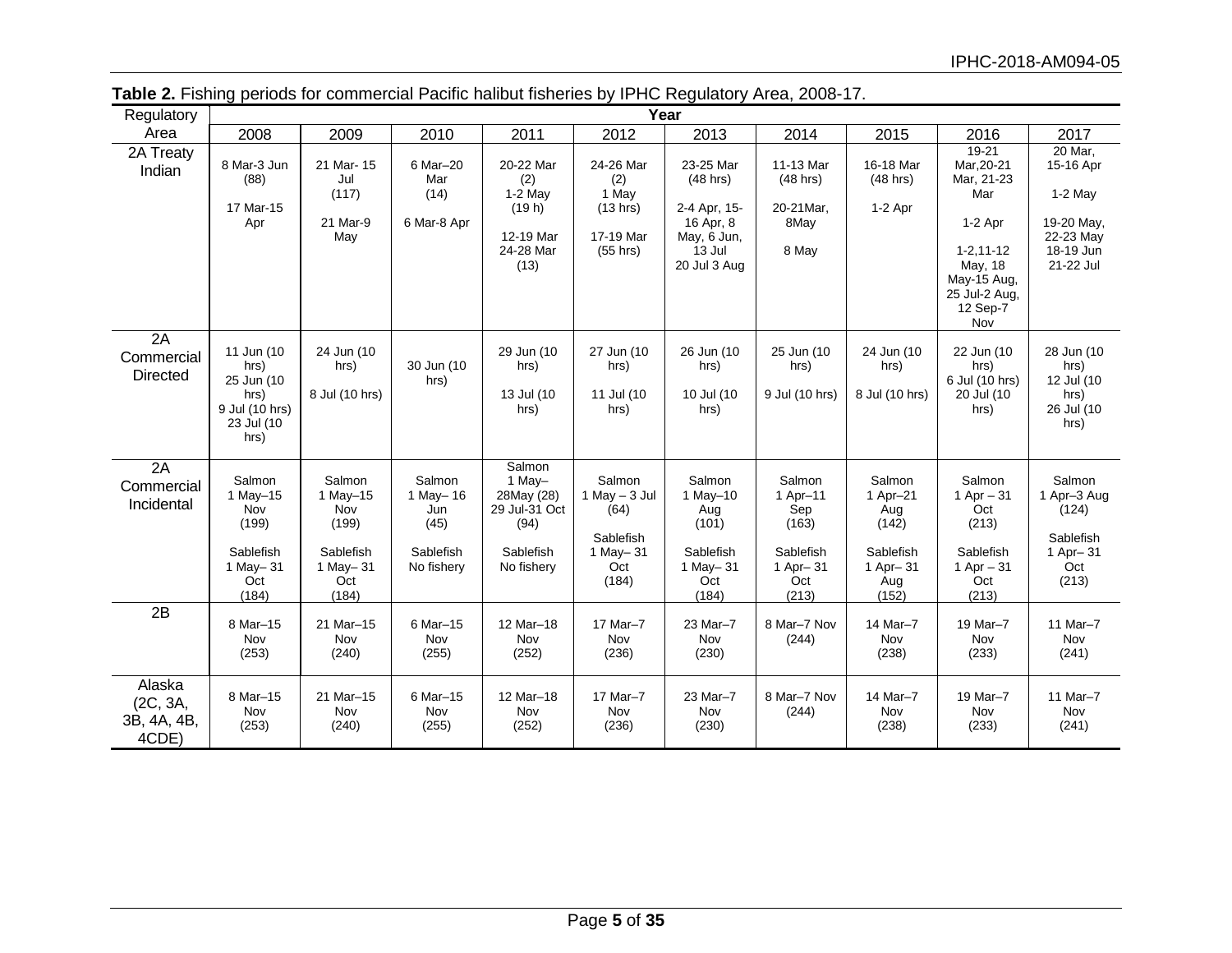#### *Commercial Landings*

Commercial landings (including IPHC research landings) and catch limits by IPHC Regulatory Area for the 2017 fishing season are shown in Table 3. Commercial catch limit, as referred to here, is the IPHC commercial catch limit set by the Commissioners at the Annual Meeting. The adjusted commercial catch limit represents the IPHC catch limit with adjustments from the underage and overage programs from the previous year's quota share programs, and in IPHC Regulatory Area 2B, it also includes relinquishment of quota and quota leasing programs among sectors and the Use of Fish allocation. Historical landings and catch limits from 2008 through 2017 are shown in Table 4.

The 2017 commercial fishery landings were spread over nine months of the year (Table 5). On a month-to-month comparison, August took the lead as the busiest month for total poundage (15%) landed from IPHC Regulatory Area 2B. On a month-to-month comparison, August was the busiest month for total poundage (17%) from Alaska.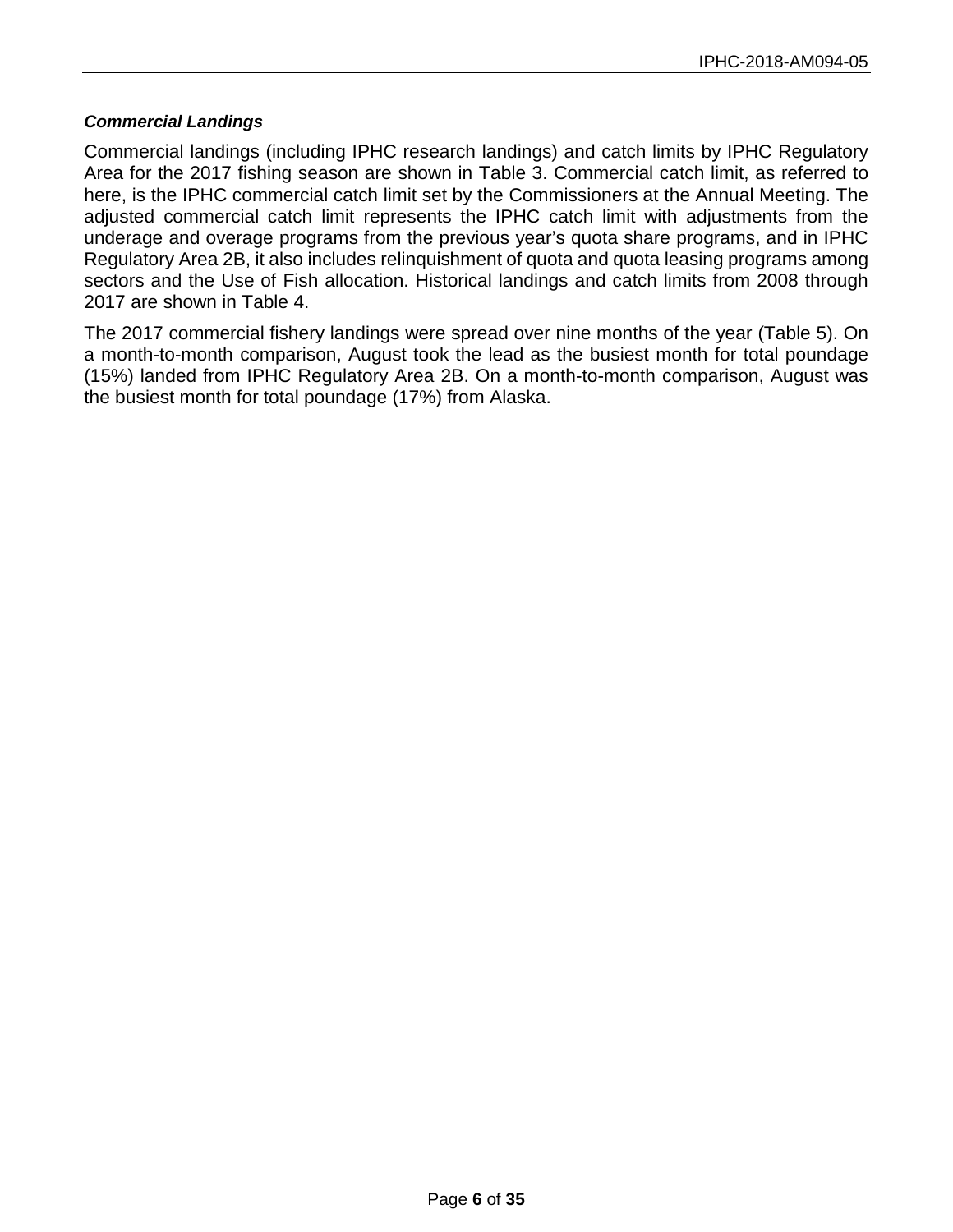**Table 3.** 2017 Pacific halibut commercial fishing periods, number of fishing days, catch limits, and landings (including research) (thousands of pounds, net weight) by IPHC Regulatory Area (preliminary, as of 9 November 2017).

| <b>Regulatory</b><br>Area 2A    | <b>Fishing Period</b>       | Catch<br>Limit | Length of<br>Opening     | <b>Commercial</b><br>Landings     | <b>Research</b><br>Landings | <b>Total</b><br><b>Landings</b>       |
|---------------------------------|-----------------------------|----------------|--------------------------|-----------------------------------|-----------------------------|---------------------------------------|
| <b>Treaty Indian</b>            | Unrestricted:               |                |                          |                                   |                             |                                       |
|                                 | 20 Mar<br>15-16 Apr         |                | 11 hrs<br>39 hrs         | 264                               |                             |                                       |
|                                 | Restricted:                 |                |                          |                                   |                             |                                       |
|                                 | $1-2$ May                   |                | 35 hrs                   | 41.6                              |                             |                                       |
|                                 | Late Fishery:               |                |                          |                                   |                             |                                       |
|                                 | 19-20 May (WA coast)        |                | 34 hrs                   | 126.9                             |                             |                                       |
|                                 | 22-23 May (PS)<br>18-19 Jun |                | 34 hrs<br>34 hrs         |                                   |                             |                                       |
|                                 | 21-22 Jul                   |                | 34 hrs                   |                                   |                             |                                       |
| Total                           |                             | 435.9          |                          | 432.5                             |                             | 432.5                                 |
| Incidental in<br>Salmon Fishery |                             | 39.8           | 124 days                 | 38.6                              |                             | 38.6                                  |
| Incidental in                   | 1 Apr $-$ 3 Aug             |                |                          |                                   |                             |                                       |
| Sablefish Fishery               | $1$ Apr $-$ 31 Oct          | 70             | 214 days                 | 35.9                              |                             | 35.9                                  |
| Directed <sup>1</sup>           | 28 Jun<br>12 Jul            |                | 10 hours<br>10 hours     | 83<br>77.5                        |                             |                                       |
|                                 | 26 Jul                      |                | 10 hours                 | 69.5                              |                             |                                       |
| <b>Directed Total</b>           |                             | 225.6          |                          | 230                               |                             | 230                                   |
| 2A Total                        |                             | 771.3          |                          | 737                               | 16                          | 753                                   |
| <b>Regulatory</b><br>Area       | <b>Fishing Period</b>       | Catch<br>Limit | <b>Adjusted</b><br>Catch | <b>Commercial</b><br>Landings $3$ | <b>Research</b><br>Landings | <b>Total</b><br>Landings <sup>4</sup> |
|                                 |                             |                | Limit <sup>2</sup>       |                                   |                             |                                       |
| 2B                              | 11 Mar $-7$ Nov             | 6,272          | 6,364                    | 6,1934                            | 65                          | 6,258                                 |
| 2C                              | 11 Mar $-7$ Nov             | 4,212          | 4,244                    | 4,1085                            | 124                         | 4,232                                 |
| 3A                              | 11 Mar $-7$ Nov             | 7,739          | 7,788                    | 7,587                             | 198                         | 7,785                                 |
| 3B                              | 11 Mar $-7$ Nov             | 3,140          | 3,151                    | 3,022                             | 72                          | 3,094                                 |
| 4A                              | 11 Mar $-7$ Nov             | 1,390          | 1,402                    | 1,270                             | 28                          | 1,298                                 |
| 4B                              | 11 Mar $-7$ Nov             | 1,140          | 1,165                    | 1,048                             | 44                          | 1,092                                 |
| 4C                              | 11 Mar $-7$ Nov             | 752            | 754                      |                                   | 9                           |                                       |
| 4D                              | 11 Mar $-7$ Nov             | 752            | 764                      | 1,6206,7                          | 15                          | 1,644                                 |
| 4E                              | 11 Mar $-7$ Nov             | 196            | 196                      |                                   |                             |                                       |
| Alaska Total                    |                             | 19,321         | 19,464                   | 18,655                            | 490                         | 19,145                                |
| <b>Grand Total</b>              |                             | 26,3648        | NA <sup>8</sup>          | 25,5858                           | $571^8$                     | 26,1568                               |

<sup>1</sup> Fishing period limits by vessel class.

<sup>2</sup> Includes adjustments from the underage/overage programs, and in Regulatory Area 2B, quota held by DFO (Canada) for First Nations through relinquishment processes, and the Use of Fish allocation.

<sup>3</sup> Includes pounds from 7 November 2017 Prior Notice of Landings in Alaska and hail-ins from Fishery Operations System in Canada.

4 Includes the pounds that were landed by Native communal commercial licenses (FL licenses).

<sup>5</sup> Includes the pounds taken in the Metlakatla fishery within the Annette Islands Reserve.

<sup>6</sup> Regulatory Area 4C IFQ and CDQ could be fished in Regulatory Area 4D by NMFS and IPHC Fishery Regulations.

<sup>7</sup> Regulatory Area 4D CDQ could be fished in Regulatory Area 4E by NMFS and IPHC Fishery Regulations.

<sup>8</sup> Includes IPHC Regulatory Area 2A catch limit and landings.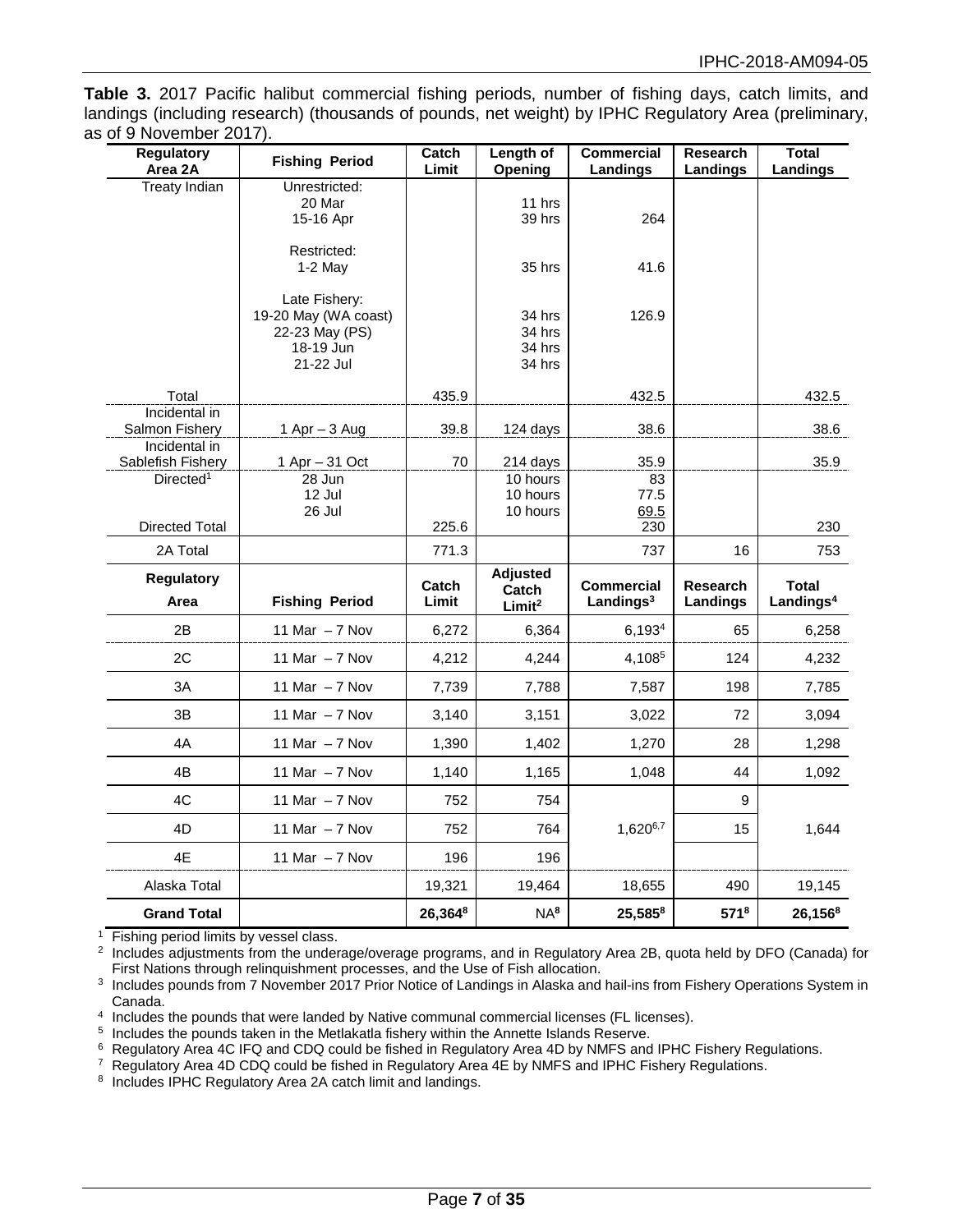**Table 4.** Commercial landings, discard mortality, catch limits and percent of catch limit attained of Pacific halibut (in thousands of pounds, net weight) by IPHC Regulatory Area, 2008-17.

| <b>Regulatory Area</b> |        |        |        |        | <b>Commercial Landings</b>                  |        |        |        |        |        |
|------------------------|--------|--------|--------|--------|---------------------------------------------|--------|--------|--------|--------|--------|
|                        | 2008   | 2009   | 2010   | 2011   | 2012                                        | 2013   | 2014   | 2015   | 2016   | 2017   |
| 2A                     | 675    | 485    | 407    | 524    | 556                                         | 526    | 510    | 551    | 642    | 737    |
| 2B                     | 7,683  | 6,538  | 6,607  | 6,612  | 5,874                                       | 5,951  | 5,776  | 5,884  | 6,046  | 6,193  |
| 2C <sup>1</sup>        | 6,145  | 4,866  | 4,390  | 2,363  | 2,575                                       | 2,912  | 3,275  | 3,602  | 3,877  | 4,108  |
| 3A                     | 24,166 | 21,399 | 20,186 | 14,379 | 11,735                                      | 10,852 | 7,383  | 7,722  | 7,308  | 7,587  |
| $3\mathsf{B}$          | 10,617 | 10,616 | 9,958  | 7,218  | 4,932                                       | 4,009  | 2,816  | 2,574  | 2,609  | 3,022  |
| 4A                     | 2,973  | 2,464  | 2,265  | 2,316  | 1,543                                       | 1,207  | 833    | 1,336  | 1,346  | 1,270  |
| 4B                     | 1,723  | 1,534  | 1,785  | 2,022  | 1,715                                       | 1,224  | 1,091  | 1,080  | 1,084  | 1,048  |
| 4CDE                   | 3,852  | 3,279  | 3,288  | 3,413  | 2,328                                       | 1,759  | 1,243  | 1,173  | 1,463  | 1,620  |
| Total                  | 57,834 | 51,181 | 48,886 | 38,847 | 31,258                                      | 28,440 | 22,927 | 23,922 | 24,375 | 25,585 |
| <b>Regulatory Area</b> |        |        |        |        | <b>Commercial Discard Mortality</b>         |        |        |        |        |        |
|                        | 2008   | 2009   | 2010   | 2011   | 2012                                        | 2013   | 2014   | 2015   | 2016   | 2017   |
| 2A                     | 44     | 52     | 27     | 25     | 25                                          | 25     | 21     | 31     | 37     | 19     |
| 2B                     | 454    | 354    | 302    | 283    | 220                                         | 211    | 250    | 238    | 229    | 175    |
| 2C <sup>1</sup>        | 295    | 304    | 261    | 83     | 95                                          | 110    | 119    | 121    | 123    | 87     |
| 3A                     | 1,004  | 1,175  | 1,450  | 930    | 593                                         | 519    | 443    | 521    | 378    | 347    |
| $3\mathsf{B}$          | 676    | 796    | 903    | 770    | 526                                         | 404    | 326    | 215    | 232    | 234    |
| 4A                     | 149    | 157    | 138    | 144    | 95                                          | 70     | 35     | 79     | 54     | 67     |
| 4B                     | 25     | 18     | 37     | 43     | 38                                          | 35     | 56     | 36     | 60     | 31     |
| 4CDE                   | 111    | 90     | 95     | 191    | 75                                          | 56     | 52     | 52     | 65     | 28     |
| Total                  | 2,758  | 2,946  | 3,213  | 2,469  | 1,667                                       | 1,430  | 1,302  | 1,293  | 1,178  | 988    |
| <b>Regulatory Area</b> |        |        |        |        | <b>Commercial Total Removals</b>            |        |        |        |        |        |
|                        | 2008   | 2009   | 2010   | 2011   | 2012                                        | 2013   | 2014   | 2015   | 2016   | 2017   |
| 2A                     | 719    | 537    | 434    | 549    | 581                                         | 551    | 531    | 582    | 679    | 756    |
| 2B                     | 8,137  | 6,892  | 6,909  | 6,895  | 6,094                                       | 6,162  | 6,026  | 6,122  | 6,275  | 6,368  |
| 2C <sup>1</sup>        | 6,440  | 5,170  | 4,651  | 2,446  | 2,670                                       | 3,022  | 3,394  | 3,723  | 4,000  | 4,195  |
| $3A$                   | 25,170 | 22,574 | 21,636 | 15,309 | 12,328                                      | 11,371 | 7,826  | 8,243  | 7,686  | 7,934  |
| $3\mathsf{B}$          | 11,293 | 11,412 | 10,861 | 7,988  | 5,458                                       | 4,413  | 3,142  | 2,789  | 2,841  | 3,256  |
| 4A                     | 3,122  | 2,621  | 2,403  | 2,460  | 1,638                                       | 1,277  | 868    | 1,415  | 1,400  | 1,337  |
| 4B                     | 1,748  | 1,552  | 1,822  | 2,065  | 1,753                                       | 1,259  | 1,147  | 1,116  | 1,144  | 1,079  |
| 4CDE                   | 3,963  | 3,369  | 3,383  | 3,604  | 2,403                                       | 1,815  | 1,295  | 1,225  | 1,528  | 1,648  |
| Total                  | 60,592 | 54,127 | 52,099 | 41,316 | 32,925                                      | 29,870 | 24,229 | 25,215 | 25,553 | 26,573 |
| Regulatory Area        |        |        |        |        | <b>Commercial Catch Limits</b>              |        |        |        |        |        |
|                        | 2008   | 2009   | 2010   | 2011   | 2012                                        | 2013   | 2014   | 2015   | 2016   | 2017   |
| 2A                     | 718.4  | 511.2  | 420    | 480.7  | 546.6                                       | 539.7  | 519.6  | 511.5  | 642.3  | 771.3  |
| 2B <sup>2</sup>        | 7,918  | 6,712  | 6,599  | 6,702  | 5,953                                       | 5,958  | 5,793  | 5,974  | 6,199  | 6,272  |
| 2C <sup>2</sup>        | 6,210  | 5,020  | 4,400  | 2,330  | 2,624                                       | 2,970  | 3,319  | 3,679  | 3,924  | 4,212  |
| 3A <sup>2</sup>        | 24,220 | 21,700 | 19,990 | 14,360 | 11,918                                      | 11,030 | 7,318  | 7,790  | 7,336  | 7,739  |
| $3\mathsf{B}^2$        | 10,900 | 10,900 | 9,900  | 7,510  | 5,070                                       | 4,290  | 2,840  | 2,650  | 2,710  | 3,140  |
| $4A^2$                 | 3,100  | 2,550  | 2,330  | 2,410  | 1,567                                       | 1,330  | 850    | 1,390  | 1,390  | 1,390  |
| 4B <sup>2</sup>        | 1,860  | 1,870  | 2,160  | 2,180  | 1,869                                       | 1,450  | 1,140  | 1,140  | 1,140  | 1,140  |
| 4CDE <sup>2</sup>      | 3,890  | 3,460  | 3,580  | 3,720  | 2,464                                       | 1,930  | 1,284  | 1,285  | 1,660  | 1,720  |
| Total                  | 58,816 | 52,723 | 49,379 | 39,693 | 32,012                                      | 29,498 | 23,064 | 24,420 | 25,001 | 26,364 |
| <b>Regulatory Area</b> |        |        |        |        | <b>Commercial Limits - Percent Attained</b> |        |        |        |        |        |
|                        | 2008   | 2009   | 2010   | 2011   | 2012                                        | 2013   | 2014   | 2015   | 2016   | 2017   |
| 2A                     | 94     | 95     | 97     | 109    | 102                                         | 97     | 98     | 108    | 100    | 96     |
| 2B                     | 97     | 97     | 100    | 99     | 99                                          | 100    | 100    | 98     | 98     | 99     |
| 2C <sup>1</sup>        | 104    | 103    | 106    | 105    | 102                                         | 102    | 102    | 101    | 102    | 100    |
| 3A                     | 104    | 104    | 108    | 107    | 103                                         | 103    | 107    | 106    | 105    | 103    |
| 3B                     | 104    | 105    | 110    | 106    | 108                                         | 103    | 111    | 105    | 105    | 104    |
| 4A                     | 101    | 103    | 103    | 102    | 105                                         | 96     | 102    | 102    | 101    | 96     |
| 4B                     | 94     | 83     | 84     | 95     | 94                                          | 87     | 101    | 98     | 100    | 95     |
| Total                  |        | 97     |        | 97     |                                             |        |        |        | 92     |        |
|                        | 102    |        | 94     |        | 98                                          | 94     | 101    | 95     |        | 96     |

<sup>1</sup> In Area 2C, includes the Metlakatla fishery landed catch.

<sup>2</sup> Additional carryover from the underage/overage plans is not included.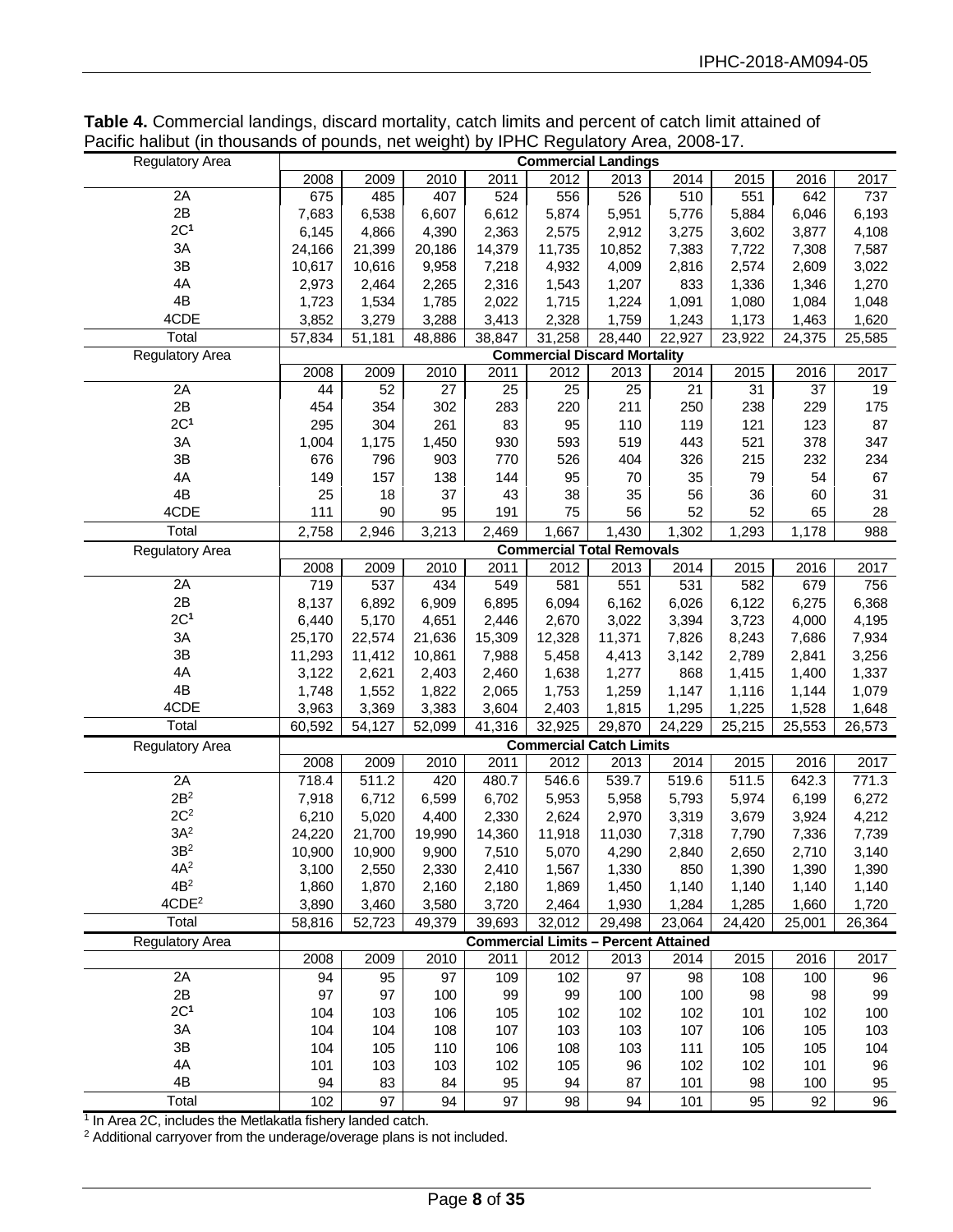| <b>Regulatory</b><br>Area | <b>Mar</b>               | Apr             | <b>May</b> | Jun   | Jul   | Aug   | <b>Sep</b> | Oct       | <b>Nov</b> | Total  |
|---------------------------|--------------------------|-----------------|------------|-------|-------|-------|------------|-----------|------------|--------|
| 2B <sup>1</sup>           | 686                      | 562             | 751        | 746   | 835   | 929   | 638        | 727       | 319        | 6,193  |
| $2C^{2,3}$                |                          | 854             | 710        | 531   | 237   | 448   | 383        | 278       | 23         | 4,108  |
|                           | 644                      |                 |            |       |       |       |            |           |            |        |
| 3A <sup>2</sup>           | 540                      | 1,285           | 1,509      | 1,058 | 542   | 932   | 877        | 776       | 68         | 7,587  |
| 3B <sup>2</sup>           | 58                       | 265             | 481        | 347   | 345   | 559   | 662        | 242       | 61         | 3,022  |
| $4A^2$                    |                          | 26 <sup>4</sup> | 136        | 186   | 162   | 276   | 237        | 198       | 48         | 1,270  |
| 4B <sup>2</sup>           | $\overline{\phantom{a}}$ | 60              | 97         | 248   | 184   | 250   | 107        | $102^{5}$ |            | 1,048  |
| 4CDE <sup>2</sup>         |                          |                 | 54         | 203   | 372   | 615   | 268        | 1075      |            | 1,620  |
| Alaska                    | 1,242                    | 2,490           | 2,988      | 2,574 | 1,842 | 3,081 | 2,534      | 1,703     | 201        | 18,655 |
| Total                     |                          |                 |            |       |       |       |            |           |            |        |
| Grand                     | 1,928                    | 3,052           | 3,739      | 3,320 | 2,677 | 4,010 | 3,173      | 2,430     | 519        | 24,848 |
| Total                     |                          |                 |            |       |       |       |            |           |            |        |

**Table 5.** The total pounds (thousands, net weight, preliminary) of 2017 commercial landings (not including research landings) of Pacific halibut for Alaska and British Columbia by IPHC Regulatory Area and month.

<sup>1</sup> Based on landings from DFO Fishery Operations System (FOS).

<sup>2</sup> Based on landings from NMFS Restricted Access Management (RAM) Division.

<sup>3</sup> Weights include landings from the Metlakatla Indian Community.

<sup>4</sup> Weight combined with the previous months for confidentiality purposes.

5 Weight combined with the following month for confidentiality purposes.

### *Regulatory Area 2A (Washington, Oregon, California)*

The 2017 IPHC Regulatory Area 2A fisheries and respective catch limits are listed in Table 3. The total IPHC Regulatory Area 2A catch (not including IPHC research) of 737,000 pounds (334 t) was within 1% of the catch limit. The total directed commercial landings of 230,000 pounds (104 t) were 2% over the catch limit of 225,591 pounds (102 t) after three 10-hour openers. The fishing period limits by vessel size class for each opener in 2017 are listed in Table 6. At the start of the season on 1 April, the allowable incidental landing ratio of Pacific halibut during the salmon troll fishery was one Pacific halibut per three Chinook (*Oncorhynchus tshawytscha*), plus an "extra" Pacific halibut per landing, and a vessel trip limit of 20 fish. The landing restrictions were changed to one Pacific halibut per four Chinook, plus an "extra" Pacific halibut per landing, and a vessel trip limit of 10 fish, effective 1 July 2017. The incidental Pacific halibut retention closed on 3 August, with total landings of 39,000 pounds (18 t) which was 3% under the catch limit (39,810 pounds (18 t)). Incidental Pacific halibut retention during the limitedentry sablefish fishery remained open from 1 April to noon on 31 October. The allowable landing ratio was 140 pounds (0.06 t) (net weight) of Pacific halibut to 1,000 pounds (0.45 t) (net weight) of sablefish, and up to two additional Pacific halibut in excess of the ratio limit. The total landings of 36,000 pounds (14 t) were 49% under the catch limit (70,000 pounds (32 t)).

In IPHC Regulatory Area 2A, north of Point Chehalis, the treaty Indian tribes manage the commercial landings by allocating 75% to an open access fishery and 25% to a restricted fishery with daily and vessel limits. There were two unrestricted, open access fisheries on 20 March and from 15 – 16 April and one restricted fishery, including a vessel per day limit of 500 pounds (0.23 t) for the 1-2 May opening. The 2017 tribal commercial season closed to all parties on 7 November, following the late fisheries, with total landings of 432,500 pounds (196 t), 1% under the catch limit (435,900 pounds (198 t)).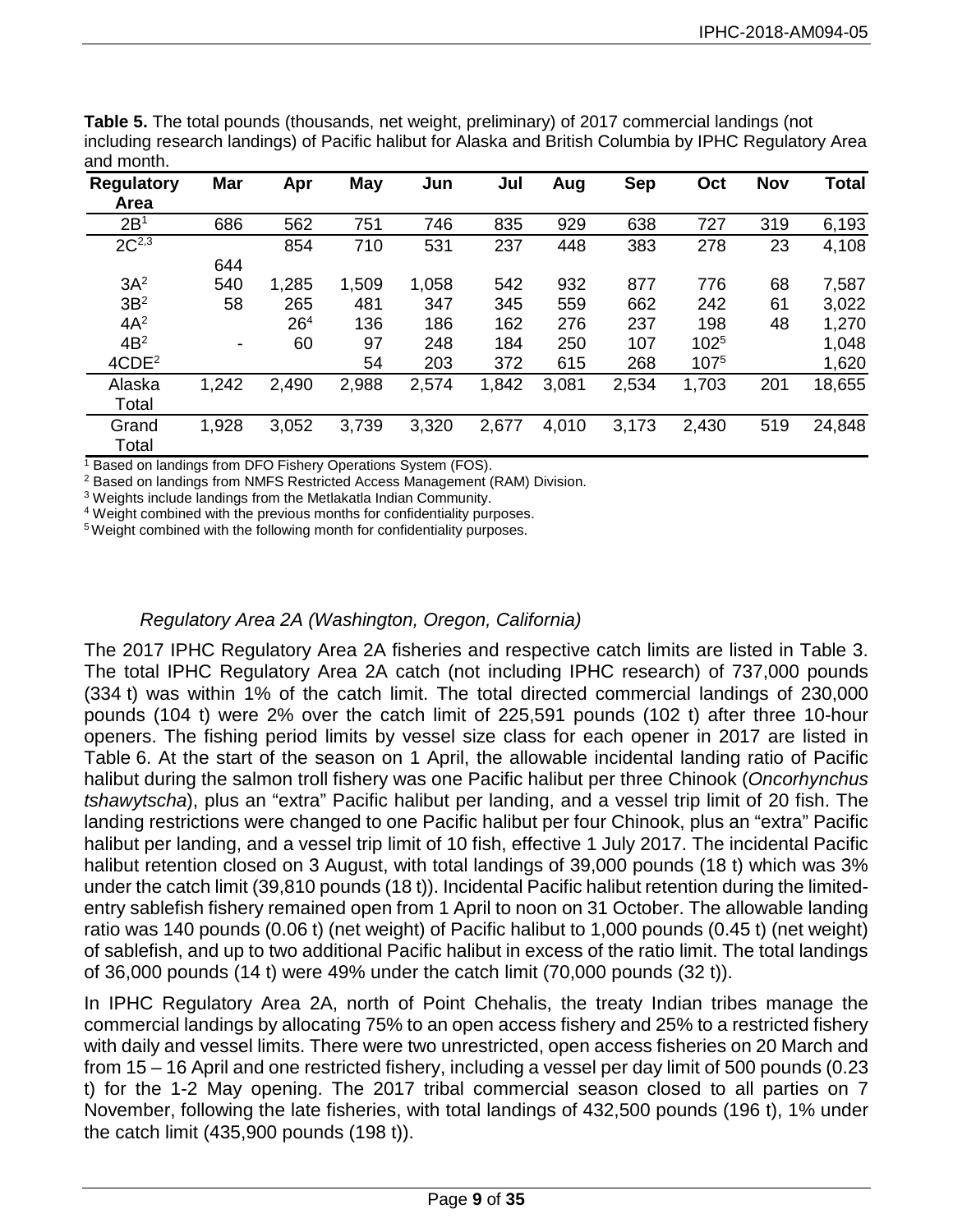|        | <b>Vessel Class</b> |         | <b>Fishing Period &amp; Limits</b> |         |
|--------|---------------------|---------|------------------------------------|---------|
| Letter | Feet                | 28 June | 12 July                            | 26 July |
| A      | $\leq$ 25           | 860     | 860                                | 670     |
| В      | 26-30               | 1,075   | 1,075                              | 835     |
| С      | $31 - 35$           | 1,715   | 1,715                              | 1,335   |
| D      | 36-40               | 4,735   | 4,735                              | 3,680   |
| Е      | $41 - 45$           | 5,090   | 5,090                              | 3,960   |
| F      | 46-50               | 6,095   | 6,095                              | 4,740   |
| G      | 51-55               | 6,800   | 6,800                              | 5,290   |
| н      | $56+$               | 10,225  | 10,225                             | 7,955   |

**Table 6.** The fishing periods and limits (pounds, dressed, head-on with ice/slime) by vessel class used in the 2017 directed commercial fishery in IPHC Regulatory Area 2A.

# *Regulatory Area 2B (British Columbia)*

Under the IVQ fishery in British Columbia, Canada, the number of active Pacific halibut licences (L licences), and First Nations communal commercial licences (FL licences) was 160 in 2017. In addition, Pacific halibut can be landed as incidental catch in other licensed groundfish fisheries. Therefore, Pacific halibut was landed from a total of 231 active licences in 2017, with 71 of these licences from other fisheries. The 2017 commercial landings of 6,193,000 pounds (2,809 t) were 1% under the catch limit (6,272,000 pounds (2,845 t)) (Table 3).

Commercial trips from IPHC Regulatory Area 2B were delivered into 16 different ports in 2017. The ports of Port Hardy (including Coal Harbour and Port McNeill) and Prince Rupert/Port Edward were the major landing locations, receiving 92% of the commercial landings. Port Hardy received 38% while Prince Rupert received 54% (2,359,000 and 3,343,000 pounds (1,070 and 1,516 t), respectively) of the commercial landings. All of the IVQ landings were landed in IPHC Regulatory Area 2B. The 2017 landings of live Pacific halibut from IPHC Regulatory Area 2B was legally allowed by Fisheries and Oceans Canada (DFO) and resulted in a total landed weight of 202 pounds. Only Canadian vessels landed frozen, head-off Pacific halibut in 2017, and only in Canadian ports: 56 landings (70,272 net lbs; ~31.9 t) reported frozen-at-sea head-off product from 28 vessels.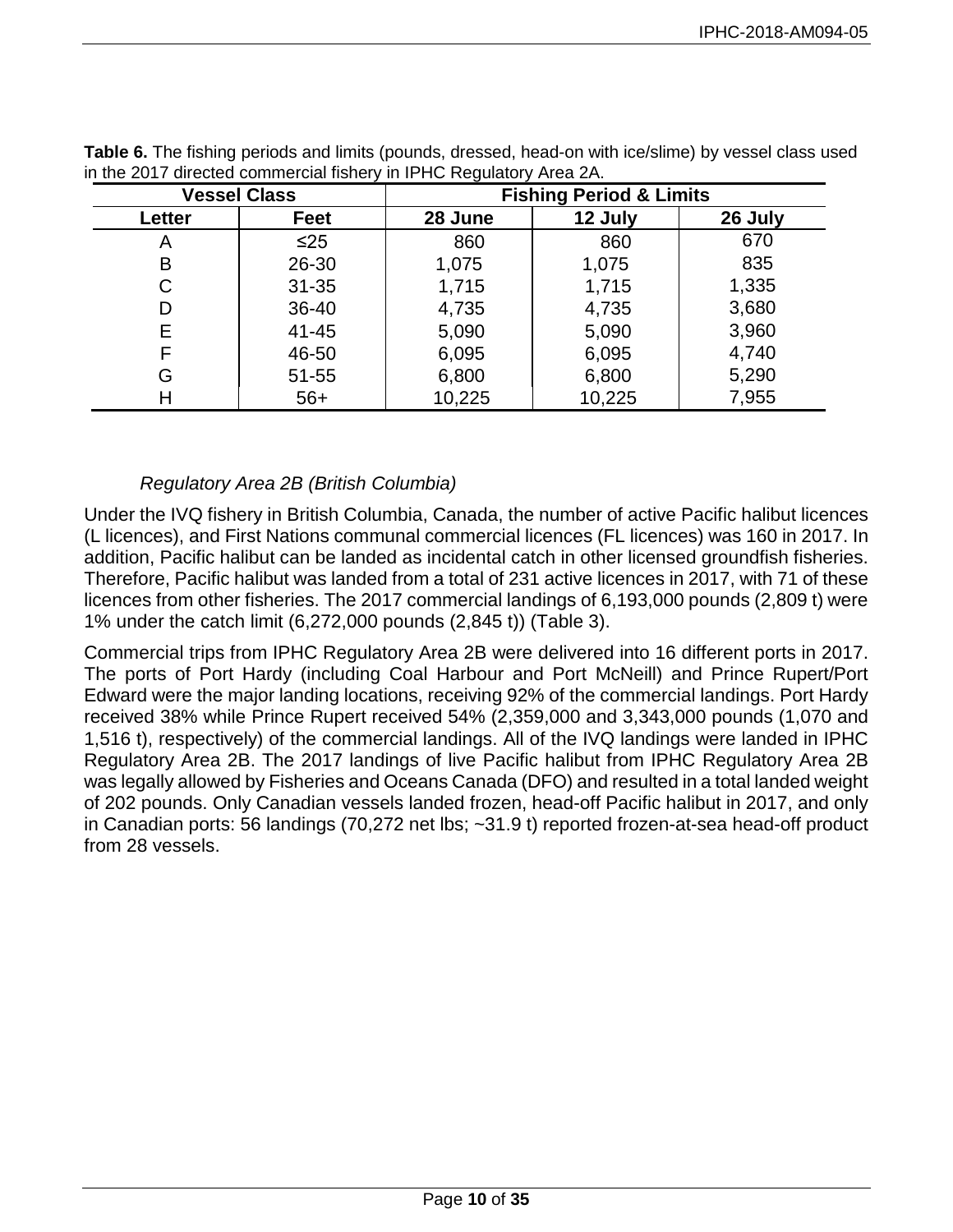## *Regulatory Areas 2C, 3, and 4 (Alaska)*

In Alaska, USA, the National Marine Fisheries Service (NMFS) Restricted Access Management (RAM) allocated Pacific halibut quota share (QS) to recipients by IPHC Regulatory Area. Quota share transfers were permitted with restrictions on the amount of QS a person could hold and the amount that could be fished per vessel. In 2017, RAM reported that 3,076 persons held QS.

The total 2017 landings from the IFQ/CDQ Pacific halibut fishery for the waters off Alaska were 18,655,000 pounds (8,462 t), less than 3% under the catch limit (Table 3). By IPHC Regulatory Area, the landings were under the catch limit by 2% for Areas 2C and 3A, 4% for Area 3B, 9% for Area 4A, and 8% for Area 4B. The total combined IPHC Regulatory Area 4CDE commercial landings of 1,620,000 pounds (735 t) were 5% under the combined Area 4CDE catch limit (1,700,000 pounds (771 t)). The North Pacific Fishery Management Council's Catch Sharing Plan allowed IPHC Regulatory Area 4D CDQ to be harvested in IPHC Regulatory Areas 4D or 4E and Area 4C IFQ and CDQ to be fished in Areas 4C or 4D.

Kodiak received approximately 18% (3,258,000 pounds (919 t)) of the commercial landings of Alaskan catch making it the port that received the greatest number of pounds in 2017. Seward received the second and Homer the third largest landing volume at 12% (2,096,000 pounds, 951 t) and 11% (2,027,000 pounds, 919 t) of the Alaskan commercial landings, respectively. In Southeast Alaska, the three largest landing volumes were received in Petersburg (1,515,000 pounds (687 t)), Sitka (1,436,000 pounds (651 t)), and Juneau (1,003,000 pounds (455 t)), in that order, and their combined landings represented 22% of the commercial Alaskan landings. The Alaskan QS catch that was landed outside of Alaska was 3%.

The Metlakatla Indian Community (within IPHC Regulatory Area 2C) was authorized by the United States government to conduct a commercial Pacific halibut fishery within the Annette Islands Reserve. There were 13 two-day openings between 14 April and 8 October for total landings of 64,363 pounds (29 t) (Table 7). This was lower than the 2016 landings, and within the historical landing range that has varied over time from a low of 12,000 pounds (5 t) in 1998 to a high of 126,000 pounds (57 t) in 1996.

| <b>Fishing Period Dates</b> | Number of<br>Vessels | Catch (Pounds) |
|-----------------------------|----------------------|----------------|
| 14 – 16 April               | 11                   | 2,994          |
| $5 - 7$ May                 | 12                   | 5,158          |
| $19 - 21$ May               | 18                   | 7,914          |
| $2 - 4$ June                | 10                   | 5,356          |
| $16 - 18$ June              | 15                   | 10,136         |
| $30$ June $-2$ July         | 8                    | 5,076          |
| $14 - 16$ July              | 11                   | 5,778          |
| $28 - 30$ July              | 10                   | 4,227          |
| $11 - 13$ August            | 10                   | 4,682          |
| $25 - 27$ August            | 6                    | 3,118          |
| 8-10 September              | 13                   | 6,703          |
| $22 - 24$ September         |                      | 2,125          |
| $6 - 8$ October             | 3                    | 1,096          |
| 13 Fishing Periods          |                      | 64,363         |

**Table 7.** Metlakatla community fishing periods, number of vessels, and preliminary Pacific halibut landings (net weight) in IPHC Regulatory Area 2C, 2017.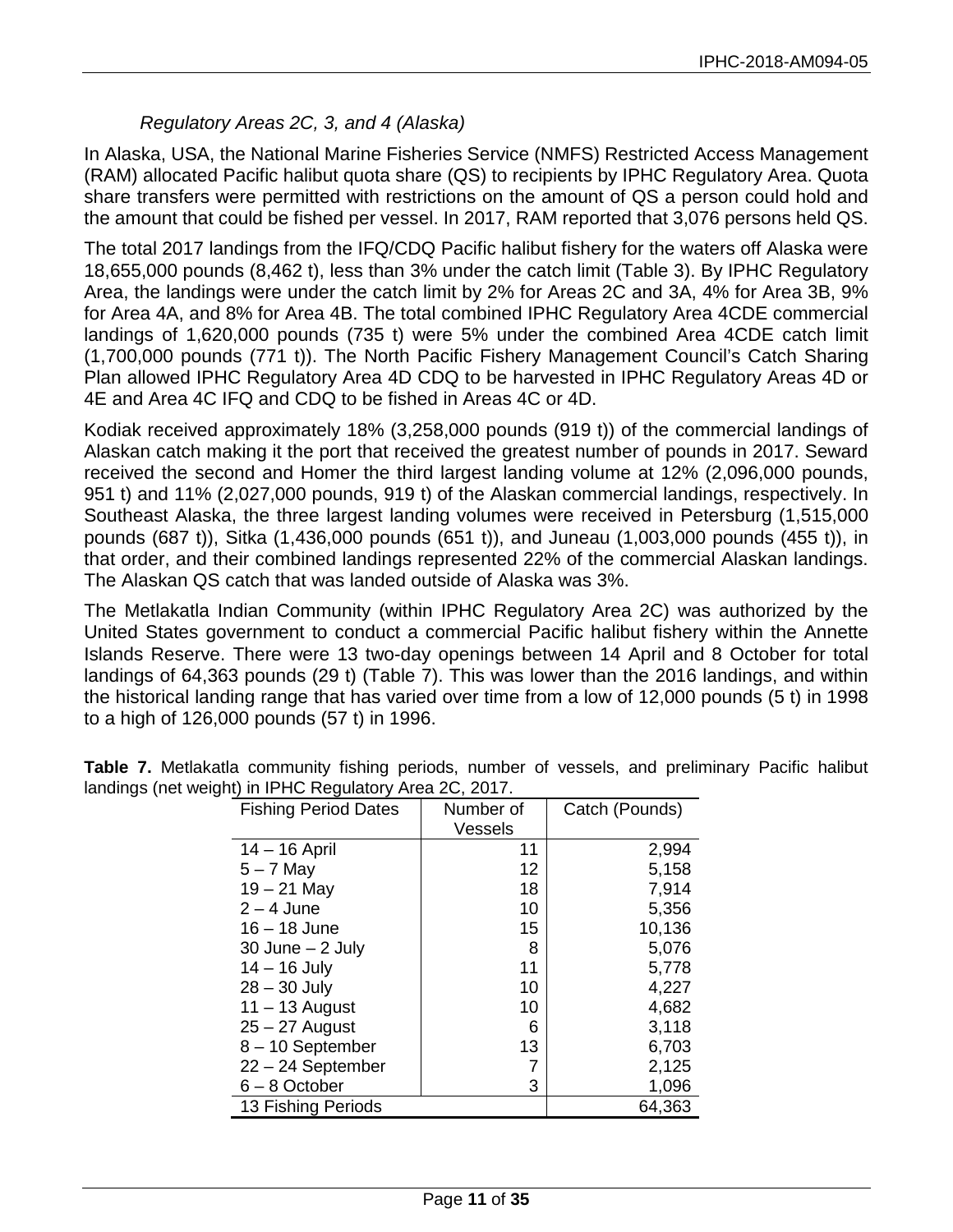### *Commercial Discard Mortality*

Incidental mortality of Pacific halibut in the commercial Pacific halibut fishery is the mortality of all Pacific halibut that do not become part of the landed catch. This mortality, also called discard mortality, was previously termed wastage in many IPHC publications. The three main sources of discard mortality estimate include: 1) fish that are captured and discarded because they are below the legal size limit of 32 inches (81.3 cm), 2) fish that are estimated to die on lost or abandoned fishing gear, and 3) fish that are discarded for regulatory reasons (e.g., the vessels trip limit has been exceeded). The methods that are applied to produce each of these estimates differ due to the amount and quality of information available. Information on lost gear and regulatory discards is collected through logbook interviews and fishing logs received by mail. The ratio of U32 to O32 Pacific halibut (>32 inches in length) is determined from the IPHC fisheries-independent setline survey in most areas and by direct observation in the IPHC Regulatory Area 2B fishery. Different mortality rates are applied to each category: released Pacific halibut have a 16% mortality rate and Pacific halibut mortality from lost gear is 100%.

Pacific halibut discard mortality estimates from the commercial Pacific halibut fishery are summarized by IPHC Regulatory Area in Table 1 and over a series of years in Table 4. A more detailed description of commercial discard mortality, including methodology and longer term trends, is presented in [Appendix I.](#page-24-0)

## **RECREATIONAL FISHERIES**

The 2017 recreational removals of Pacific halibut, including discard mortality, was estimated at 8,127,000 pounds (3,686 t), an increase of the recreational harvest in 2016 by 751,000 pounds (341 t). Changes in harvests varied across areas; in some cases, in response to changes in size restrictions. Recreational catch limits and landings are detailed by IPHC Regulatory Area in Table 8, and summarized in Table 1.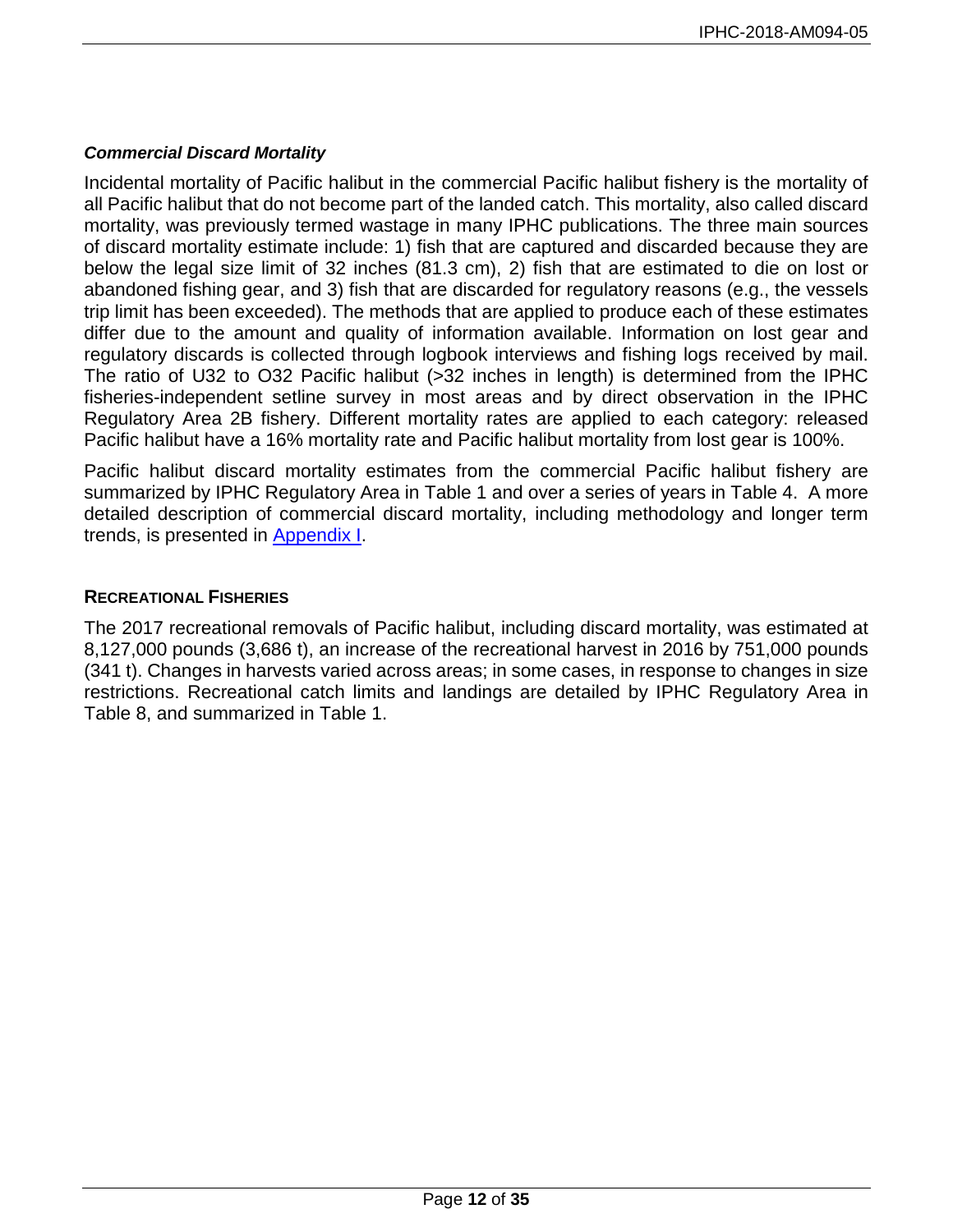**Table 8.** Recreational removals and limits of Pacific halibut (in thousands of pounds, net weight) by IPHC Regulatory Area, 2013-17.

| <b>Regulatory Area</b>            |                              |                          | <b>Recreational Retained</b>               |       |         |
|-----------------------------------|------------------------------|--------------------------|--------------------------------------------|-------|---------|
|                                   | 2013                         | 2014                     | 2015                                       | 2016  | 2017    |
| 2A                                | 501                          | 476                      | 445                                        | 504   | 515     |
| 2B - XRQ Leased                   | 8                            | 5                        | 5                                          | 7     | 4       |
| 2B                                | 814                          | 913                      | 981                                        | 1,021 | 1,172   |
| 2C-GAF Leased                     |                              | 54                       | 28                                         | 39    | 41      |
| 2C - Charter Retained             | 762                          | 783                      | 768                                        | 789   | 882     |
| 2C - Noncharter Retained          | 1,361                        | 1,171                    | 1,327                                      | 1,246 | 1,412   |
| 2C                                | 2,123                        | 2,008                    | 2,123                                      | 2,074 | 2,335   |
| 3A - GAF Leased                   |                              | 10                       | 5                                          | 9     | 7       |
| 3A - Charter Retained             | 2,514                        | 2,034                    | 2,067                                      | 2,004 | 2,079   |
| 3A - Noncharter Retained          | 1,452                        | 1,533                    | 1,616                                      | 1,538 | 1,825   |
| 3A                                | 3,966                        | 3,577                    | 3,688                                      | 3,551 | 3,911   |
| 3B                                | 15                           | 7                        | 5                                          | 8     | 8       |
| 4A                                | 9                            | 9                        | 7                                          | 15    | 15      |
| 4B and 4CDE                       |                              |                          |                                            |       |         |
| Total                             | 7,428                        | 6,926                    | 7,216                                      | 7,125 | 7,908   |
| <b>Regulatory Area</b>            |                              |                          | <b>Recreational Discard Mortality</b>      |       |         |
|                                   | 2013                         | 2014                     | 2015                                       | 2016  | 2017    |
| 2A                                | 4                            | 4                        | $\overline{4}$                             | 4     | 4       |
| 2B                                | 45                           | 54                       | 60                                         | 66    | 53      |
| 2C - Charter Discard Mortality    | 42                           | 46                       | 47                                         | 51    | 40      |
| 2C - Noncharter Discard Mortality | 28                           | 16                       | 18                                         | 19    | 19      |
| 2C                                | 70                           | 62                       | 65                                         | 70    | 59      |
| 3A - Charter Discard Mortality    | 49                           | 43                       | 36                                         | 29    | 22      |
| 3A - Noncharter Discard Mortality | 30                           | 26                       | 37                                         | 27    | 30      |
| 3A                                | 79                           | 69                       | 73                                         | 56    | 52      |
| 3B and 4                          |                              |                          |                                            |       |         |
| Total                             | 198                          | 189                      | 202                                        | 196   | 168     |
| Regulatory Area                   |                              |                          | <b>Recreational Total Removals</b>         |       |         |
|                                   | 2013                         | 2014                     | 2015                                       | 2016  | 2017    |
| 2A                                | 505                          | 480                      | 449                                        | 508   | 518     |
| 2B                                | 866                          | 972                      | 1,046                                      | 1,094 | 1,229   |
| 2C                                | 2,193                        | 2,070                    | 2,188                                      | 2,144 | 2,394   |
| 3A                                | 4,045                        | 3,646                    | 3,761                                      | 3,607 | 3,963   |
| 3B                                | 15                           | 7                        |                                            | 8     |         |
| 4A                                | 9                            | 9                        | 5<br>7                                     | 15    | 8<br>15 |
| 4B and 4CDE                       |                              |                          |                                            |       |         |
|                                   |                              |                          |                                            |       |         |
| Total                             | 7,633                        | 7,184                    | 7,456<br><b>Recreational Limits</b>        | 7,376 | 8,127   |
| Regulatory Area                   |                              |                          |                                            |       |         |
|                                   | 2013                         | 2014                     | 2015                                       | 2016  | 2017    |
| 2A                                | 418                          | 412                      | 427                                        | 464   | 529     |
| 2B                                | 1,080                        | 1,057                    | 1,064                                      | 1,101 | 1,118   |
| 2C                                | 788                          | 761                      | 851                                        | 906   | 915     |
| 3A                                | 2,734                        | 1,782                    | 1,890                                      | 1,814 | 1,890   |
| 3B and 4                          |                              |                          |                                            |       |         |
| Total                             | 5,020                        | 4,012                    | 4,232                                      | 4,285 | 4,452   |
| Regulatory Area                   |                              |                          | <b>Recreational Limit Percent Attained</b> |       |         |
|                                   | 2013                         | 2014                     | 2015                                       | 2016  | 2017    |
| 2A                                | 121                          | 117                      | 105                                        | 109   | 98      |
| 2B                                | 80                           | 92                       | 98                                         | 99    | 110     |
| 2C                                | 102                          | 116                      | 99                                         | 97    | 105     |
| 3A                                | 94                           | 117                      | 112                                        | 113   | 112     |
| 3B and 4                          |                              | ۰                        | $\overline{\phantom{a}}$                   |       |         |
| Total                             | $\qquad \qquad \blacksquare$ | $\overline{\phantom{0}}$ | $\overline{\phantom{a}}$                   |       |         |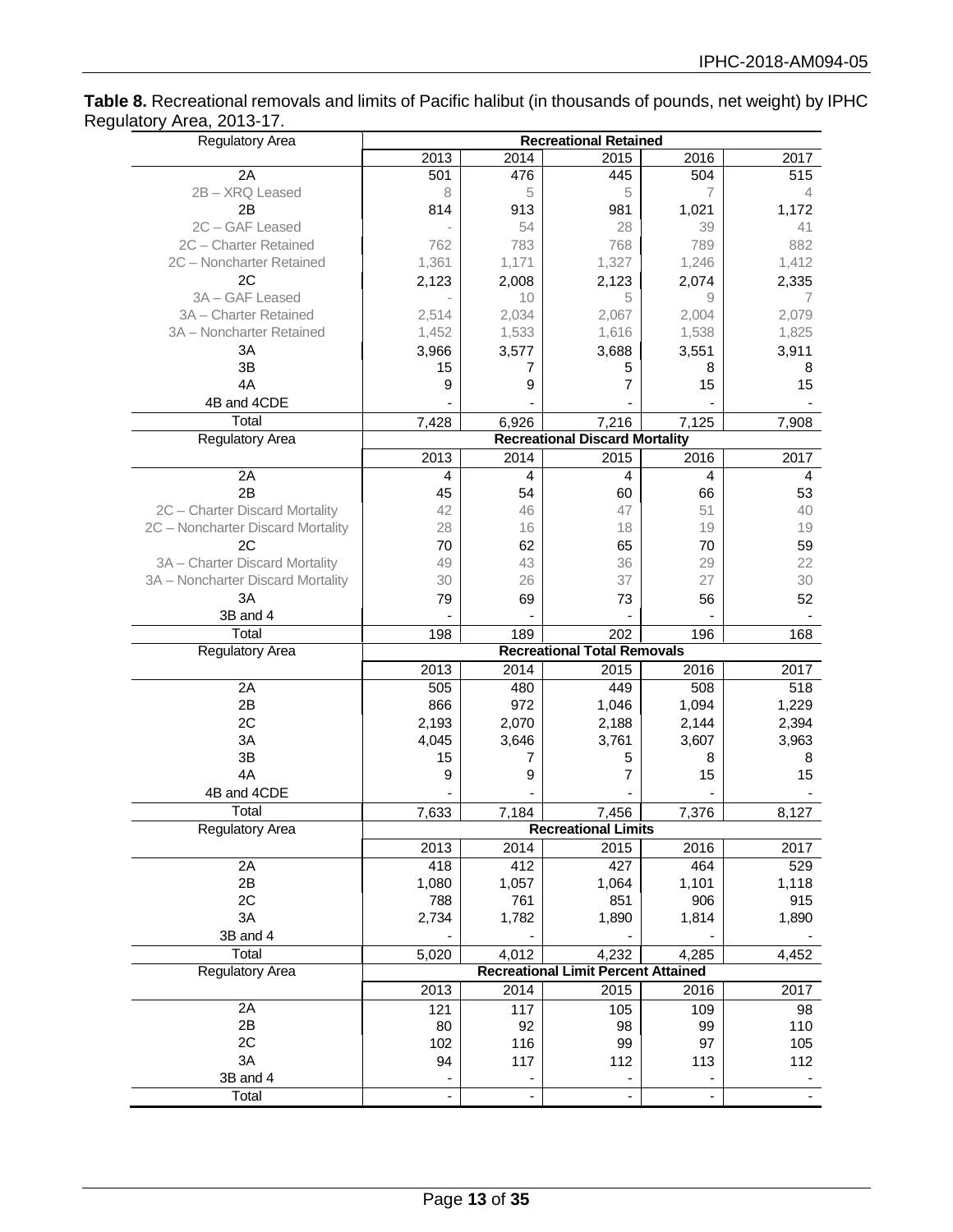### *Recreational Landings*

### *Regulatory Area 2A (Washington, Oregon, California)*

The 2017 IPHC Regulatory Area 2A recreational allocation was 599,099 pounds (271.7 t) net weight and based on the Pacific Fishery Management Council's Catch Sharing Plan formula, which divides the overall fishery catch limit among all sectors. The recreational allocation was further subdivided to seven subareas, after 70,000 pounds (31.8 t) was allocated to the incidental Pacific halibut catch in the commercial sablefish fishery in Washington. This subdivision resulted in 230,868 pounds (104.7 t) being allocated to Washington subareas, 250,851 pounds (113.8 t) to Oregon subareas, and 12,799 pounds (5.8 t) shared in the Columbia River region. In addition, California received an allocation of 34,580 pounds (15.7 t). The IPHC Regulatory Area 2A recreational harvest totaled 514,781 pounds (233.5 t), 2% under the recreational allocation (Table 8).

Recreational fishery harvest seasons by subareas varied and were managed inseason with fisheries opening on 1 May. The Washington Inside Waters (i.e., Puget Sound) fishery closed after week 25 (18 June) along with the Washington North Coast fishery with one or two day openers each week. In the Washington South Coast subarea, the primary fishery closed after week 21 (21 May) with one or two day openers and re-opened 17 June for one day with no nearshore fishery. The Columbia River subarea fishery closed week 28 (25 May) after one to four day openings each week and reopened for a single day on 17 June. The Central Oregon subarea had fishery openings from May through October totaling 26 days in the all-depth fishery and 116 days in the <40-fathom fishery. The South of Humbug subarea closed after week 25 (on 15 June), reopened in August and again in September, and closed for the year on 10 September (85 days).

### *Regulatory Area 2B (British Columbia)*

IPHC Regulatory Area 2B operated under a 133 cm (52.4 inch) maximum size limit, and one Pacific halibut had to be less than 83 cm (32.7 inch) when attaining the two fish possession limit with an annual limit of six per licence holder. The IPHC Regulatory Area 2B fishery closed on 6 September due to the allocation estimated to have been attained. Recreational fishing continued to be allowed after this closure in IPHC Regulatory Area 2B for any fish that was leased from commercial fishery quota shares for that area.

Canada and Alaska both have programs that allow recreational harvesters to land fish that is leased from commercial fishery quota share holders for the current season. In Canada, four thousand pounds (1.7 t) were leased from the commercial quota fishery and landed as recreational harvest.

### *Regulatory Areas 2C, 3, and 4 (Alaska)*

A reverse slot limit allowing for the retention of Pacific halibut, if ≤ 44 inches (112 cm) or  $\geq 80$ inches (203 cm) (compared to ≤ 43 inches (109 cm) and ≥ 80 inches (203 cm) in 2016) in total length, was continued by the IPHC for the charter fishery in IPHC Regulatory Area 2C. In IPHC Regulatory Area 3A, charter anglers were allowed to retain two fish, but only one could exceed 28 inches in length, a four fish annual limit with a recording requirement, one trip per calendar day per charter permit, with no charter retention of Pacific halibut on Wednesdays throughout the season and 18 July, 25 July, and 1 August.

Similar to Canada, Alaska has programs that allow recreational harvesters to land fish that is leased from commercial fishery quota share holders for the current season. In IPHC Regulatory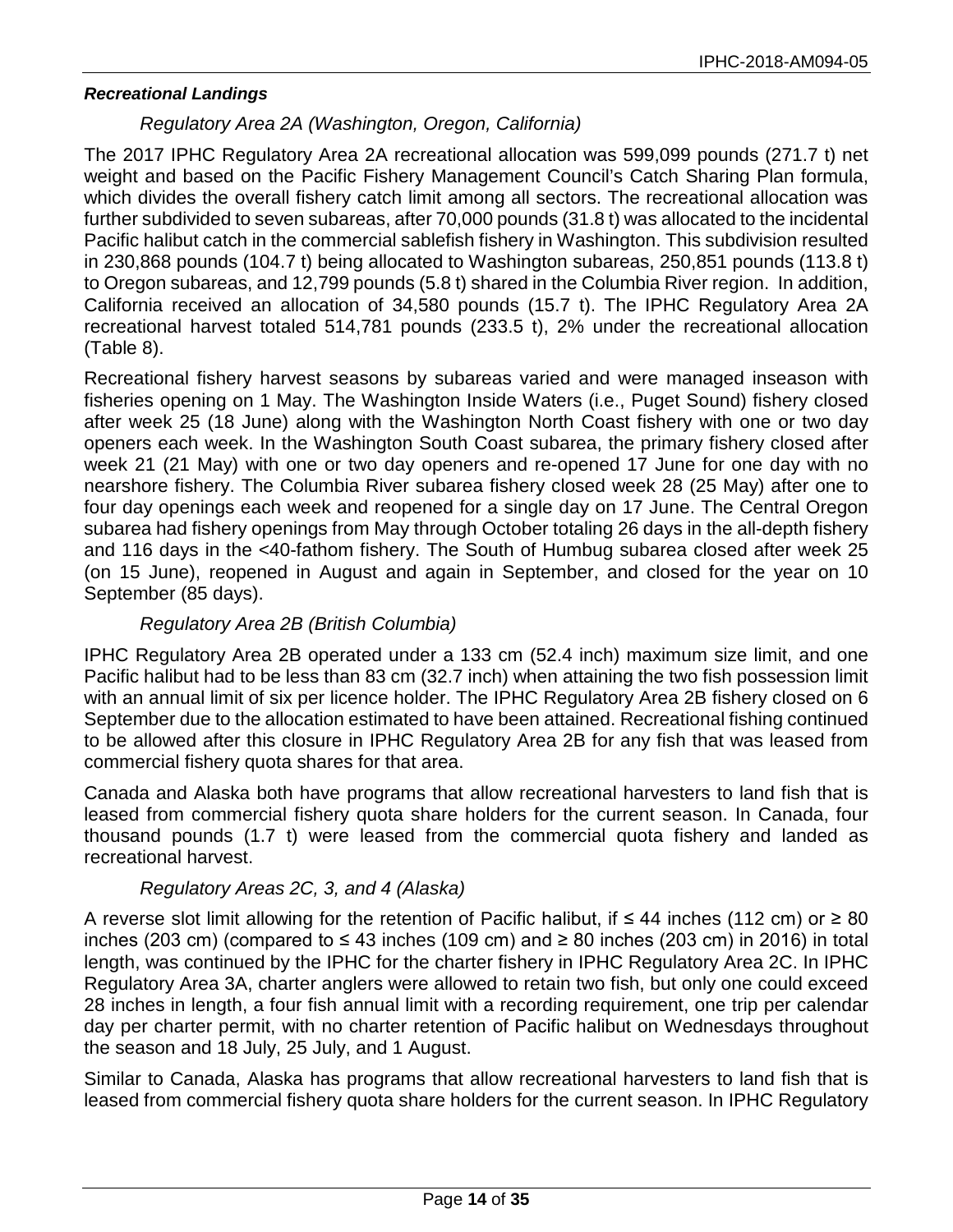Areas 2C and 3A, 41,000 pounds (18.6 t) and 7,000 pounds (3.2 t), respectively, were leased from the commercial quota fisheries in those areas and landed as recreational harvest.

### *Recreational Discard Mortality*

Pacific halibut discarded for any reason suffer some degree of discard mortality, and impacts more of the stock with the increasing use of size restrictions, such as reverse slot limits. Current year estimates from contracting parties' agencies of recreational discard mortality have been received from Alaska, Oregon, and Canada, and are provided in Table 8.

#### **SUBSISTENCE FISHERIES**

Pacific halibut is taken throughout its range as subsistence harvest by several fisheries. Subsistence fisheries (formerly called personal use/subsistence) are non-commercial, customary, and traditional use of Pacific halibut for direct personal, family, or community consumption or sharing as food, or customary trade. The primary subsistence fisheries are the treaty Indian Ceremonial and Subsistence fishery in IPHC Regulatory Area 2A off northwest Washington State, the First Nations Food, Social, and Ceremonial (FSC) fishery in British Columbia, and the subsistence fishery by rural residents and federally-recognized native tribes in Alaska documented via Subsistence Halibut Registration Certificates (SHARC).

The coastwide subsistence estimate for 2017 is 1,169,000 pounds (530.2 t). Subsistence harvest by IPHC Regulatory Areas from 2008 through 2017 is available in Table 9.

| Regulatory         |         |         |         |         | <b>Subsistence Fishery</b> |         |         |         |         |                   |
|--------------------|---------|---------|---------|---------|----------------------------|---------|---------|---------|---------|-------------------|
| Area               | 2008    | 2009    | 2010    | 2011    | 2012                       | 2013    | 2014    | 2015    | 2016    | 2017 <sup>2</sup> |
| 2A                 | 29.0    | 30.4    | 25.3    | 24.8    | 32.0                       | 28.5    | 31.8    | 33.9    | 29.6    | 29.6              |
| 2B                 | 405     | 405     | 405     | 405     | 405                        | 405     | 405     | 405     | 405     | 405               |
| 2C                 | 458.4   | 457.0   | 424.8   | 387.0   | 396.0                      | 396.0   | 428.2   | 428.2   | 436.5   | 436.5             |
| 3A                 | 337.4   | 328.5   | 312.7   | 266.1   | 253.5                      | 253.5   | 231.3   | 231.3   | 222.5   | 222.5             |
| 3B                 | 42.2    | 25.5    | 23.0    | 22.0    | 16.0                       | 16.0    | 18.3    | 18.3    | 14.2    | 14.2              |
| 4A                 | 19.6    | 33.5    | 14.5    | 13.6    | 9.5                        | 9.5     | 7.2     | 7.2     | 8.1     | 8.1               |
| 4B                 | 4.7     | 1.2     | 0.5     | 0.5     | 1.7                        | 1.7     | 0.4     | 0.4     | 0.3     | 0.3               |
| 4C                 | 5.7     | 6.3     | 10.9    | 1.6     | 1.2                        | 1.2     | 4.3     | 4.3     | 4.3     | 4.3               |
| 4D                 | 3.1     | 0.6     | 1.2     | 0.6     | 0.7                        | 0.7     | 0.6     | 0.6     | 0.0     | 0.0               |
| 4E                 | 15.9    | 8.7     | 10.1    | 6.2     | 8.4                        | 8.4     | 70.1    | 70.1    | 41.4    | 41.4              |
| 4D/4E <sup>1</sup> | 21.8    | 10.3    | 9.5     | 16.9    | 20.2                       | 10.0    | 5.5     | 4.7     | 5.5     | 7.4               |
| (CDQ U32)          |         |         |         |         |                            |         |         |         |         |                   |
| Total              | 1,342.8 | 1,307.0 | 1,237.5 | 1,144.3 | 1,144.2                    | 1,130.5 | 1,202.7 | 1,204.0 | 1,167.4 | 1,169.3           |

**Table 9.** Subsistence Pacific halibut fisheries removals (thousands of pounds net weight) by IPHC Regulatory Area, 2008 - 2017.

 $12012$  Alaska estimates were carried over for the 2013 catch estimate, with the exception that 4D/4E subsistence harvest in the CDQ fishery were updated. Similarly, 2014 Alaska estimates were carried over for the 2015, and 2017 for 2016.

### *Estimated subsistence harvests by area*

The coastwide subsistence harvest of Pacific halibut was estimated by the IPHC at more than 2,000,000 pounds (907.2 t) in 1991, then declined rapidly through 1995, and became relatively stable in recent years (2008-present). Harvest estimation methods were revised in 1998, and the resulting estimates were somewhat higher than previous years but remained fairly stable through 2002. The estimates of harvest took another jump in 2003 following the implementation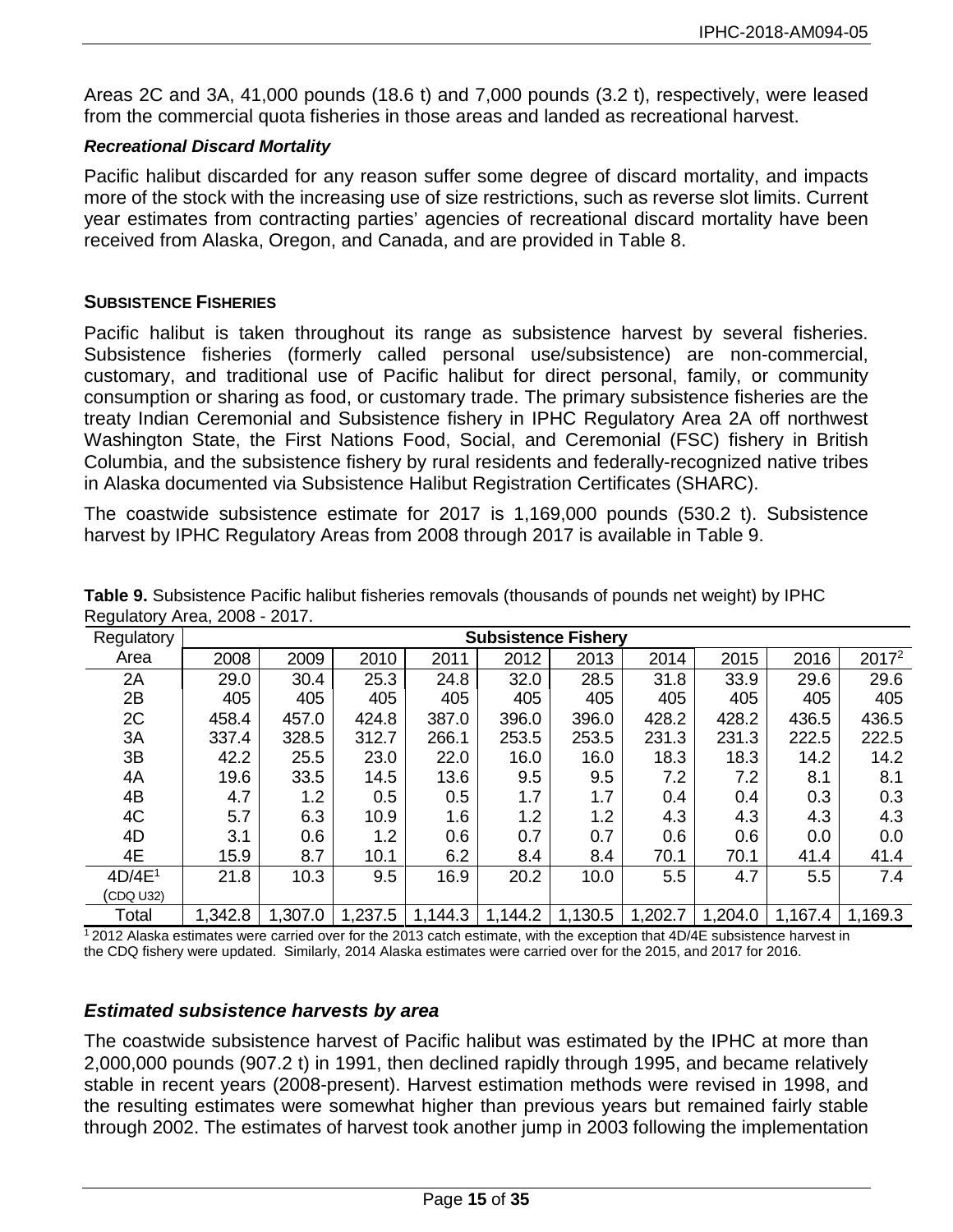of new subsistence fishery regulations in Alaska and a more comprehensive harvest estimation survey. Many of the changes seen in the harvest estimates from 2003 and prior were due primarily to changes in estimation methods and not necessarily actual changes in harvest levels. Methodology explained in the following sections has remained the same since 2003 and changes in estimates represent changes in harvest levels. For historical subsistence harvest levels since 1991, refer to the IPHC's [Report of Assessment and Research Activities](http://iphc.int/library/documents/category/report-of-research-assessment-and-research-activities-rara) (RARA 2016, Chapter 2.4).

In the commercial Pacific halibut fisheries coastwide, the state and federal regulations require that take-home Pacific halibut caught during commercial fishing be recorded as part of the commercial catch on the landing records (i.e., State fish tickets or Canadian validation records). This is consistent across areas, including the quota share fisheries in Canada and Alaska, and as part of fishing period limits and Pacific halibut ratios in the incidental fisheries in IPHC Regulatory Area 2A. Therefore, personal use fish or take-home fish within the commercial fisheries are accounted for as commercial catch and are not included here.

# *Regulatory Area 2A (Washington, Oregon, California)*

The Pacific Fishery Management Council's Catch Sharing Plan allocates the Pacific halibut catch limit to commercial, recreational, and treaty Indian users in Regulatory Area 2A. The treaty tribal catch limit is further sub-divided into commercial and ceremonial and subsistence (C&S) fisheries. The 2016 final estimate of C&S was 29,600 pounds (13.4 t) and this catch estimate became the 2017 C&S allocation. The estimate of the 2017 catch is not available so it is assumed the treaty tribal C&S allocation was fully harvested.

## *Regulatory Area 2B (British Columbia)*

The source of Pacific halibut subsistence harvest in British Columbia is the First Nations FSC fishery. The IPHC receives some logbook and landing data for this harvest from the DFO but those data have not been adequate for the IPHC to make an independent estimate of the FSC fishery harvest. DFO estimated the First Nations FSC harvest to be 300,000 pounds (136.1 t) annually until 2006, and since 2007, the yearly estimate has been provided as 405,000 pounds (183.7 t).

### *Regulatory Areas 2C, 3, and 4 (Alaska)*

The IPHC began estimating the Pacific halibut subsistence harvest in Alaska in 1991. The available estimates indicated that subsistence harvest in Alaska totaled 1,950,000 pounds (884.5 t) that year. The estimate for 1992 dropped in half, to one million pounds (453.6 t). Estimates were subsequently made for each IPHC Regulatory Area independently and annually for most areas.

Trumble (1999) developed a new methodology to estimate personal use (now called subsistence) using Pacific halibut catch information gathered by household interviews and postal surveys conducted by the Alaska Department of Fish and Game (ADFG). The surveys did not distinguish between recreational and subsistence harvests, so Trumble made assumptions regarding the relative amount of recreational and subsistence catch in native and non-native households. The resulting estimates were used for Alaska for 1998-2002, with the only annual change being the amount of U32 (i.e.  $<$  32 in or 81.3 cm) poundage retained by the IPHC Regulatory Area 4E CDQ fishers.

In 2003, the subsistence Pacific halibut fishery off Alaska was formally recognized by the North Pacific Fishery Management Council, and implemented by IPHC and NMFS regulations. The fishery allows the customary and traditional use of Pacific halibut by rural residents and members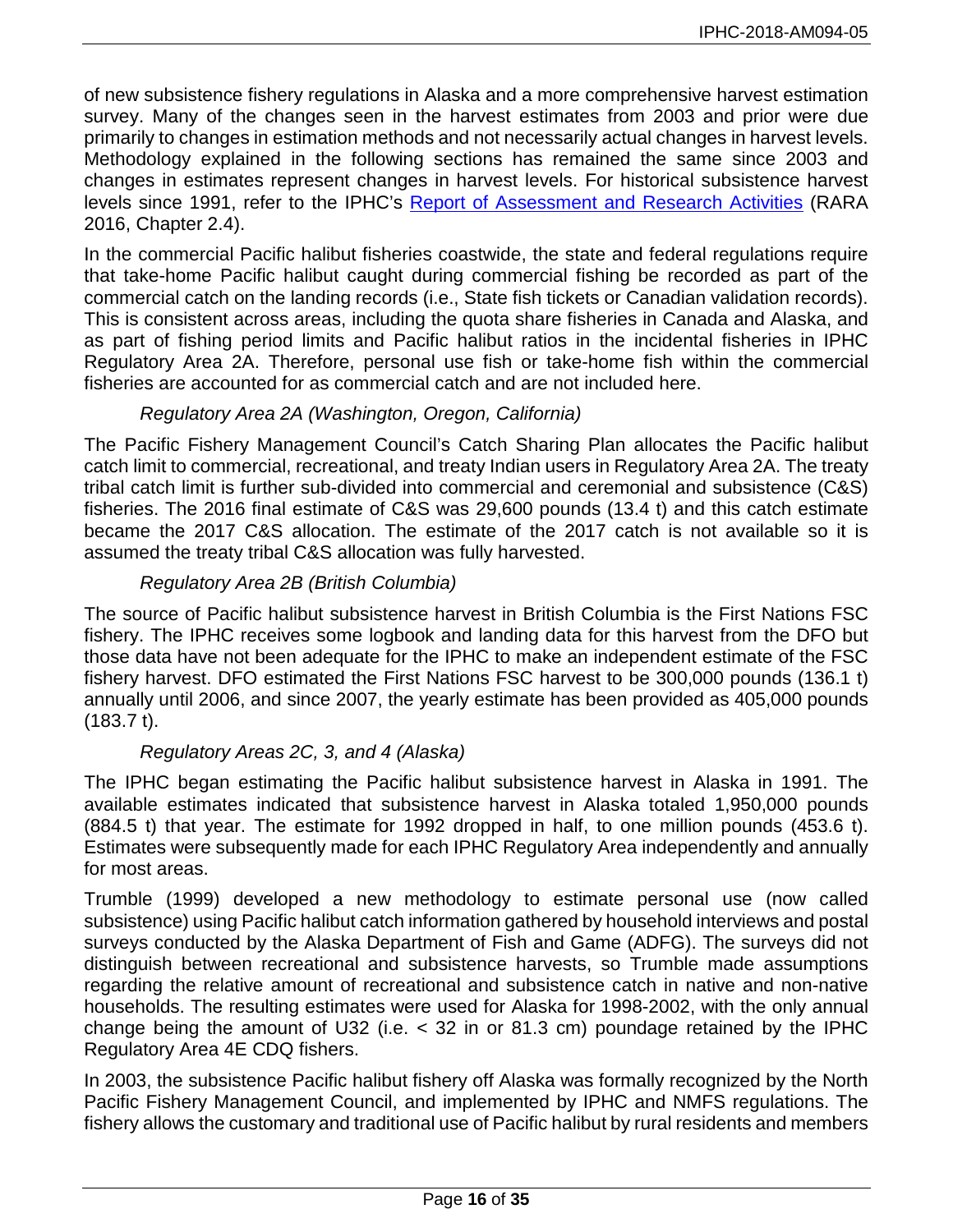of federally-recognized Alaska native tribes who can retain Pacific halibut for non-commercial use, food, or customary trade. The NMFS regulations define legal gear, number of hooks, and daily bag limits, and IPHC regulations set the fishing season. Prior to subsistence fishing, eligible persons registered with NMFS Restricted Access Management to obtain a SHARC. The Division of Subsistence at ADFG was contracted by NMFS to estimate the subsistence harvest in Alaska through a data collection program. Information has been provided for the years 2003-2012 (Fall and Koster 2014), 2014 (Fall and Lemons 2016), and draft 2016 (Fall and Koster 2017). Yearly reports are available at http://www.fakr.noaa.gov/ram/ subsistence/halibut.htm. Each year, the data collection program included an annual voluntary survey of fishers conducted by mail or phone, with some onsite visits. The 2012 estimate has been carried forward for the 2013 estimate and the 2014 estimate has been used for 2014 through 2015; a new 2016 estimate is used for 2016 through 2017. The 2014 estimates are about 10% higher than in 2012, and are noticeably higher in IPHC Regulatory Area 4E. To collect the 2014 harvest estimates, the ADFG staff conducted face to face interviews in two of the major subsistence harvesting communities within IPHC Regulatory Area 4E rather than relying on mailed returns. Face to face interviews likely resulted in more realistic harvest estimates than the mail survey alone, so it is likely that the IPHC Regulatory Area 4E harvest estimates between 2008 through 2013 were low.

In addition to the SHARC harvest, IPHC regulations allow Pacific halibut less than 32 inches or 81.3 cm in fork length (also called U32) to be retained in the IPHC Regulatory Area 4D and 4E commercial Pacific halibut CDQ fishery, under an exemption requested by the North Pacific Fishery Management Council, as long as the fish are not sold or bartered. The exemption originally applied only to CDQ fisheries in IPHC Regulatory Area 4E in 1998 but was expanded in 2002 to also include IPHC Regulatory Area 4D. The CDQ organizations are required to report to the IPHC the amounts retained during their commercial fishing operations. This harvest is not included in the SHARC program estimate so is reported separately. For more information on the history of U32 retained by CDQ organizations and methodology changes over the years, refer to the IPHC's Report of Assessment and Research Activities (RARA 2016, Chapter 2.5).

Reports for 2017 were received from three organizations: Bristol Bay Economic Development Corporation (BBEDC), Coastal Villages Regional Fund (CVRF), and Norton Sound Economic Development Corporation (NSEDC). The reports are summarized below, and the reported amounts of retained U32 Pacific halibut are shown in Table 10. A total of 7,400 pounds (3.4 t) of retained U32 Pacific halibut was reported by CDQ organizations, the highest amount since 2013. Generally, annual changes are a reflection of the amount of effort by the local small boat fleets and the availability of fish in their nearshore fisheries.

| Organization |        |        |       |        |        | <b>U32 CDQ Landings</b> |       |       |       |       |
|--------------|--------|--------|-------|--------|--------|-------------------------|-------|-------|-------|-------|
|              | 2008   | 2009   | 2010  | 2011   | 2012   | 2013                    | 2014  | 2015  | 2016  | 2017  |
| <b>BBEDC</b> | 1,816  | 922    | 2,155 | 2,752  | 5,095  | 3,493                   | 3,456 | 2,460 | 3,456 | 5,261 |
| <b>CVRF</b>  | 12,926 | 4.277  | 3,924 | 9.909  | 10,424 | 5,250                   | 963   |       |       | 0     |
| <b>NSEDC</b> | 6.924  | 6.060  | 3,438 | 4,206  | 4.668  | 1,290                   | 1,114 | 2.206 | 2.001 | 2.119 |
| Total        | 21,666 | 11,259 | 9,517 | 16,867 | 20,187 | 10,033                  | 5,533 | 4,666 | 5,457 | 7,380 |

**Table 10.** Reported annual amount (pounds, net weight) of U32 (<32 inches in fork length) Pacific halibut retained by Community Development Quota harvesters fishing in IPHC Regulatory Areas 4D and 4E.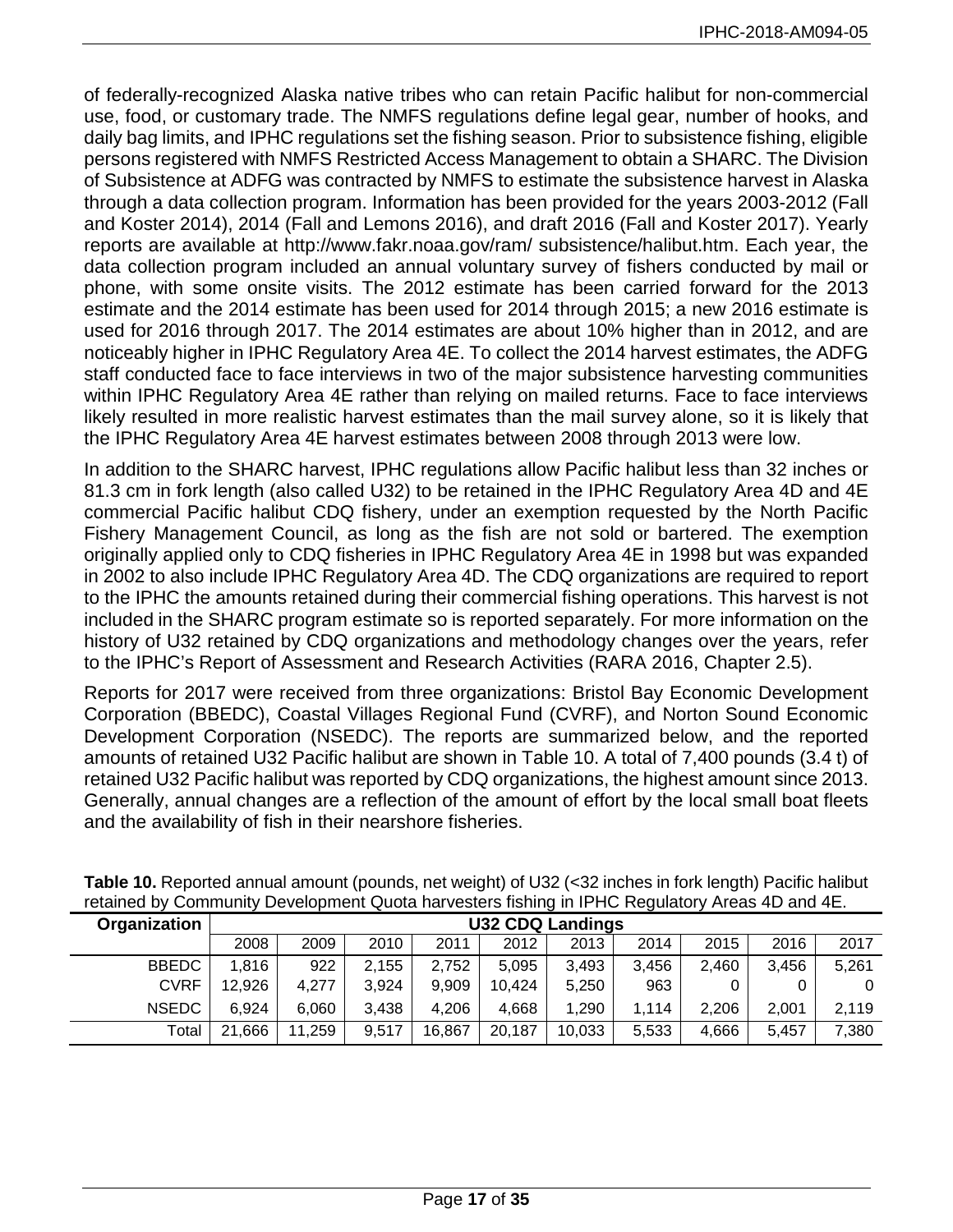## CDQ - Bristol Bay Economic Development Corporation

BBEDC requires their fishers to record the lengths of retained U32 Pacific halibut in a separate log, which are tabulated by BBEDC at the conclusion of the season. The lengths were converted to weights using the IPHC length/weight relationship and summed to estimate the total retained U32 weight. Pacific halibut were landed by BBEDC vessels primarily at Togiak, with a lesser amount landed in Dillingham and a minor amount landed in Naknek. BBEDC reported 22 harvesters landed 513 U32 Pacific halibut (5,261 pounds; 2.4 t).

### CDQ - Coastal Villages Regional Fund

CVRF reported that no Pacific halibut were landed by their fishers or received by their facilities.

## CDQ - Norton Sound Economic Development Corporation

NSEDC required their fishers to offload the U32 Pacific halibut for weighing. Ice was removed but the fish were not washed nor the heads removed. The U32 Pacific halibut were then returned to the harvester. NSEDC reported 247 U32 Pacific halibut weighing 2,119 pounds (1.0 t) were caught in the local CDQ fishery and landed at the Nome plant.

## **BYCATCH IN OTHER FISHERIES**

Bycatch in other fisheries are incidentally caught fish by fisheries targeting other species and that cannot legally be retained. Bycatch mortality, or bycatch removals, refers only to those fish that subsequently die due to capture. The IPHC accounts for bycatch mortality in other fisheries by IPHC Regulatory Area and sector. Table 11 provides these estimates from 2008 through 2017. For historical bycatch mortality by IPHC Regulatory Area since 1990 and bycatch mortality trends by gear, refer to the IPHC's Report of Assessment and Research Activities (RARA 2016, Chapter 2.6). Additional background information on discard mortality rates and Alaska bycatch limits is available in [Appendix II.](#page-31-0)

Estimates of the bycatch mortality of Pacific halibut in other (non-Pacific halibut) fisheries in 2017 totaled 5,996,000 pounds (2,720.0 t) net weight, representing a decrease of approximately 500 t from 2016 (Table 11). Bycatch increased in some areas and decreased in others from 2016 values. In IPHC Regulatory Area 2A, bycatch mortality rose 16%. Estimated bycatch in the IPHC Regulatory Area 2B bottom trawl fishery in 2016 decreased by 7%. Bycatch trends were varied among Alaskan areas, with bycatch in IPHC Regulatory Areas 3B, 4B, and 4CDE with the Closed Area being up, while bycatch mortality in IPHC Regulatory Areas 2C, 3A, and 4A was down.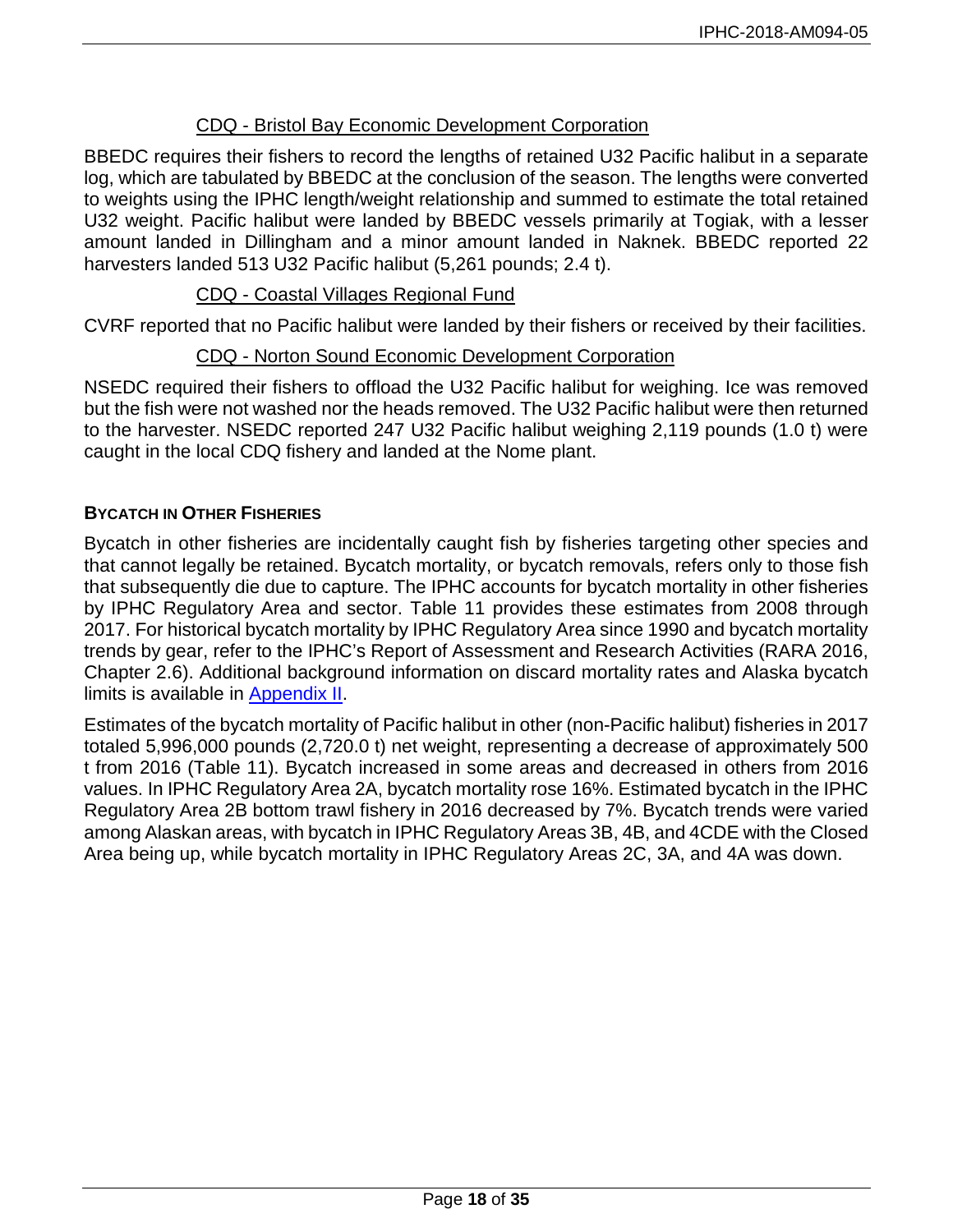**Table 11.** Bycatch mortality estimates of Pacific halibut (thousands of pounds, net weight) by year, IPHC Regulatory Area, and fishery, for 2008-17. Estimates for 2017 are preliminary.<sup>1</sup>

| <b>IPHC Reg Area and</b>       |             |                |             |                |             |             |           |                |                  |                  |
|--------------------------------|-------------|----------------|-------------|----------------|-------------|-------------|-----------|----------------|------------------|------------------|
| Gear                           | 2008        | 2009           | 2010        | 2011           | 2012        | 2013        | 2014      | 2015           | 2016             | 2017             |
| <b>AREA 2A</b>                 |             |                |             |                |             |             |           |                |                  |                  |
| <b>Groundfish Trawl</b>        | 351         | 416            | 302         |                |             |             |           |                |                  |                  |
| <b>IFQ Bottom Trawl</b>        |             |                |             | 52             | 60          | 54          | 44        | 55             | 55               | 71               |
| <b>Other Groundfish Trawl</b>  |             |                |             | $\overline{2}$ | 2           | 4           | 3         | 1              | 1                | $\overline{2}$   |
| Groundfish Pot                 |             |                |             | 1              | 1           | 0           | 0         | 1              | 1                | $\boldsymbol{0}$ |
| Hook & Line                    | 80          | 98             | 45          | 34             | 56          | 8           | 53        | 23             | 39               | 38               |
| Shrimp Trawl                   | 0           | 0              | 0           | 0              | $\Omega$    | 0           | 0         | $\mathbf 0$    | 0                | $\boldsymbol{0}$ |
| <b>Total</b>                   | 431         | 513            | 347         | 90             | 119         | 66          | 99        | 80             | 96               | 111              |
| <b>AREA 2B</b>                 |             |                |             |                |             |             |           |                |                  |                  |
| <b>Groundfish Bottom Trawl</b> | 143         | 213            | 181         | 232            | 189         | 225         | 245       | 326            | 271              | 251              |
| Total                          | 143         | 213            | 181         | 232            | 189         | 225         | 245       | 326            | 271              | 251              |
| <b>AREA 2C</b>                 |             |                |             |                |             |             |           |                |                  |                  |
| Crab Pot                       | 19          | $\overline{7}$ | 18          | 10             | 21          | 13          | 1         | 1              | 1                | 1                |
| <b>Groundfish Trawl</b>        | 0           | 0              | $\mathbf 0$ | $\pmb{0}$      | 0           | $\mathbf 0$ | $\pmb{0}$ | 0              | $\Omega$         | $\boldsymbol{0}$ |
| Hook & Line (non-IFQ)          | 7           | 5              | 4           | 3              | 8           | 8           | 8         | 12             | 15               | $\overline{7}$   |
| Hook & Line (IFQ)              | 3           | 3              | 3           | 3              | 12          | 13          | 9         | $\overline{7}$ | 13               | 10               |
| Chatham Str. Sablefish         | 8           | 8              | 8           | 8              | n/a         | n/a         | n/a       | n/a            | n/a              | n/a              |
| Clarence Str. Sablefish        | 25          | 25             | 25          | 25             | n/a         | n/a         | n/a       | n/a            | n/a              | n/a              |
| <b>Total</b>                   | 62          | 48             | 58          | 49             | 41          | 34          | 17        | 19             | 29               | 17               |
| <b>AREA 3A</b>                 |             |                |             |                |             |             |           |                |                  |                  |
| <b>Scallop Dredge</b>          | 3           | 9              | 14          | 12             | 10          | 12          | 24        | 24             | 24               | 24               |
| <b>Groundfish Trawl</b>        | 2,381       | 2,141          | 2,030       | 2,232          | 1,422       | 1,336       | 1,680     | 1,792          | 1,493            | 1,190            |
| Hook & Line (non-IFQ)          | 293         | 197            | 111         | 92             | 238         | 216         | 155       | 223            | 210              | 132              |
| Hook & Line (IFQ)              | 119         | 119            | 119         | 119            | 25          | 31          | 16        | 33             | 26               | 33               |
| Groundfish Pot                 | 13          | 5              | 12          | 23             | 29          | 34          | 12        | 25             | 40               | 10               |
| Pr Wm Sd Sablefish             | 10          | 10             | 10          | 10             | n/a         | n/a         | n/a       | n/a            | n/a              | n/a              |
| <b>Total</b>                   | 2,819       | 2,481          | 2,296       | 2,488          | 1,724       | 1,630       | 1,888     | 2,098          | 1,793            | 1,390            |
| <b>AREA 3B</b>                 |             |                |             |                |             |             |           |                |                  |                  |
| Crab Pot                       | $\mathbf 0$ | 0              | $\mathbf 0$ | 0              | $\mathbf 0$ | $\mathbf 0$ | 0         | 0              | $\boldsymbol{0}$ | 0                |
| <b>Scallop Dredge</b>          | 0           | 4              | 0           | 5              | 4           | 8           | 14        | 0              | $\overline{0}$   | $\overline{0}$   |
| <b>Groundfish Trawl</b>        | 979         | 865            | 676         | 806            | 989         | 733         | 809       | 537            | 708              | 754              |
| Hook & Line (non-IFQ)          | 190         | 256            | 269         | 172            | 105         | 88          | 115       | 96             | 124              | 99               |
| Hook & Line (IFQ)              | 116         | 116            | 116         | 116            | 24          | 14          | 18        | 15             | 8                | 18               |
| <b>Groundfish Pot</b>          | 18          | 7              | 36          | 21             | 20          | 44          | 18        | 10             | 31               | 13               |
| <b>Total</b>                   | 1,303       | 1,247          | 1,097       | 1,120          | 1,142       | 887         | 974       | 658            | 871              | 885              |

**…cont'd**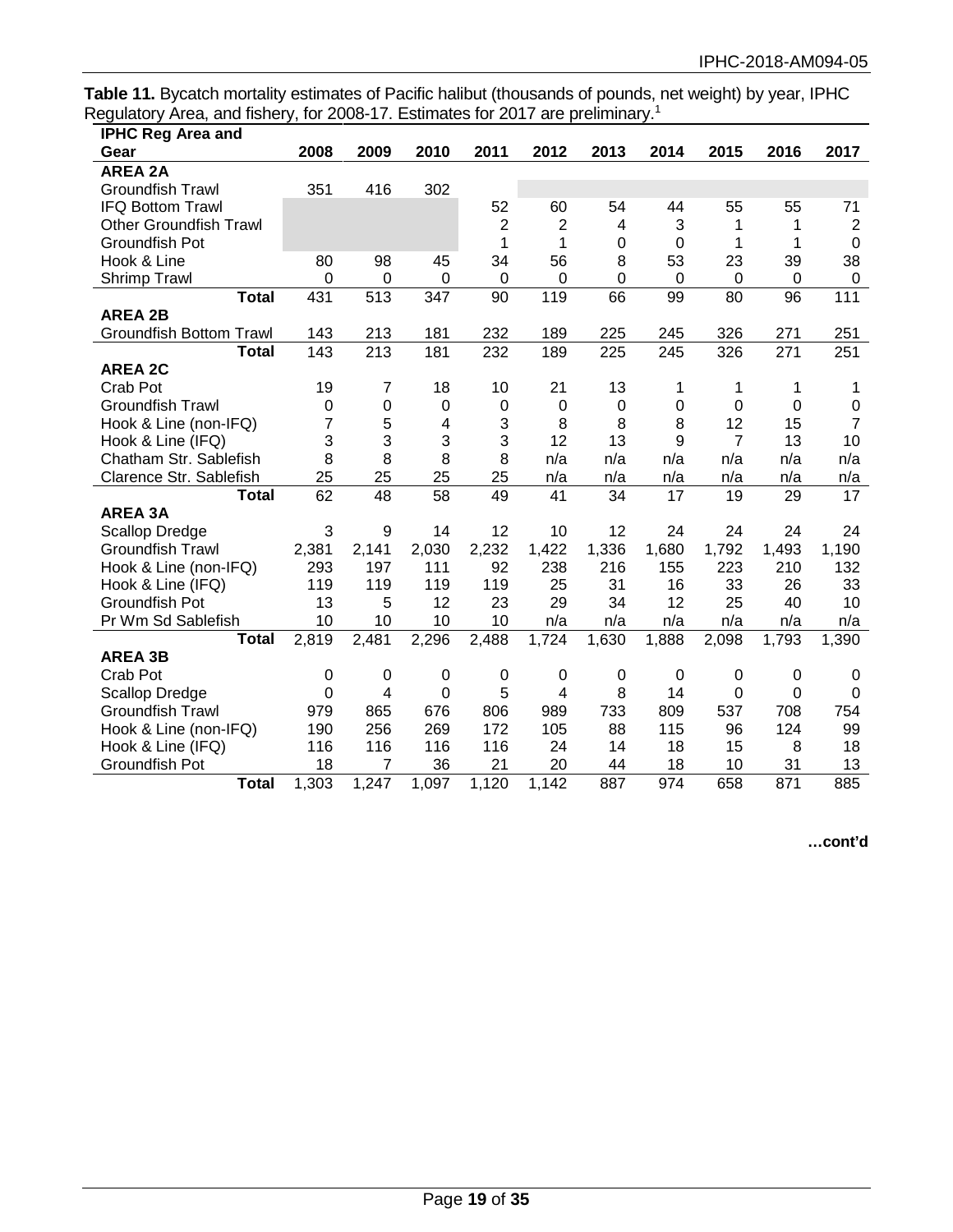**Table 11 (cont'd).** Bycatch mortality estimates of Pacific halibut (thousands of pounds, net weight) by year, IPHC Regulatory Area, and fishery, for 2008-17. Estimates for 2017 are preliminary.1

| <b>IPHC Reg Area and</b>       | 2008                | 2009             | 2010        | 2011                | 2012        | 2013        | 2014           | 2015                | 2016           | 2016                       |
|--------------------------------|---------------------|------------------|-------------|---------------------|-------------|-------------|----------------|---------------------|----------------|----------------------------|
| Gear                           |                     |                  |             |                     |             |             |                |                     |                |                            |
| <b>AREA 4A</b>                 |                     |                  |             |                     |             |             |                |                     |                |                            |
| <b>Scallop Dredge</b>          | $\pmb{0}$           | $\boldsymbol{0}$ | $\mathbf 0$ | $\mathbf 0$         | $\mathbf 0$ | $\mathbf 0$ | 0              | 0                   | 0              | 0                          |
| Crab Pot                       | $\overline{7}$      | 5                | 22          | 14                  | 12          | 27          | $\mathbf 0$    | 0                   | 0              | $\mathbf 0$                |
| <b>Groundfish Trawl</b>        | 1,021               | 1,315            | 800         | 789                 | 1,314       | 606         | 615            | 483                 | 466            | 288                        |
| Hook & Line (non-IFQ)          | 178                 | 220              | 213         | 145                 | 130         | 204         | 160            | 149                 | 99             | 104                        |
| Hook & Line (IFQ)              | 15                  | 15               | 15          | 15                  | 5           | 4           | 3              | 3                   | $\overline{2}$ | $\overline{2}$             |
| <b>Groundfish Pot</b>          | 8                   | 2                | 7           | 8                   | 10          | 32          | 27             | $\overline{7}$      | 5              | $\overline{7}$             |
| <b>Total</b>                   | 1,229               | 1,557            | 1,058       | 971                 | 1,472       | 873         | 805            | 642                 | 572            | 400                        |
| <b>AREA 4B</b>                 |                     |                  |             |                     |             |             |                |                     |                |                            |
| Crab Pot                       | $\overline{2}$      | $\mathbf 0$      | $\mathbf 0$ | 1                   | 0           | 3           | 0              | 0                   | 0              | 0                          |
| <b>Groundfish Trawl</b>        | 206                 | 299              | 371         | 402                 | 215         | 116         | 101            | 202                 | 137            | 175                        |
| Hook & Line (non-IFQ)          | 114                 | 119              | 65          | 32                  | 27          | 6           | 24             | 20                  | 5              | 18                         |
| Hook & Line (IFQ)              | 40                  | 40               | 40          | 40                  | 12          | 10          | 5              | 2                   | $\overline{2}$ | $\mathbf 0$                |
| Groundfish Pot                 | 2                   | 1                | 1           | 1                   | 1           | 5           | $\overline{2}$ | 0                   | 0              | $\overline{2}$             |
| <b>Total</b>                   | 364                 | 459              | 477         | 476                 | 255         | 140         | 132            | 223                 | 144            | 195                        |
| <b>AREA 4CDE+CA</b>            |                     |                  |             |                     |             |             |                |                     |                |                            |
| Scallop Dredge                 | $\mathbf 0$         | 0                | $\mathbf 0$ | 0                   | $\mathbf 0$ | $\mathbf 0$ | $\mathbf 0$    | $\mathbf 0$         | $\mathbf 0$    | 0                          |
| Crab Pot                       | 54                  | 33               | 63          | 49                  | 29          | 29          | $\overline{0}$ | 37                  | 37             | 37                         |
| <b>Groundfish Trawl</b>        | 3,469               | 3,160            | 3,429       | 2,496               | 3,458       | 4,110       | 4,205          | 3,003               | 2,895          | 2,427                      |
| Hook & Line (non-IFQ)          | 978                 | 821              | 684         | 472                 | 768         | 668         | 538            | 384                 | 311            | 281                        |
| Hook & Line (IFQ)              | 5<br>$\overline{2}$ | 5<br>1           | 5<br>1      | 5<br>$\overline{2}$ | 1<br>4      | 151<br>18   | 11<br>13       | 0<br>$\overline{2}$ | 0<br>2         | $\Omega$<br>$\overline{2}$ |
| Groundfish Pot<br><b>Total</b> | 4,508               | 4,021            | 4,182       | 3,024               | 4,260       | 4,977       | 4,767          | 3,425               | 3,245          | 2,747                      |
|                                |                     |                  |             |                     |             |             |                |                     |                |                            |
| <b>AREA 4 Subtotal</b>         |                     |                  |             |                     |             |             |                |                     |                |                            |
| <b>Scallop Dredge</b>          | $\mathbf 0$         | 1                | $\mathbf 0$ | $\mathbf 0$         | $\mathbf 0$ | $\mathbf 0$ | $\mathbf 0$    | 0                   | 0              | 0                          |
| Crab Pot                       | 63                  | 39               | 85          | 65                  | 41          | 59          | $\mathbf 0$    | 37                  | 37             | 37                         |
| <b>Groundfish Trawl</b>        | 4,696               | 4,774            | 4,600       | 3,687               | 4,987       | 4,832       | 4,921          | 3,687               | 3,499          | 2,890                      |
| Hook & Line (non-IFQ)          | 1,270               | 1,160            | 962         | 649                 | 925         | 878         | 722            | 552                 | 415            | 403                        |
| Hook & Line (IFQ)              | 60                  | 60               | 60          | 60                  | 18          | 165         | 19             | 5                   | 3              | $\overline{2}$             |
| Groundfish Pot                 | 12                  | 4                | 9           | 11                  | 15          | 55          | 42             | 8                   | $\overline{7}$ | 10                         |
| <b>Total</b>                   | 6,101               | 6,037            | 5,717       | 4,472               | 5,987       | 5,989       | 5,704          | 4,290               | 3,961          | 3,342                      |
|                                |                     |                  |             |                     |             |             |                |                     |                |                            |
| <b>GRAND TOTAL</b>             | 10,859              | 10,539           | 9,695       | 8,450               | 9,202       | 8,832       | 8,927          | 7,470               | 7,021          | 5,996                      |

<sup>1</sup>Note that some totals may not sum precisely due to rounding.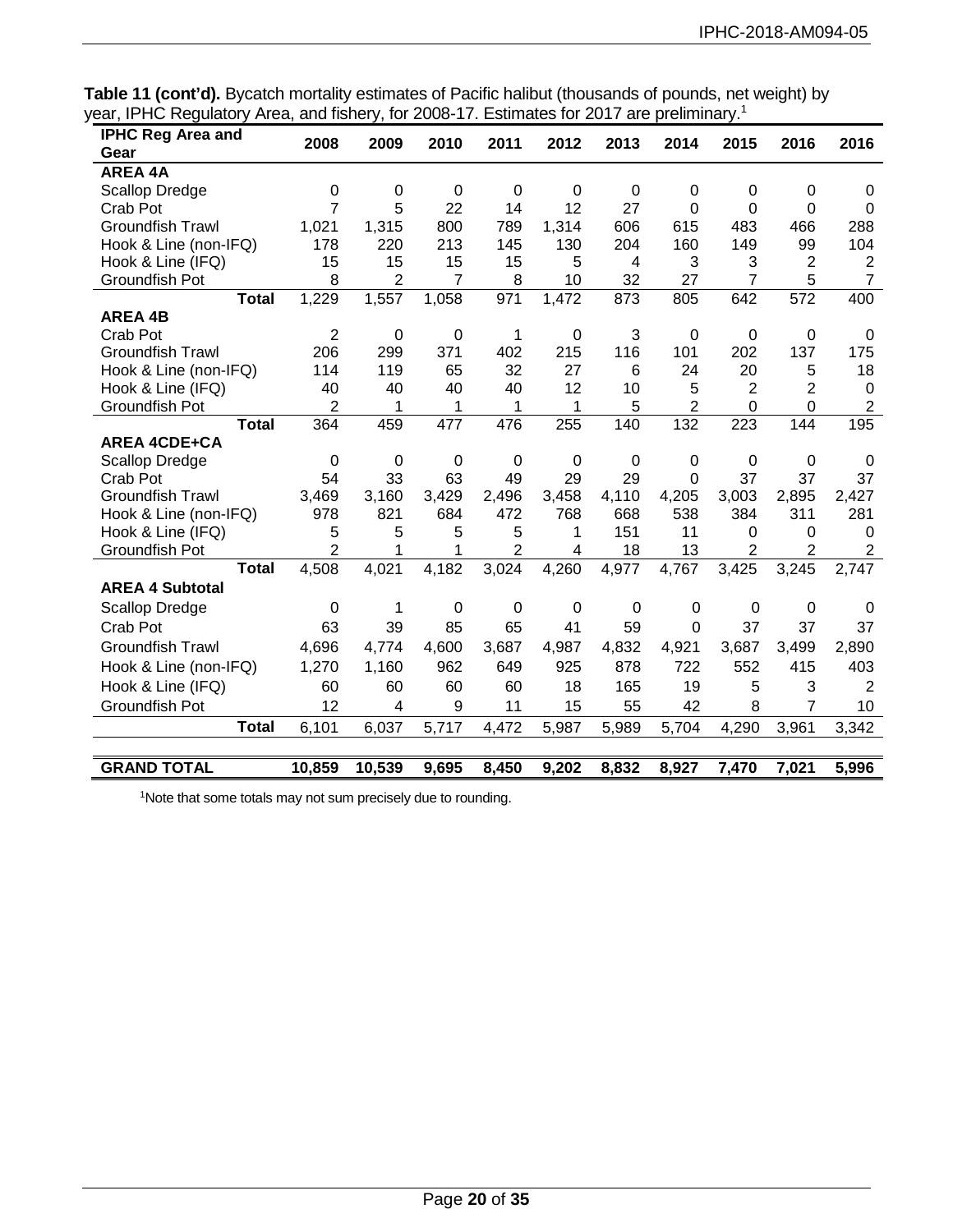## *Estimating Bycatch Mortality*

Bycatch of Pacific halibut is estimated because not all fisheries have 100% monitoring and not all Pacific halibut that are discarded are assumed to die. Agencies estimate the amount of bycatch that will not survive, called discard mortality.

The IPHC relies upon information supplied by observer programs run by domestic agencies for bycatch estimates in most fisheries. Non-IPHC research survey information is used to generate estimates of bycatch in the few cases where fishery observations are unavailable. The NMFS operates observer programs off the U.S. West Coast and Alaska, which monitor the major groundfish fisheries. Data collected by those programs are used to estimate bycatch. Trawl fisheries off British Columbia (BC) are comprehensively monitored and bycatch information is provided to IPHC by DFO.

Off the U.S. West Coast, an individual quota (IQ) program was implemented in 2011 for the domestic groundfish trawl fisheries. The program is quite similar to the program for the BC trawl fishery, in that it contains an individual bycatch quota component for managing and reducing Pacific halibut bycatch mortality. Fishery monitoring is required at 100% coverage levels, so all vessels carry an observer to record the vessel's catch. Bycatch is reported to IPHC by NMFS (Jannot et al. 2017). Bycatch estimates for the shrimp trawl fishery have been provided by Oregon Department of Fish and Wildlife (ODFW) staff from examinations of Pacific halibut bycatch during gear experiments. Updated estimates were provided by ODFW in 2011.

The amount of information varies for fisheries conducted off BC. For the trawl fishery, bycatch is managed with an individual bycatch quota program implemented by DFO in 1996. Fishery observers sample the catch on each bottom trawler, collecting data to estimate bycatch and discard mortality. Bycatch in other fisheries, such as the shrimp trawl, sablefish pot, and rockfish hook-and-line fisheries, was largely unknown until the inception of the Integrated Fisheries Management Program in 2006. The program has requirements for full accounting and accountability of all bycatch, and includes 100% at-sea monitoring, either by human observers or electronic monitoring. Estimates of trawl bycatch were provided by DFO staff at the Pacific Biological Station, based on data collected by observers. Reporting of bycatch from the nontrawl programs is being developed with DFO staff and will be provided in future reports.

Estimates of bycatch off Alaska in federally managed fisheries were provided by the NMFS Alaska Region. Several fishery programs have a mandatory 100% monitoring requirement, including the CGOARP, the BSAI CDQ fisheries, the AFA pollock cooperatives, and the BSAI A80 fishery cooperatives. NMFS Alaska Fisheries Science Center's Annual Deployment Plan (ADP) provides the scientific guidelines which determine how vessels not involved in these full coverage programs are chosen for monitoring, including vessels in the directed Pacific halibut IFQ fishery. Additional details about the ADP can be found in NMFS (2016). The NMFS projections were provided in metric tons, round weight, and were converted to pounds net weight using net weight = round weight x  $0.75 * 2,204.62$ .

Estimates of Pacific halibut bycatch in scallop dredge and crab fisheries are obtained from the ADFG, but not on an annual basis. The catch estimates are based on fishery data collected by on-board observers. The most recent estimates were summarized by Williams (2016) and current year estimates were simply rolled forward for 2017. Work is underway to develop an annual approach to updating these data.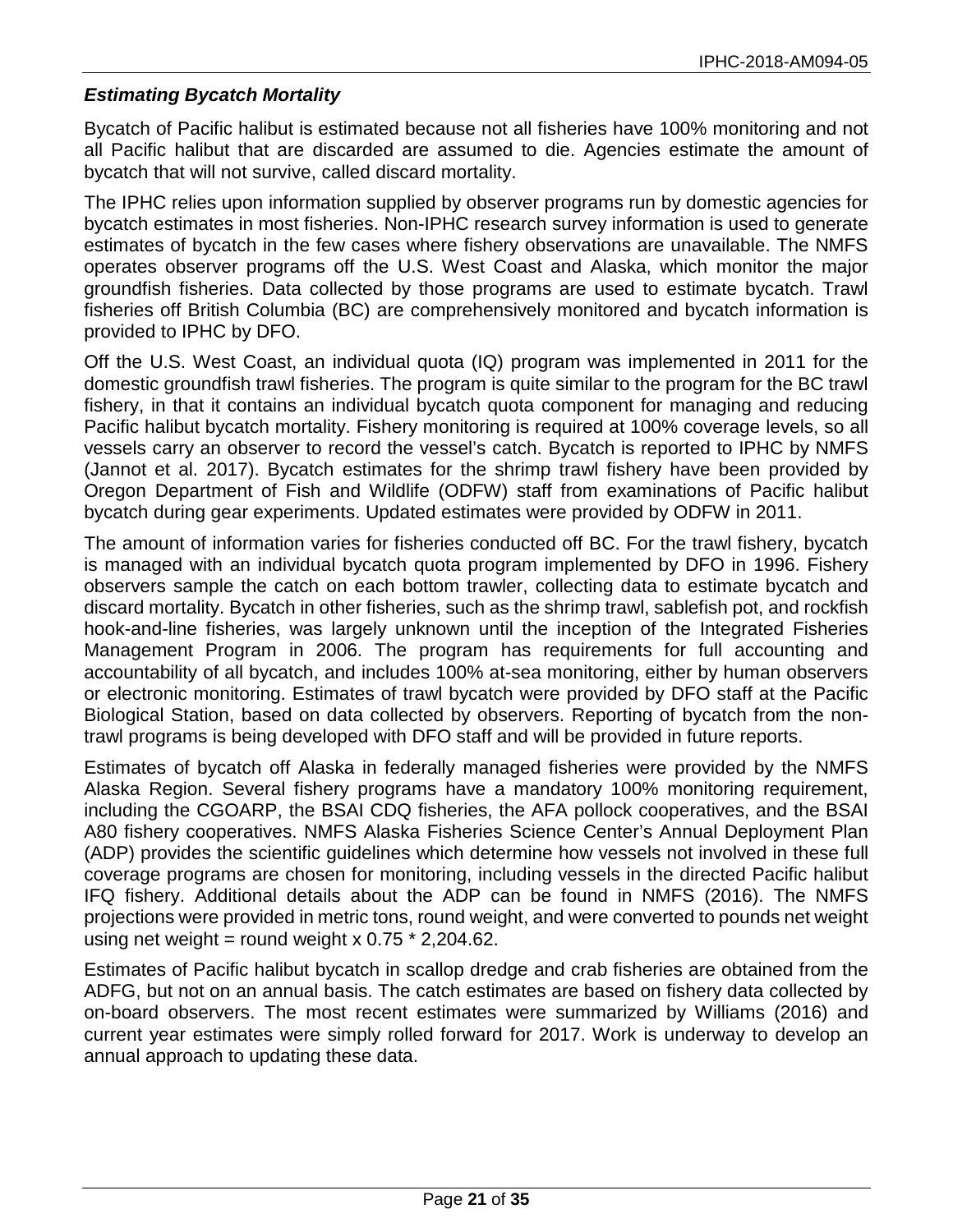# *Bycatch Mortality by Area*

# *Regulatory Area 2A (Washington, Oregon, California)*

Groundfish fisheries off Washington, Oregon, and California are managed by the NMFS, following advice and recommendations developed by the Pacific Fishery Management Council. The final estimate of bycatch mortality in IPHC Regulatory Area 2A was 111,000 pounds (50.3 t) (Table 11). As in prior years, the bottom trawl fishery and hook-and-line fishery for sablefish were responsible for the bulk of the bycatch mortality. Pacific halibut bycatch in the trawl IFQ fishery (also called trawl catch shares) in this area are capped at 100,000 pounds (45 t) (net weight) of O32 Pacific halibut. For 2017, the bycatch mortality for the trawl IFQ fishery was 71,000 pounds (32.2 t) of Pacific halibut.

# *Regulatory Area 2B (British Columbia)*

In Canada, Pacific halibut bycatch in trawl fisheries are capped at 750,000 pounds net weight (453.6 t round weight) by DFO. Non-trawl bycatch is handled under an IFQ system within the directed Pacific halibut fishery cap.

For 2017, bycatch mortality in the BC bottom trawl fishery was estimated at 251,000 pounds (113.9 t) (Table 11). The reported bycatch mortality data were complete through September. Projections for the full calendar year 2017 were made by extrapolating to the full 12 months.

# *Regulatory Areas 2C, 3, and 4 (Alaska)*

Groundfish fisheries in Alaska are managed by the NMFS, following advice and recommendations developed by the North Pacific Fishery Management Council. The North Pacific Fishery Management Council sets limits on the amount of Pacific halibut bycatch mortality which is allowed to occur annually in the groundfish fisheries, known as the Prohibited Species Catch (PSC) limits. These PSC limits are published in metric tons (t) (round weight) and are shown in Table 12, with their equivalent net weight (millions of pound). If a fishery's PSC limit is reached, the fishery is closed. Certain gear types, e.g., pots or jigs, are exempted from closures due to their low bycatch properties and to encourage their use. Bycatch mortality estimates for Alaskan areas in Table 11 were provided by NMFS; projections were made for the full year based on fishery data through 24 October 2017.

| Geographical     | <b>Sector</b>      | <b>Bycatch Limits</b> (metric tons (t), round weight) |                                                        |       |       |       |       |       |       |       |       |
|------------------|--------------------|-------------------------------------------------------|--------------------------------------------------------|-------|-------|-------|-------|-------|-------|-------|-------|
| Area             |                    | 2008                                                  | 2009                                                   | 2010  | 2011  | 2012  | 2013  | 2014  | 2015  | 2016  | 2017  |
| Gulf of Alaska   | Trawl              | 2,000                                                 | 2,000                                                  | 2.000 | 2,000 | 2.000 | 1,973 | 1,848 | 1.759 | 1,706 | 1.706 |
|                  | <b>Fixed Gears</b> | 300                                                   | 300                                                    | 300   | 300   | 300   | 300   | 279   | 270   | 266   | 266   |
| Bering Sea/      | Trawl              | 3,675                                                 | 3,625                                                  | 3,625 | 3,575 | 3,525 | 3,525 | 3,525 | 3,525 | 2,805 | 2,805 |
| Aleutian Islands | <b>Fixed Gears</b> | 900                                                   | 900                                                    | 900   | 900   | 900   | 900   | 900   | 900   | 710   | 710   |
| Geographical     | <b>Sector</b>      |                                                       | <b>Bycatch Limits</b> (millions of pounds, net weight) |       |       |       |       |       |       |       |       |
| Area             |                    | 2008                                                  | 2009                                                   | 2010  | 2011  | 2012  | 2013  | 2014  | 2015  | 2016  | 2017  |
| Gulf of Alaska   | Trawl              | 3.30                                                  | 3.30                                                   | 3.30  | 3.30  | 3.30  | 3.26  | 3.06  | 2.91  | 2.82  | 2.82  |
|                  | <b>Fixed Gears</b> | 0.50                                                  | 0.50                                                   | 0.50  | 0.50  | 0.50  | 0.50  | 0.46  | 0.45  | 0.44  | 0.44  |
| Bering Sea/      | Trawl              | 6.10                                                  | 6.00                                                   | 6.00  | 5.90  | 5.80  | 5.80  | 5.80  | 5.80  | 4.64  | 4.64  |
| Aleutian Islands | <b>Fixed Gears</b> | 1.50                                                  | 1.50                                                   | 1.50  | 1.50  | 1.50  | 1.50  | 1.50  | 1.50  | 1.17  | 1.17  |

### **Table 12.** Pacific halibut bycatch limits in the Alaska groundfish fishery 2008-17**.**

# Regulatory Area 2C – Southeast Alaska

For the federal waters of IPHC Regulatory Area 2C, only bycatch by hook-and-line vessels fishing in the outside waters were reported by NMFS. These vessels are primarily targeting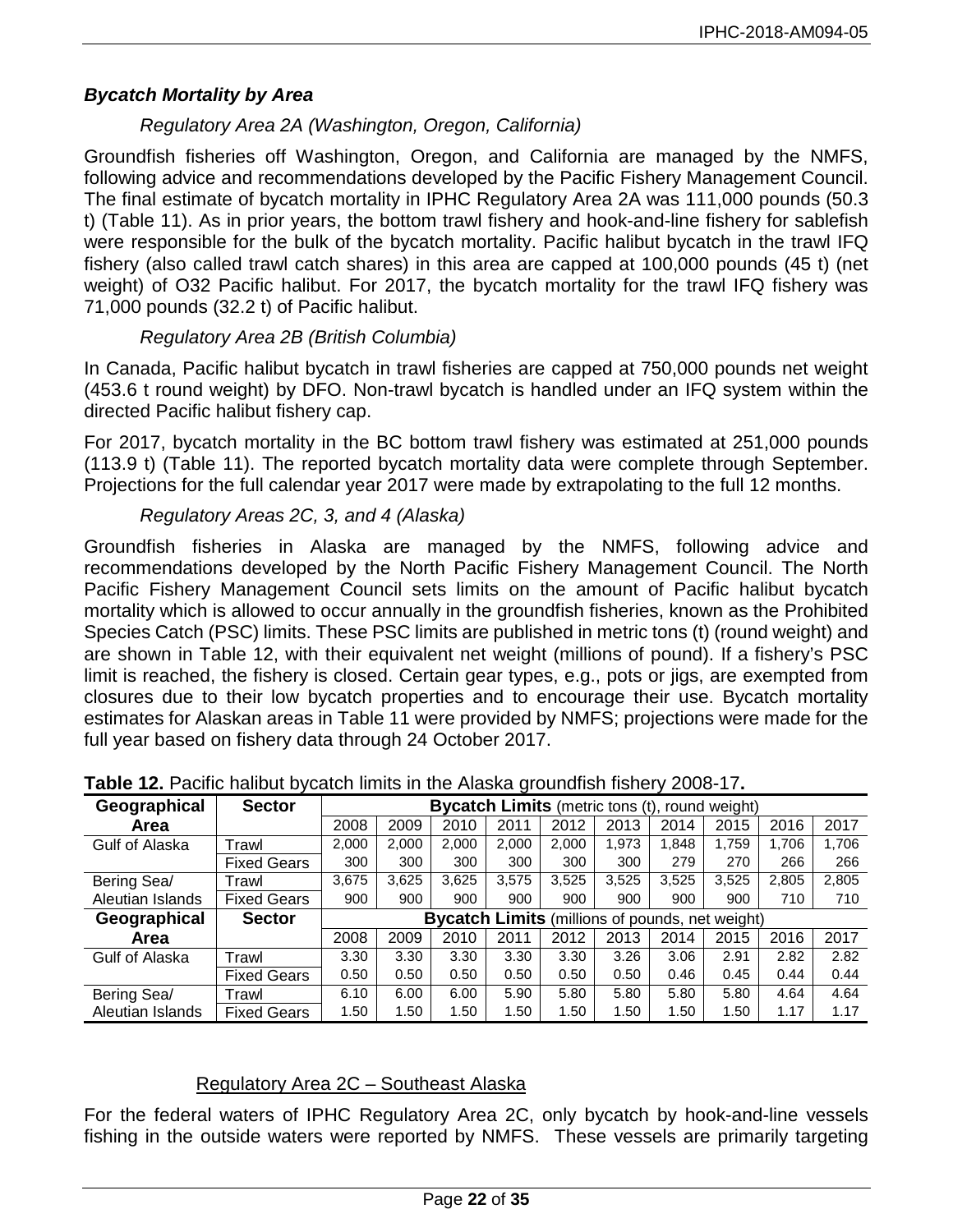Pacific cod and rockfish (*Sebastes* spp.) in open access fisheries, and sablefish in the IFQ fishery. In aggregate, these fisheries resulted in approximately 17,000 pounds (7.7 t) of bycatch mortality in 2017.

Fisheries occurring within state waters and resulting in Pacific halibut bycatch include pot fisheries for red and golden king crab, and tanner crab. Information is provided periodically by ADFG (last examined in Williams (2016)), and the estimate was again rolled forward for 2017.

## Regulatory Area 3 – Eastern, Central and Western Gulf of Alaska

IPHC Regulatory Area 3 is comprised of Areas 3A and 3B. IPHC tracks bycatch for each IPHC Regulatory Area due to assessment and stock management needs, while groundfish fisheries operate throughout both areas. Trawl fisheries are responsible for the majority of the bycatch in these IPHC Regulatory Areas, with hook-and-line fisheries a distant second (Table 11) for a total of 2,275,000 pounds (1,031.9 t). State-managed crab and scallop fisheries are also known to take Pacific halibut as bycatch, but at low levels.

IPHC Regulatory Area 3 remains the area where bycatch mortality is estimated most poorly. Observer coverage for most fisheries is relatively low. Tendering, loopholes in trip cancelling, and safety considerations likely result in observed trips not being representative of all trips (observed and unobserved) in many regards (e.g. duration, species composition, etc.. This, plus low coverage, lead to increased uncertainty in these bycatch estimates and to potential for bias.

### Regulatory Area 4 – Bering Sea and Aleutian Islands

Bycatch mortality for all IPHC Regulatory Areas within Area 4 was estimated at 3,342,000 pounds (1,515.9 t), with the groundfish trawl fishery being most of that at 2,890,000 pounds (1,310.9 t).

Hook-and-line fishery bycatch mortality was estimated at 405,000 pounds (183.7 t). Pacific cod is the major fishery in this IPHC Regulatory Area with Pacific halibut bycatch, which is conducted in the late winter/early spring and late summer. Almost all of the vessels are required to have 100% observer coverage because of the vessel's size and requirements of their fishery cooperative; very few small vessels fish Pacific cod in this IPHC Regulatory Area. Because of this high level of observer coverage, bycatch estimates for this and other IPHC Regulatory Area 4 fisheries are considered reliable.

Pots are used to fish for Pacific cod and sablefish and fish very selectively. Bycatch rates are quite low and survival is relatively high. Annual bycatch mortality estimates are typically low, usually less than 15,000 pounds (6.8 t).

Within the Bering Sea, bycatch mortality estimates have typically been the highest in IPHC Regulatory Area 4CDE (Table 11). This is due to the groundfish fisheries which operate in the area, i.e., those for flatfish. The bycatch mortality estimate in IPHC Regulatory Area 4CDE accounted for 82% of the total Bering Sea bycatch.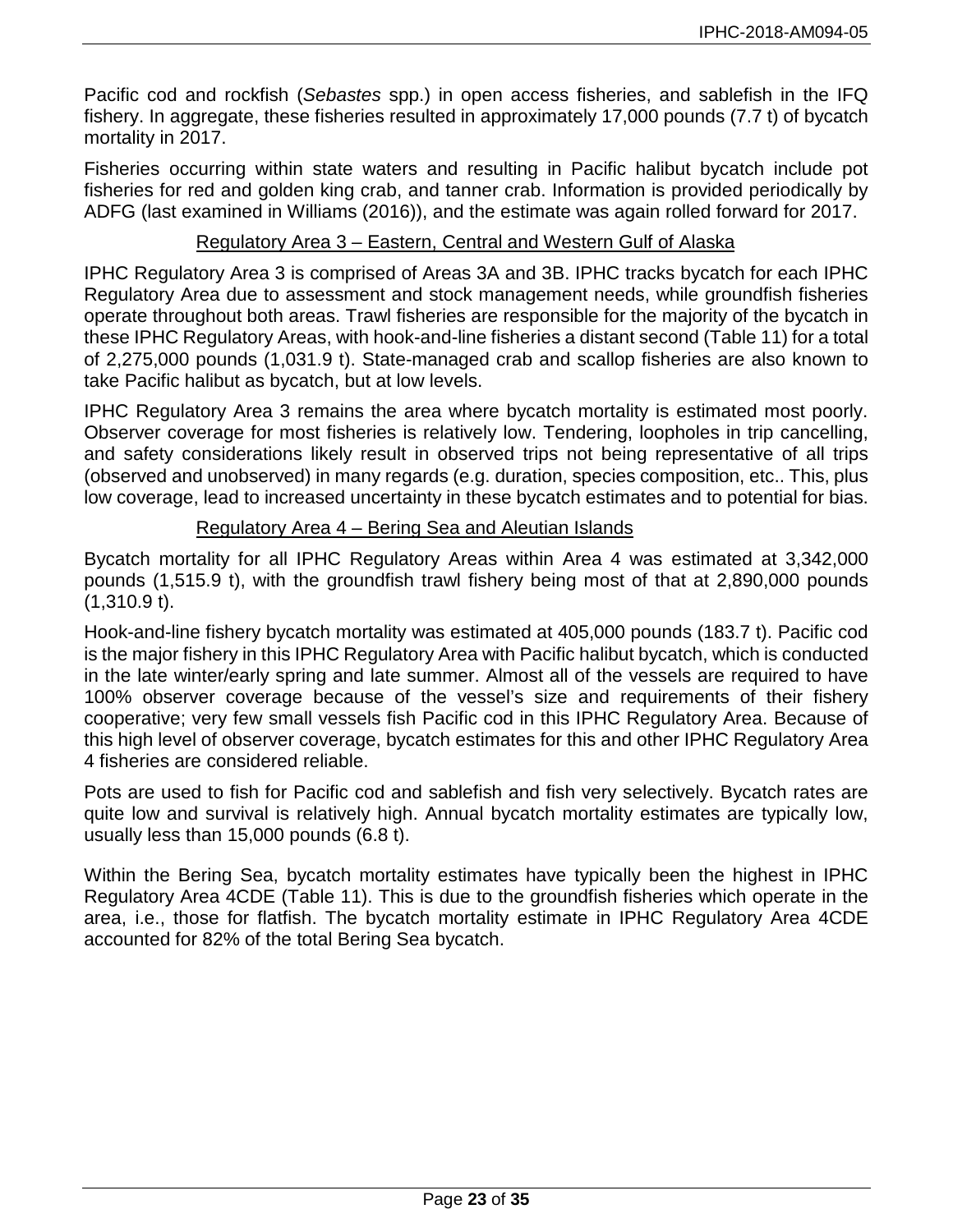### **RECOMMENDATION/S**

That the Commission:

1) **NOTE** paper IPHC-2018-AM094-04 which provides preliminary fishery statistics from fisheries catching Pacific halibut during 2017, including the status of removals compared to catch limits adopted by the Commission.

### **REFERENCES**

- Fall, J. A. and Koster, D. 2017. DRAFT Subsistence harvests of Pacific halibut in Alaska, 2016. Alaska Department of Fish and Game, Division of Subsistence, Technical Paper No. 436. Anchorage, AK.
- Fall, J. A. and Lemons, T. 2016. Subsistence harvests of Pacific halibut in Alaska, 2014. Alaska Department of Fish and Game, Division of Subsistence, Technical Paper No. 414. Anchorage, AK.
- Fall, J. A. and Koster, D. S. 2014. Subsistence harvests of Pacific halibut in Alaska, 2012. Alaska Department of Fish and Game, Division of Subsistence, Technical Paper No. 388. Anchorage, AK.
- Jannot, J.E., Somers, K., Riley, N.B., Tuttle, V., and McVeigh, J. 2017. Pacific Halibut Bycatch in the US West Coast Fisheries (2002-2016). NOAA Fisheries, NWFSC Observer Program, 2725 Montlake Blvd E., Seattle, WA 98112. 100 p. Available online at: [http://www.pcouncil.org/wp-content/uploads/2017/08/E1b\\_NMFS\\_NWFSC\\_Rpt\\_3\\_E-](http://www.pcouncil.org/wp-content/uploads/2017/08/E1b_NMFS_NWFSC_Rpt_3_E-Only_Pacific_halibut_Bycatch_Rpt_2002_2016_SEPT2017BB.pdf)[Only\\_Pacific\\_halibut\\_Bycatch\\_Rpt\\_2002\\_2016\\_SEPT2017BB.pdf](http://www.pcouncil.org/wp-content/uploads/2017/08/E1b_NMFS_NWFSC_Rpt_3_E-Only_Pacific_halibut_Bycatch_Rpt_2002_2016_SEPT2017BB.pdf)
- NMFS. 2016. 2017 Annual Deployment Plan for Observers in the Groundfish and Halibut Fisheries off Alaska. National Oceanic and Atmospheric Administration, 709 West 9th Street. Juneau, Alaska 99802. Published December 2016. 30 p. Available online at: <https://alaskafisheries.noaa.gov/sites/default/files/2017finaladp.pdf>
- Trumble, R. J. 1999. 1998 estimates of personal use. Int. Pac. Halibut Comm. Report of Assessment and Research Activities 1998: 61-64.
- Report of Assessment and Research Activities 2016. Int. Pac. Halibut Comm. IPHC2016-RARA-26-R

### **APPENDICES**

**[Appendix I:](#page-24-0)** Discard mortality of Pacific halibut in the directed commercial halibut fishery

**[Appendix II:](#page-31-0)** Additional background information on bycatch mortality of Pacific halibut in other fisheries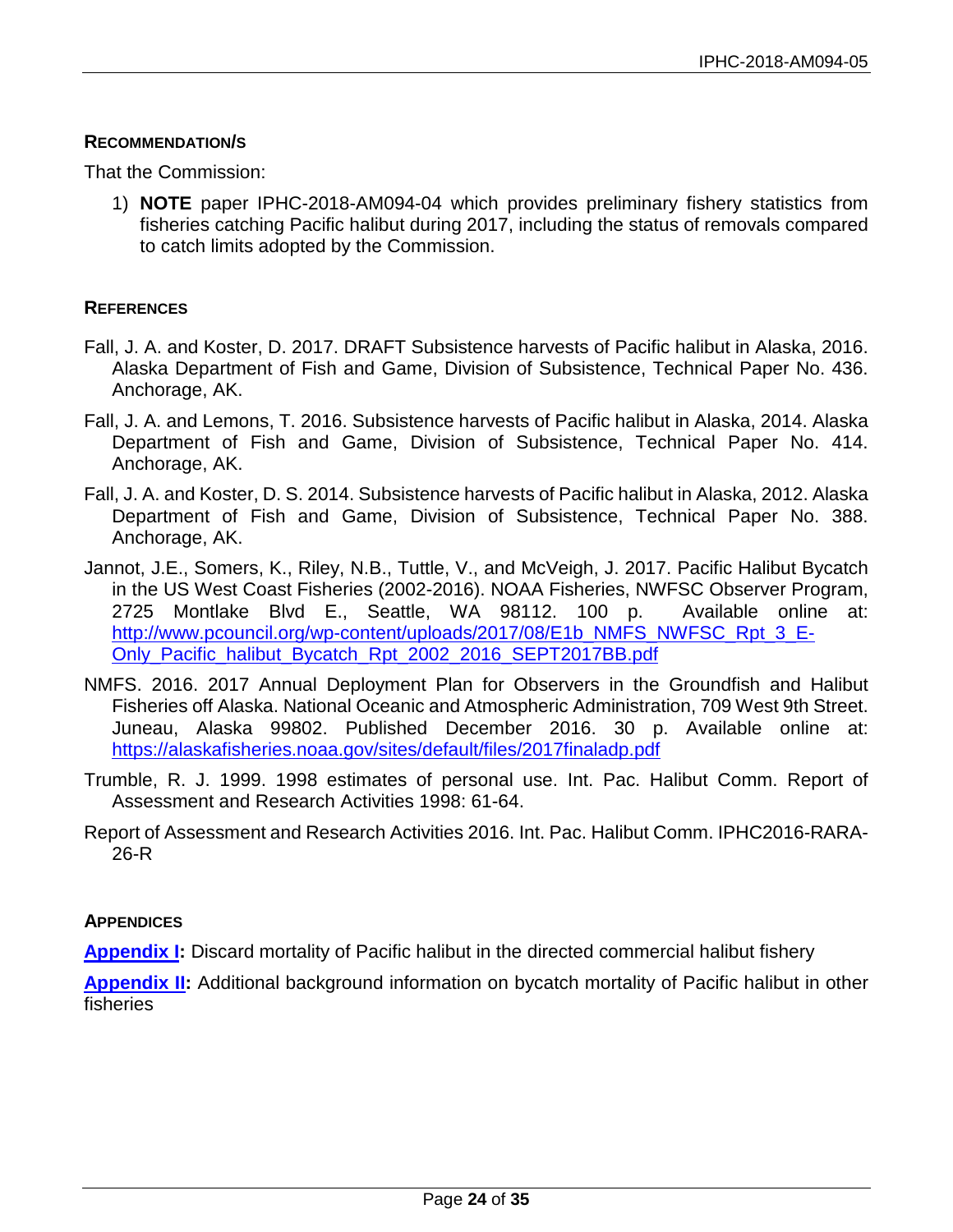# **Appendix I:**

Discard mortality of Pacific halibut in the directed commercial halibut fishery

### <span id="page-24-0"></span>**Overview**

The removals of Pacific halibut (*Hippoglossus stenolepis*) accounted for in the International Pacific Halibut Commission (IPHC) stock assessment include commercial and recreational fisheries landings, discard mortality from the commercial Pacific halibut fisheries, discard mortality from the recreational Pacific halibut fisheries, subsistence removals, and discard mortality of Pacific halibut from other commercial fisheries (bycatch mortality). Commercial fishery discard mortality is 1) Pacific halibut that are smaller than the commercial minimum size of 32 inches (81.3 cm), known as U32s, that must be released by regulation and subsequently die, 2) fish of all sizes estimated to have been captured by fishing gear that were subsequently lost or abandoned during fishing operations, 3) fish that are discarded for regulatory reasons (e.g. the vessel's trip limit has been exceeded). Different mortality rates are applied to each category: released Pacific halibut have a 16% mortality rate and Pacific halibut mortality from lost gear is 100%. The methods applied to produce each of these estimates differ due to the amount and quality of the information available. The discard mortality of Pacific halibut 26 inches and longer (O26), including O32 Pacific halibut (>32 inches in length) and Pacific halibut between 26 and 32 inches (U32/026), is directly deducted to determine the fishery constant exploitation yield (FCEY); and the mortality of U26 Pacific halibut is accounted for in the removals in the stock assessment and in the exploitation rates in the harvest policy. The intent of the division of U26/O26 is to standardize the treatment of removals, given that recreational and subsistence fishery removals are directly deducted when setting catch limits.

### **Discard mortality of U32 Pacific halibut**

In the directed commercial Pacific halibut fishery, direct observations by fisheries observers or electronic monitoring information are not available coastwide, so in most IPHC Regulatory Areas the weight of discarded U32 Pacific halibut must be estimated by indirect methods. In the IPHC Regulatory Area 2B fishery (since 2006), fishers are required to record in their logbooks the number of U32 Pacific halibut discarded, which is verified for accuracy via analysis of electronic monitoring video from fishing activities. Therefore, for the IPHC Regulatory Area 2B fishery, there exists a direct estimate of the total number of U32 Pacific halibut discarded. The percent of U32 fish (in numbers) in the IPHC setline surveys and the IPHC Regulatory Area 2B logbooks is shown in Figure 3. To convert this number for the IPHC Regulatory Area 2B logbooks into a weight, the average observed weight of U32 Pacific halibut in the Area 2B setline survey is used.

In all other cases, since the setline survey uses similar fishing gear, it has been used as a proxy for the expected encounter rates by IPHC Regulatory Area and year. Previous analyses recognized that some survey stations produce a much lower catch rate of O32 Pacific halibut than observed for the average commercial set (Gilroy and Clark 2008). Therefore, to make them more comparable, the setline survey stations are filtered to stations with a higher catch rate (by weight) of O32 Pacific halibut. Following the previous analyses, the top 33% was used for IPHC Regulatory Areas 3A-4CDE, and individually estimated percentages for IPHC Regulatory Areas 2A, 2B, and 2C (Figure 4). These percentages make the observed O32 Pacific halibut catch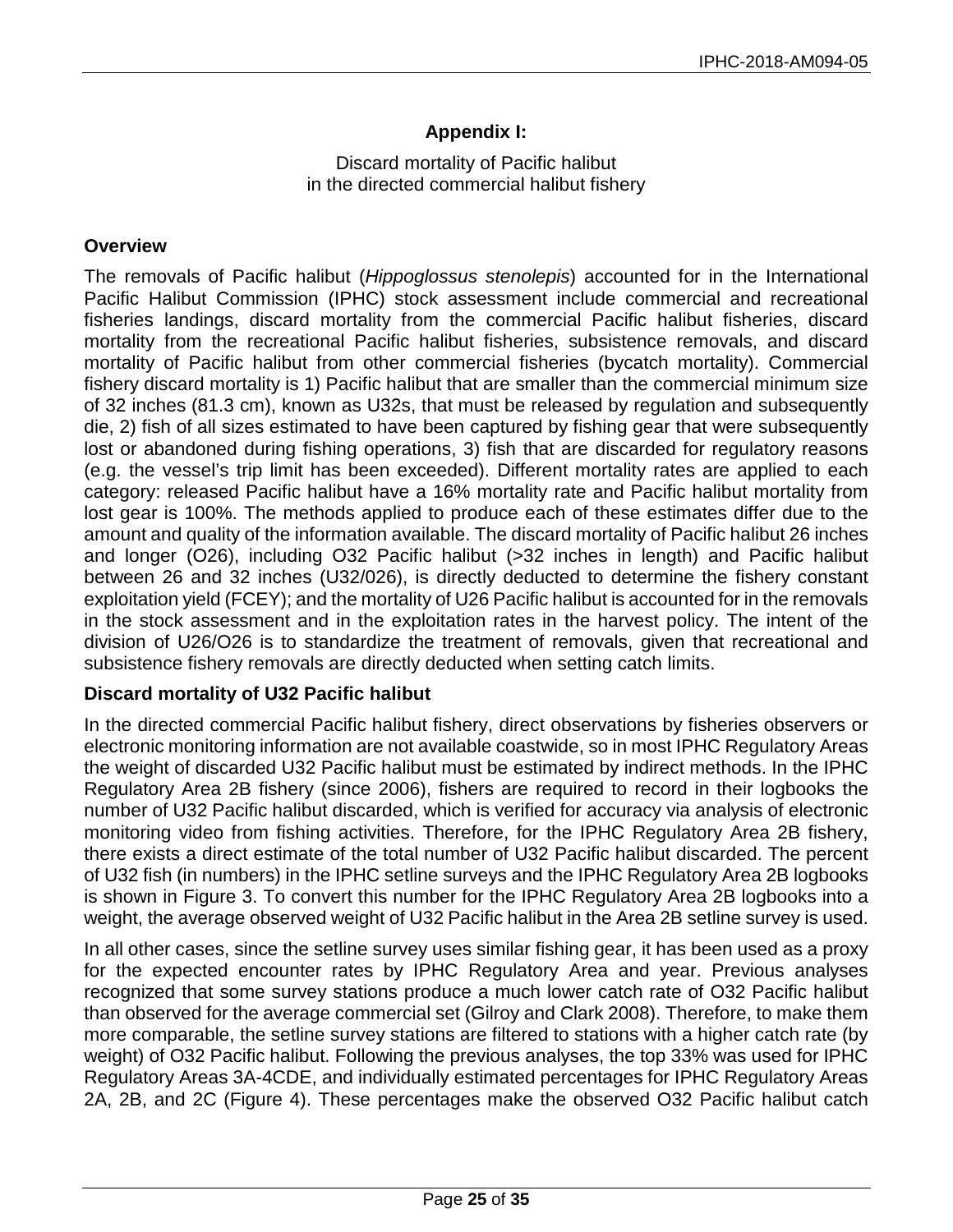rates of filtered stations reasonably similar to those reported in commercial fishery logbooks. It is then inferred that the catch rate of U32 Pacific halibut would also be similar; however, this inference cannot be directly tested. Although the comparison is useful, there is considerable uncertainty with regard to the actual spatial and temporal patterns of the directed fishery, and direct estimates of U32 discards would be considerably better.



**Figure 3.** Setline survey percentage U32 by number, 1996-2017. Circles represent the median station observed each year in the setline survey and the lines indicate the 25th and 75th percentiles. The thick solid line in IPHC Regulatory Area 2B since 2006 represents the percent U32 reported in the logbooks.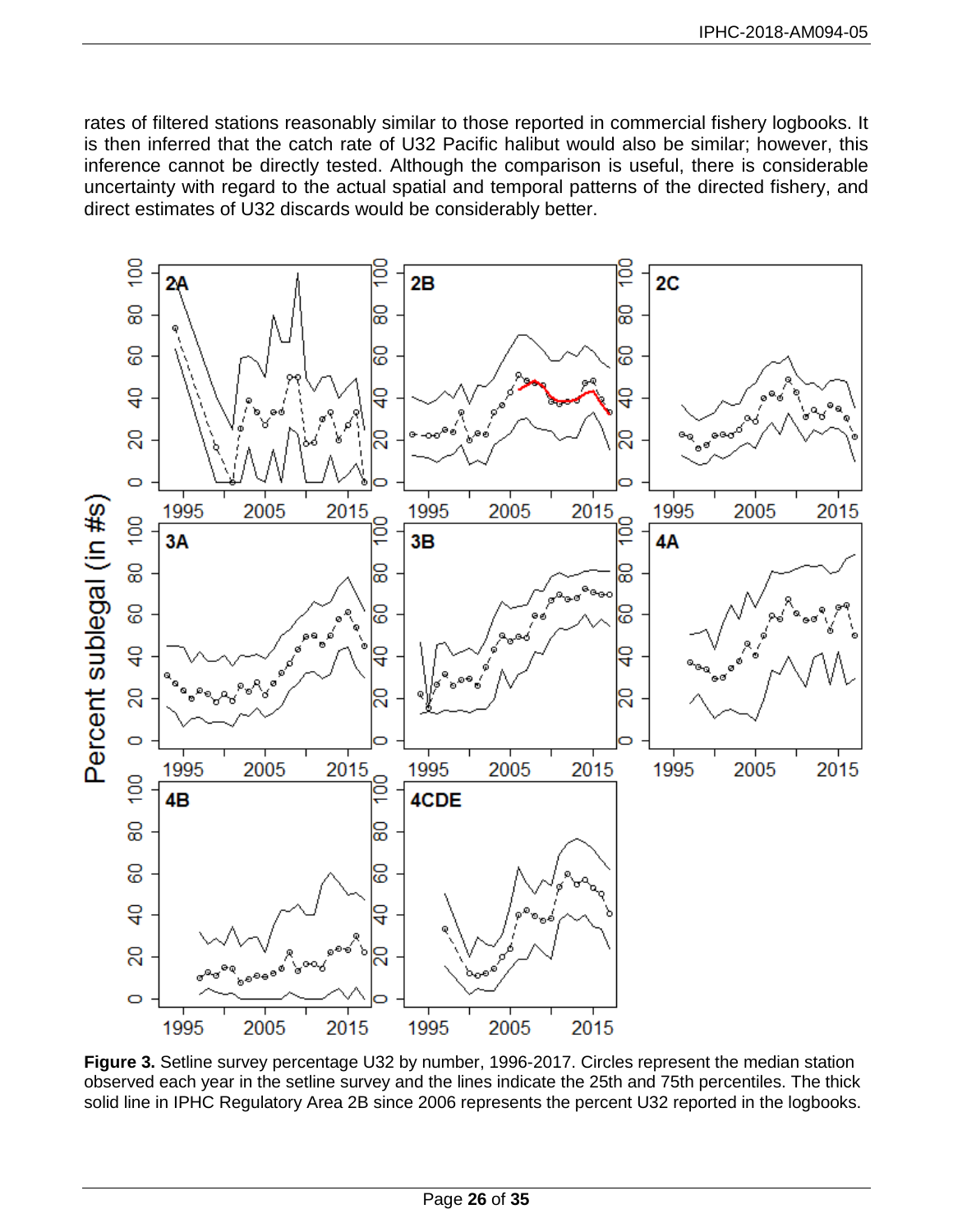

Comparison of Commercial and top XX% of Survey WPUE

**Figure 4.** O32 WPUE for the commercial fishery versus setline survey filtered to the top XX%, 1997- 2017.

A mortality rate of 16% was applied to all commercial fishery Pacific halibut discards since the beginning of individual quota fisheries (1991 in Canada, 1995 in Alaska). During the era of the derby fishery and for all years in IPHC Regulatory Area 2A, a 25% rate was applied (Gilroy 2007). The IPHC Regulatory Area 2A commercial catch numbers include the U32 estimates from the tribal and non-tribal commercial fisheries.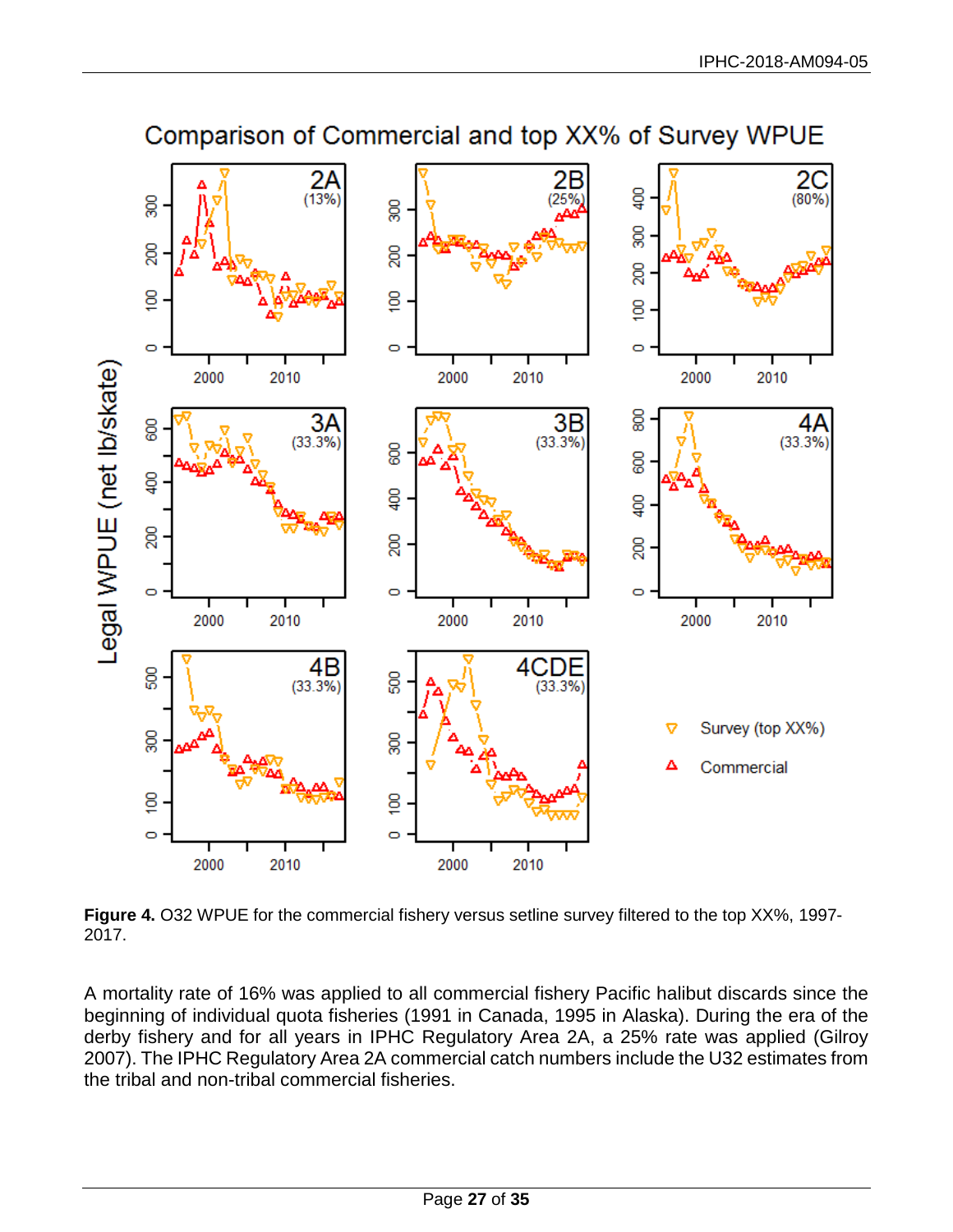To estimate the pounds of U32 Pacific halibut captured in the commercial Pacific halibut fishery, the IPHC Regulatory Area specific U32:O32 ratio was multiplied by the estimated commercial catch in each regulatory area for each year. The resulting poundage was then multiplied by the discard mortality rate to obtain the estimated poundage of U32 Pacific halibut killed in the commercial fishery.

## **Discard mortality from lost or abandoned gear**

Since the implementation of the quota share fisheries, lost gear is much less common. During the derby fishery of the 1980s and early 1990s in Alaska and B.C., extremely short fishing periods resulted in a competitive race to catch as many Pacific halibut as fast as possible, leading to a considerable quantity of longline gear being lost on the fishing grounds. Information on the amount of gear lost or abandoned by the Pacific halibut longline fishery was collected through logbook interviews or from fishing logs received via mail. Fishery-wide estimates were then extrapolated to total catch values using logbook catch and effort statistics.

Discard mortality for O32 Pacific halibut was calculated from the ratio of effective skates lost to effective skates hauled, multiplied by total landed catch. Effective skates are skates for which no data (skate length, hook spacing, number of hooks per skate) are missing and gear type meets the standardization criteria. The ratio was calculated using both fixed-hook and snap gear in all IPHC Regulatory Areas. The IPHC Regulatory Area 2A catch has always included the nontreaty directed commercial catch, treaty commercial catch, and, when open, incidental catch during the longline sablefish fishery. In addition, the quantity of U32 Pacific halibut captured by lost gear is also estimated using the method described above. All fish estimated to have been captured by lost gear are assumed to die. Discard mortality from lost gear was first calculated in 1985. The amount of gear lost varies by year and it is much lower since the inception of the quota share fisheries. In some instances, very few to no skates are reported lost, which was the case in IPHC Regulatory Areas 4C and 4E in 2016. The 2016 data are preliminary and it is expected that some gear was lost in those IPHC Regulatory Areas and when final log data are available the numbers will be updated. We will be reviewing the procedure for determining the mortality of Pacific halibut from the lost gear in the future.

### **Discard mortality for regulatory reasons**

The directed commercial fisheries in IPHC Regulatory Area 2A are still managed using derby fishing seasons, in which the quantity of Pacific halibut for a vessel is limited by a fishing period limit. This results in catches that may exceed the vessel or trip limits, and therefore regulatory discards of O32 Pacific halibut, which are reported in the fishery logbooks. The ratio of discards to landings from the trips with logbook records available is used to estimate the O32 discards for all landings reported on fish tickets. In addition, the quantity of U32 Pacific halibut captured along with these discarded fish is estimated following the methods described above. The estimates for regulatory discards vary most likely due to the number of fishery openings, the number of vessels fishing, and the vessel trip limits. The IPHC Regulatory Area 2A incidental Pacific halibut retention fisheries during the salmon and sablefish fisheries are not included as they are accounted for under bycatch mortality estimates.

Discards from the quota share fisheries in Alaska and B.C. are not included at present; however, they are under review with the intent to include them in the future.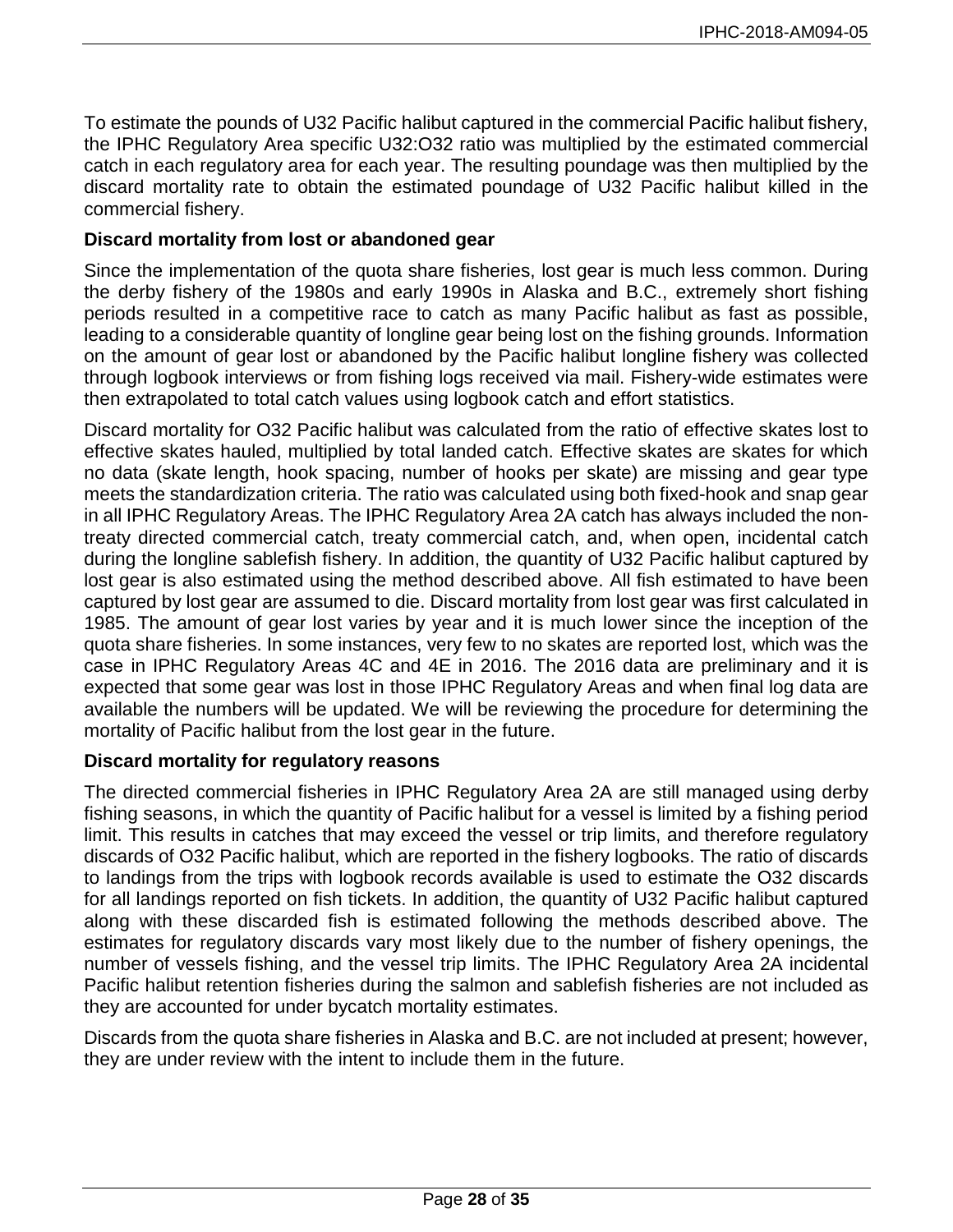# **Total discard mortality in the commercial Pacific halibut fishery**

Based on these methods, discard mortality in the commercial fishery for Pacific halibut is estimated to have been highest in the early 1980s, subsequently declined (particularly in IPHC Regulatory Area 3A in 1995 when the derby fishery was converted to a quota system), and then increased from 1995 to 2010 as the size-at-age of Pacific halibut declined and more fish at older ages remained below the minimum size limit. The estimates of discard mortality cannot be delineated within IPHC Regulatory Area 4 prior to 1981 (Table 1), but there is very little discard mortality estimated prior to that time. In addition, there is currently no direct accounting for whale depredation in this calculation.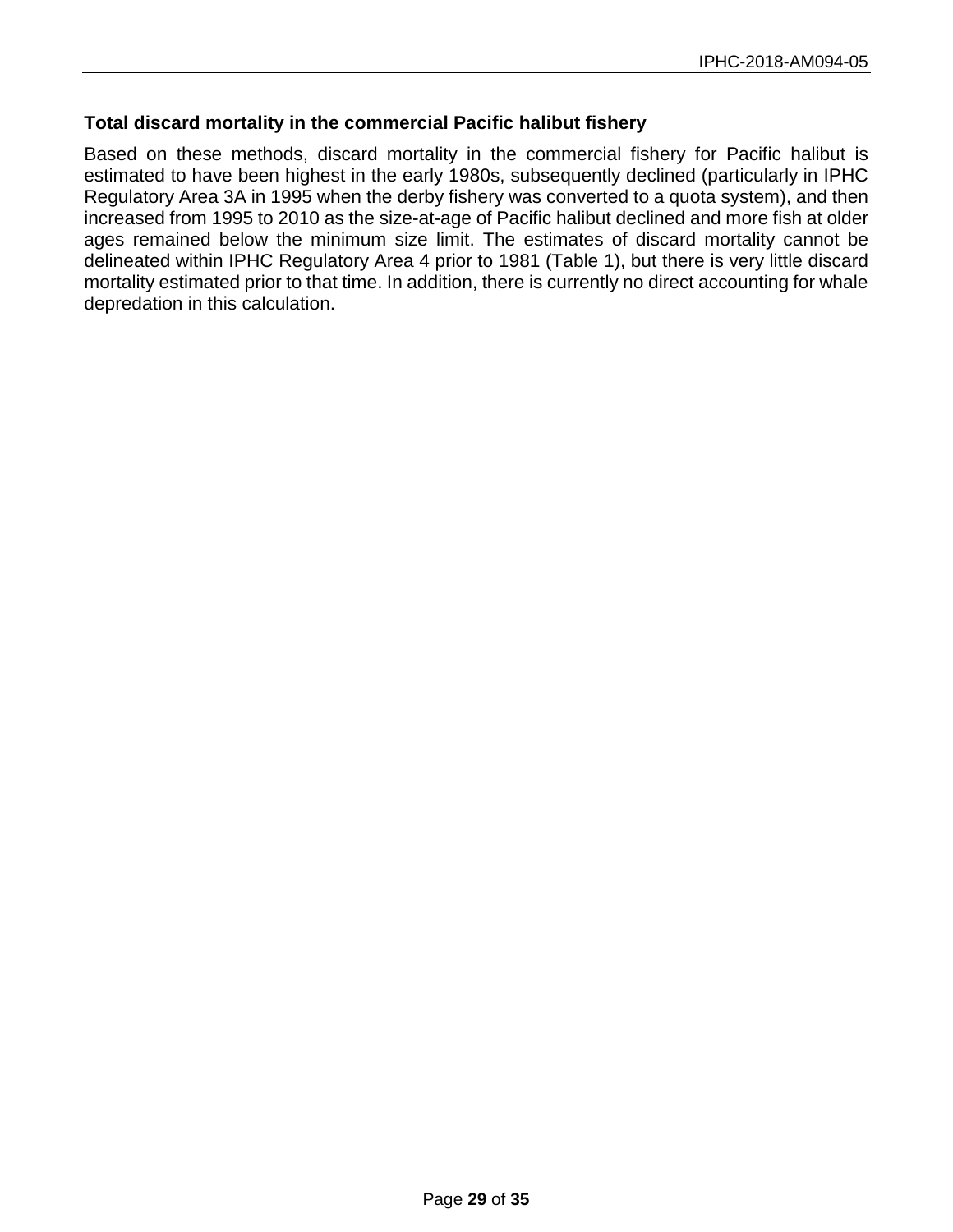|       | <b>Regulatory Area</b> |                   |             |                               |             |             |           |                         |             |                                               |             |       |
|-------|------------------------|-------------------|-------------|-------------------------------|-------------|-------------|-----------|-------------------------|-------------|-----------------------------------------------|-------------|-------|
| Year∣ | 2A <sup>a</sup>        | 2B                | 2C          | 3A                            | 3B          | 4           | 4Α        | 4B                      | 4C          | 4D                                            | 4E          | Total |
| 1974  | 0.002 0.081            |                   | 0.042       | 0.061                         |             | 0.013 0.002 | <b>NA</b> | <b>NA</b>               | <b>NA</b>   | <b>NA</b>                                     | <b>NA</b>   | 0.201 |
| 1975  |                        | 0.004 0.143       | 0.048 0.091 |                               | 0.021       | 0.002       | <b>NA</b> | <b>NA</b>               | <b>NA</b>   | <b>NA</b>                                     | <b>NA</b>   | 0.309 |
| 1976  |                        | 0.002 0.164 0.044 |             | 0.107                         | 0.025       | 0.002       | <b>NA</b> | <b>NA</b>               | <b>NA</b>   | <b>NA</b>                                     | <b>NA</b>   | 0.344 |
| 1977  |                        | 0.002 0.135 0.026 |             | 0.093                         | 0.032 0.004 |             | <b>NA</b> | <b>NA</b>               | <b>NA</b>   | <b>NA</b>                                     | <b>NA</b>   | 0.292 |
| 1978  | 0.001                  |                   | 0.113 0.036 | 0.115 0.014                   |             | 0.004       | <b>NA</b> | <b>NA</b>               | <b>NA</b>   | <b>NA</b>                                     | <b>NA</b>   | 0.283 |
| 1979  | 0.001                  |                   | 0.119 0.039 | 0.130 0.004                   |             | 0.004       | <b>NA</b> | <b>NA</b>               | <b>NA</b>   | <b>NA</b>                                     | <b>NA</b>   | 0.297 |
| 1980  |                        | 0.000 0.136 0.029 |             | 0.132 0.003                   |             | 0.002       | <b>NA</b> | <b>NA</b>               | <b>NA</b>   | <b>NA</b>                                     | <b>NA</b>   | 0.302 |
| 1981  |                        | 0.002 0.152 0.036 |             | 0.147 0.006                   |             | <b>NA</b>   | 0.004     | 0.002                   | 0.002       | 0.000                                         | 0.000       | 0.351 |
| 1982  |                        | 0.002 0.163 0.033 |             | 0.124 0.067                   |             | NA          |           | 0.010 0.000 0.002       |             | 0.000                                         | 0.000       | 0.401 |
| 1983  |                        | 0.003 0.192 0.064 |             | 0.117                         | 0.114       | <b>NA</b>   | 0.023     | 0.009                   | 0.004       | 0.000                                         | 0.000       | 0.526 |
| 1984  | 0.005                  | 0.363             | 0.065       | 0.162                         | 0.104       | <b>NA</b>   | 0.010     | 0.008                   | 0.006       | 0.001                                         | 0.000       | 0.724 |
| 1985  | 0.011                  | 0.542 0.344       |             | 1.213                         | 0.398       | <b>NA</b>   | 0.082     | 0.056                   | 0.031       | 0.028                                         | 0.001       | 2.705 |
| 1986  | 0.016                  | 0.695             | 0.606       | 2.374                         | 0.591       | <b>NA</b>   | 0.231     | 0.016                   | 0.048       | 0.077                                         | 0.002       | 4.657 |
| 1987  | 0.014                  | 0.686             | 0.543       | 2.105                         | 0.513       | NA          | 0.188     | 0.071                   | 0.047       | 0.031                                         | 0.005       | 4.204 |
| 1988  | 0.007                  | 0.557             | 0.384       | 2.158                         | 0.267       | <b>NA</b>   | 0.052     | 0.039                   | 0.019       | 0.009                                         | 0.000       | 3.493 |
| 1989  | 0.020                  | 0.443             |             | 0.352 2.102                   | 0.366       | NА          | 0.041     | 0.098                   | 0.024       | 0.022                                         | 0.000       | 3.469 |
| 1990  | 0.038                  | 0.437             | 0.508       | 1.693                         | 0.414       | NА          | 0.148     | 0.073                   | 0.033       | 0.052                                         | 0.004       | 3.401 |
| 1991  | 0.008                  | 0.238             | 0.520       | 1.666                         | 0.711       | NА          | 0.127     |                         | 0.080 0.040 | 0.070                                         | 0.005       | 3.466 |
| 1992  | 0.020                  | 0.220             | 0.436       | 1.230                         | 0.388       | NА          |           | 0.090 0.072 0.028       |             | 0.018                                         | 0.002       | 2.504 |
| 1993  |                        | 0.033 0.320       | 0.411       | 0.854                         | 0.248       | <b>NA</b>   |           | 0.084 0.059 0.028       |             | 0.019                                         | 0.002       | 2.058 |
| 1994  | 0.010                  | 0.271             | 0.442       | 1.477 0.134                   |             | NA          |           | 0.064 0.065 0.026       |             | 0.018                                         | 0.004       | 2.512 |
| 1995  |                        | 0.008 0.228 0.156 |             | 0.420                         | 0.058       | NA          |           | 0.024 0.022 0.009       |             | 0.004                                         | 0.002       | 0.932 |
| 1996  | 0.010                  | 0.211             | 0.175       | 0.535                         | 0.083       | NA          |           | 0.043 0.042 0.024       |             | 0.025                                         | 0.005       | 1.152 |
| 1997  | 0.013                  | 0.291             | 0.185       | 0.529                         | 0.246       | ΝA          |           | 0.057 0.049 0.033       |             | 0.033                                         | 0.007       | 1.445 |
| 1998  | 0.019                  | 0.329 0.229       |             | 0.676 0.289                   |             | <b>NA</b>   | 0.068     | 0.052 0.025             |             | 0.026                                         | 0.004       | 1.716 |
| 1999  |                        | 0.018 0.321       |             | 0.232 0.546 0.322             |             | ΝA          |           | 0.067 0.074 0.029       |             | 0.031                                         | 0.004       | 1.644 |
| 2000  |                        |                   |             | 0.024 0.190 0.197 0.475 0.384 |             | <b>NA</b>   |           | 0.092 0.059 0.013       |             | 0.014                                         | 0.003       | 1.452 |
| 2001  |                        | 0.024 0.245 0.229 |             | 0.456 0.481                   |             | <b>NA</b>   |           | 0.132 0.076             |             | 0.018 0.020                                   | 0.005       | 1.688 |
| 2002  |                        |                   |             | 0.022 0.204 0.174 0.646       | 0.515       | <b>NA</b>   |           | 0.103 0.036 0.008 0.011 |             |                                               | 0.003       | 1.722 |
| 2003  |                        | 0.043 0.344 0.201 |             | 0.676                         | 0.646       | NA          |           | 0.105 0.042 0.008       |             | 0.016                                         | 0.004       | 2.085 |
| 2004  | 0.016                  | 0.311             | 0.367       | 0.758                         | 0.716       | NА          |           | 0.078 0.034 0.009       |             | 0.016                                         | 0.003       | 2.309 |
| 2005  | 0.039                  | 0.335             | 0.344       | 0.724                         | 0.572       | <b>NA</b>   |           | 0.139 0.018             | 0.007       | 0.034                                         | 0.005       | 2.218 |
| 2006  | 0.050                  | 0.605 0.443       |             | 0.741                         | 0.476       | <b>NA</b>   |           | 0.102 0.013 0.009       |             | 0.044                                         | 0.007       | 2.491 |
| 2007  | 0.040                  | 0.529             | 0.381       | 0.966                         | 0.454       | <b>NA</b>   |           | 0.135 0.023 0.011       |             |                                               | 0.053 0.012 | 2.604 |
| 2008  |                        | 0.044 0.454 0.295 |             | 1.004 0.676                   |             | NА          |           |                         |             | 0.149 0.025 0.021 0.073 0.017                 |             | 2.757 |
| 2009  |                        | 0.052 0.354 0.304 |             |                               | 1.175 0.796 | NА          |           |                         |             | 0.157 0.018 0.018 0.060                       | 0.012       | 2.946 |
| 2010  |                        | 0.027 0.302 0.261 |             |                               | 1.450 0.903 | NА          |           | 0.138 0.037 0.023 0.061 |             |                                               | 0.011       | 3.214 |
| 2011  |                        | 0.025 0.283 0.083 |             | 0.930 0.770                   |             | NА          |           | 0.144 0.043 0.044 0.121 |             |                                               | 0.026       | 2.468 |
| 2012  |                        | 0.025 0.220 0.095 |             | 0.593 0.526                   |             | NА          |           |                         |             | 0.095 0.038 0.018 0.045                       | 0.012       | 1.667 |
| 2013  |                        | 0.025 0.211       |             | 0.110 0.519 0.404             |             | NА          |           |                         |             | 0.070 0.035 0.016 0.030                       | 0.010       | 1.432 |
| 2014  | 0.021                  |                   |             | 0.250 0.119 0.443 0.326       |             | NА          |           |                         |             | 0.035 0.056 0.016 0.030                       | 0.006       | 1.302 |
| 2015  | 0.031                  | 0.238 0.121       |             | 0.521 0.215                   |             | ΝA          |           |                         |             | 0.079 0.036 0.017 0.031                       | 0.004       | 1.293 |
| 2016  |                        |                   |             | 0.037 0.229 0.123 0.378 0.232 |             | NА          |           |                         |             | 0.054 0.060 0.016 0.044 0.005                 |             | 1.177 |
| 2017  |                        |                   |             | 0.019 0.175 0.087 0.347 0.234 |             | <b>NA</b>   |           |                         |             | $0.067$ $0.031$ $0.009$ $0.016$ $0.003$ 0.989 |             |       |

**Table 1.** Discard mortality of Pacific halibut in the commercial halibut fishery since 1974 by IPHC Regulatory Area, in millions of pounds net weight.

a Regulatory Area 2A includes O32 regulatory discards.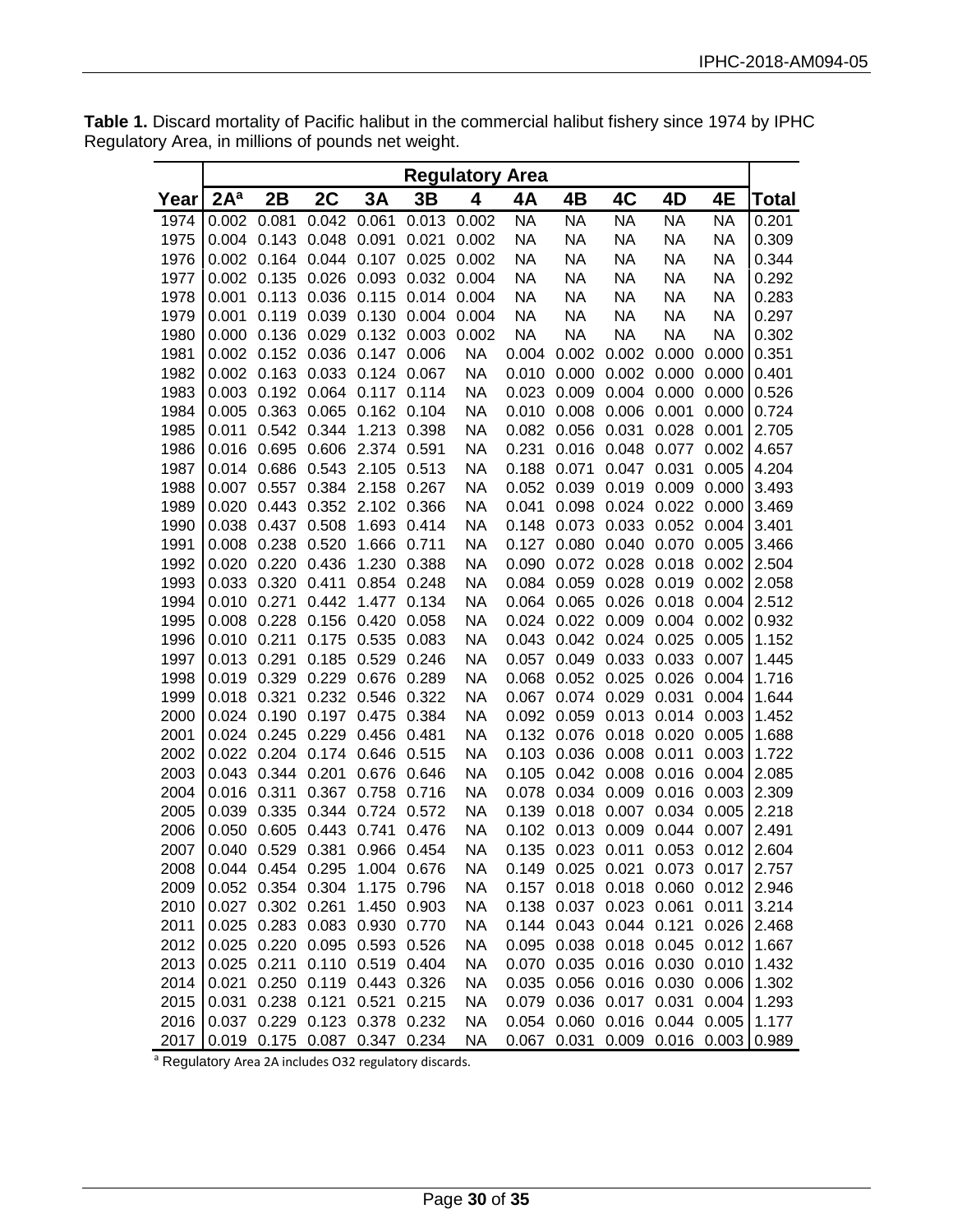## **Additional data sources**

We do not currently utilize the North Pacific Observer Program's (NPOP) growing data set on discards (reference the NPOP's annual report) in the directed Pacific halibut fishery due to the very low coverage rates, the lack of coverage on vessels less than 40 feet, and the lack of a conversion from numbers to weight for discarded Pacific halibut. However, it is anticipated that stratification by depth, gear, and other fishing characteristics could improve the representativeness of these data for estimating Pacific halibut discard in the future, and we plan to explore using these data in the near future.

Ongoing and future research on discard mortality rates may be helpful to refine the current rates used in this analysis. (Planas and IPHC Staff 2017).

## **References**

- Gilroy, H. L. 2007. Wastage in the 2006 Pacific halibut fishery. Int. Pac. Halibut Comm. Report of Assessment and Research Activities 2006: 55-58.
- Gilroy, H. L. and Clark, W. G. 2008. Re-estimation of sublegal discard mortality in the halibut fishery. Int. Pac. Halibut Comm. Report of Assessment and Research Activities 2007: 69-73.
- Planas, J. V. and IPHC Staff. 2017. 2017 IPHC Biological and Ecosystem Science Research Plan. Int. Pac. Halibut Comm. Report of Assessment and Research Activities 2016. IPHC-2016- RARA-26-R: 10-24
- Williams, G. H. 2016. A reexamination of halibut bycatch in Alaska state-managed shellfish fisheries. Int. Pac. Halibut Comm. Report of Assessment and Research Activities 2015: 361- 380.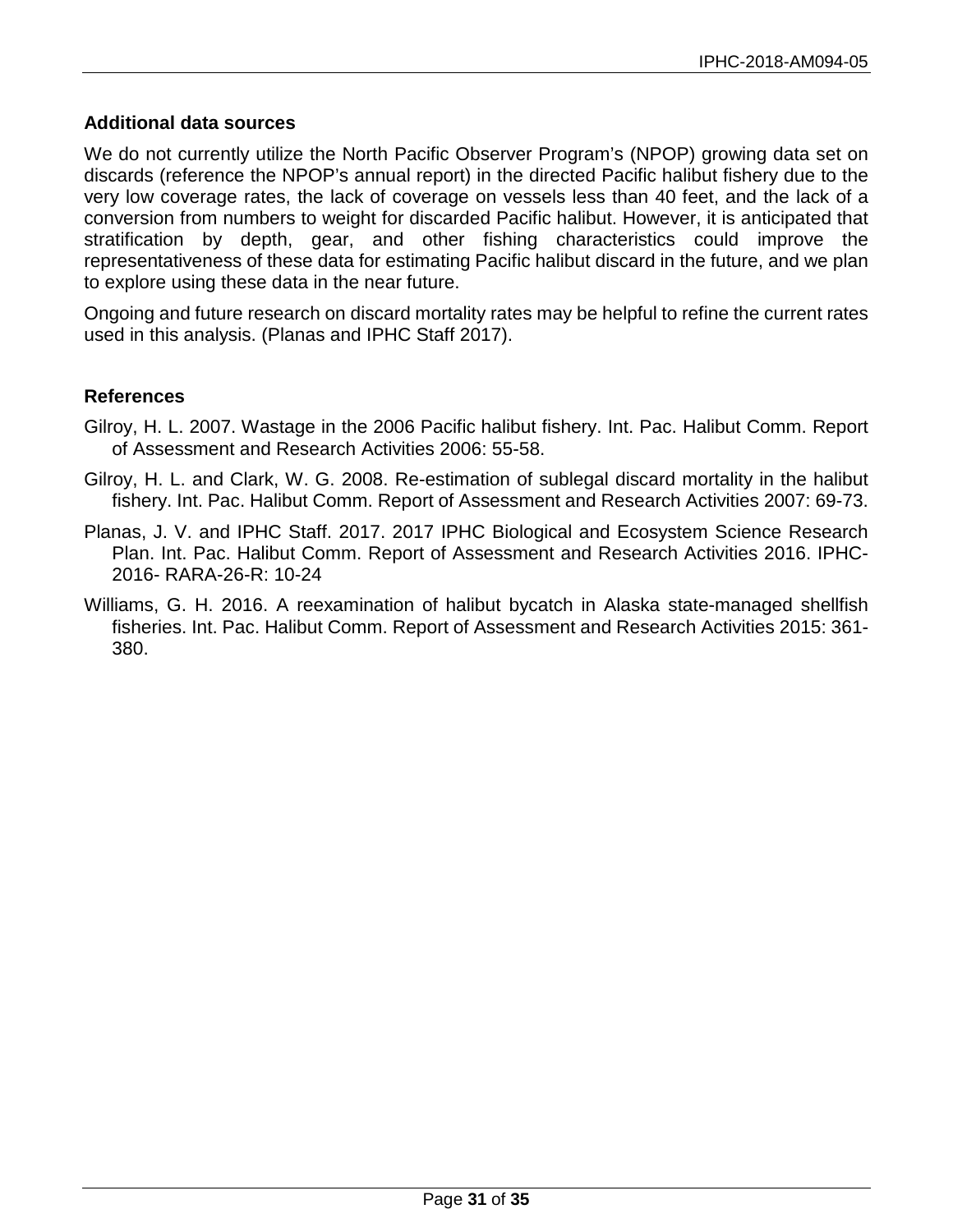# **Appendix II:**

# Additional background information on bycatch mortality of Pacific halibut in other fisheries

## <span id="page-31-0"></span>**Pacific halibut bycatch limits**

The North Pacific Fishery Management Council adopts Pacific halibut bycatch mortality limits for the Alaskan groundfish fisheries during its annual specification process in the fall of the preceding year. Currently, the limits are set by management area: the Gulf of Alaska (GOA) (Figure 1) and Bering Sea and Aleutian Islands (BSAI) (Figure 2). The limits, also called Prohibited Species Catch (PSC) limits, are fixed in regulation and can only be changed through a formal amendment, which can take up to a year. For both regions, regulations allow the North Pacific Fishery Management Council to apportion the trawl and fixed-gear limits into seasonal amounts and by fishery, to enable the groundfish fisheries to maximize their groundfish catch within the specified limits. A history of the Pacific halibut bycatch limits for both regions is in Table 12 of the main body of this paper (IPHC-2018-AM094-05).



Figure 1. NMFS statistical and management areas for the Gulf of Alaska.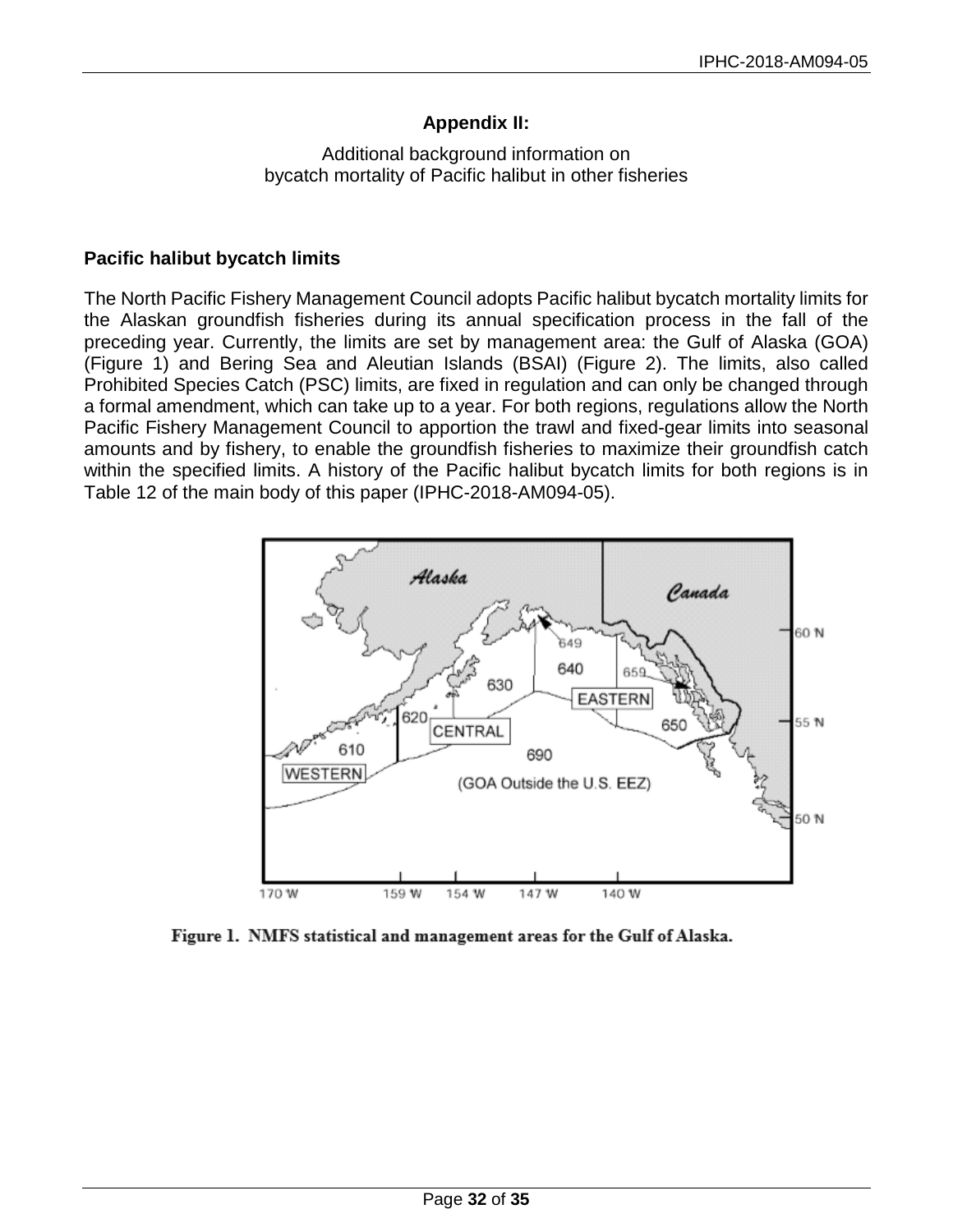

Figure 2. NMFS statistical and management areas for the Bering Sea/Aleutian Islands.

## *Gulf of Alaska*

The final year of a phased three-year reduction in GOA bycatch limits occurred in 2016. The reduction for the trawl sector was implemented through a 7% reduction in 2014, an additional 5% in 2015 (to 12%), and finally 3% for 2016, thereby totaling 15% across three years. The reductions resulted in new trawl fishery limits of 1,848 t in 2014, 1,759 t in 2015, and 1,706 t in 2016 and beyond for all trawl vessels. For the hook-and-line fleet, the reduction varied by vessel type. The bycatch limit for the hook-and-line catcher/processor (CP) fleet was reduced 7%, which was implemented as one step in 2014. The hook-and-line catcher vessel (CV) bycatch limit was reduced by 15%, on the same 3-year reduction schedule as the trawl sector. The trawl limit was divided by season for shallow water and deep water fisheries, as has been the practice since 1991.

Bycatch management in the GOA fisheries was similar to previous years in that limits were assigned to specific sectors. The bycatch limit was set at 266 t round weight (0.44 million pounds net weight) for all fixed-gear fisheries and at 1,706 t round weight (282 million pounds net weight) for all trawl gear fisheries. The fixed-gear fisheries target primarily Pacific cod in the central and western GOA during the winter and rockfish in the eastern GOA in the spring. The fixed-gear limit is divided between the catcher vessel (CV) and catcher-processor (CP) sectors; the sector limits are further divided seasonally. All pot and jig gear fisheries, as well as the sablefish IFQ fishery, were exempted from the bycatch limits.

Several programs exist in the GOA for which the North Pacific Fishery Management Council has allocated specific Pacific halibut bycatch limits from the overall limit. The Central GOA Rockfish Program (CGOARP) isolates fishing for certain rockfish species from other fisheries within the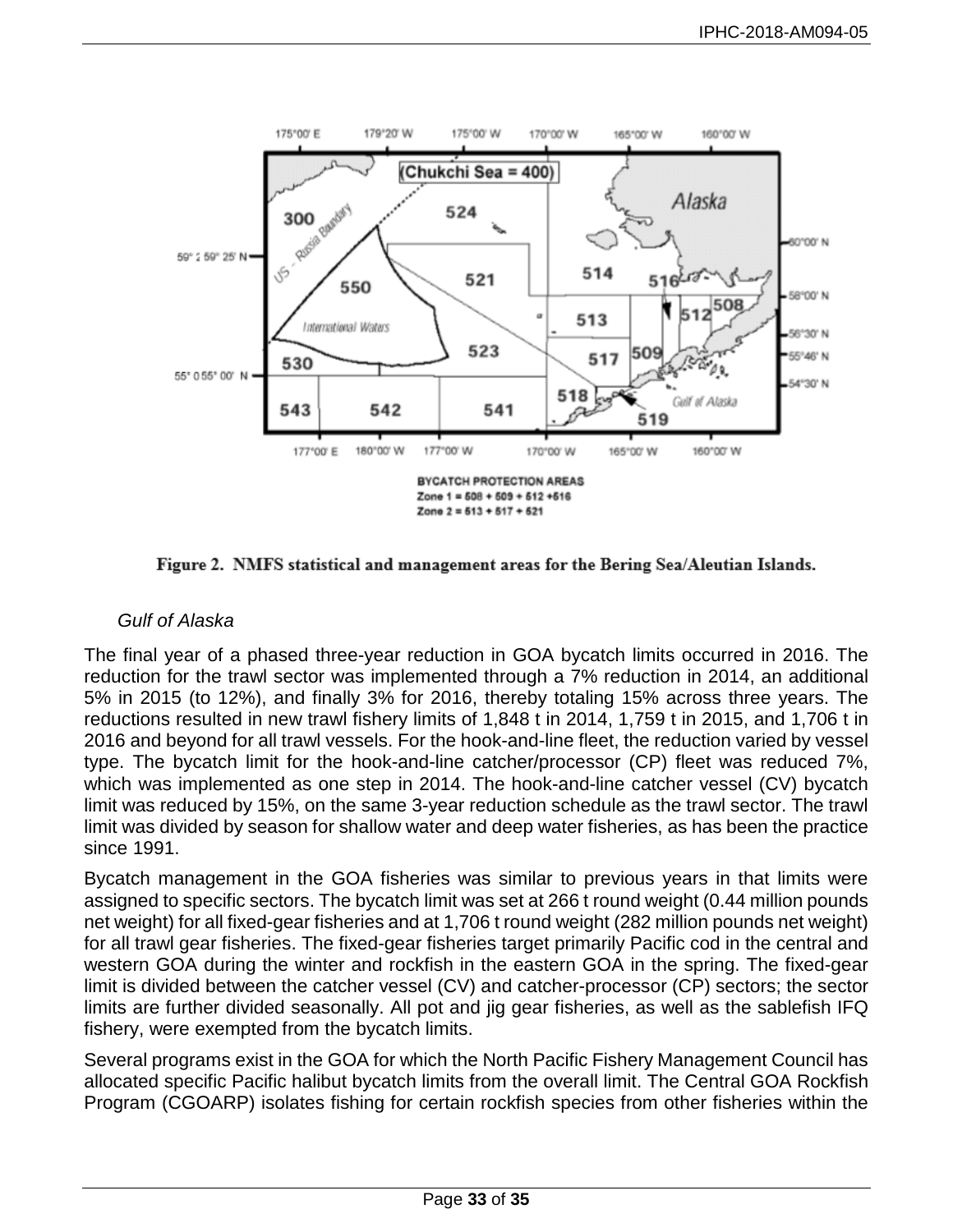fishery management system. Fishery cooperatives ("co-ops") are formed under the program, and a portion of the overall rockfish quotas and Pacific halibut bycatch limit are specified for the program.

Another program for Pacific halibut bycatch management in the GOA applies to vessels that participate in the fishery co-ops in the BSAI. Briefly, the BSAI Plan Amendment 80 (A80) permits vessels to form fishery co-ops, which allows for a more efficient prosecution of their fisheries. Although A80 does not require vessels to join a co-op, all eligible A80 vessels belonged to one of the two co-ops.

The final apportionment of Pacific halibut bycatch in the GOA is a result of the 1998 American Fisheries Act (AFA). The AFA specified that certain trawl CP vessels fishing for pollock in the BSAI were prohibited from fishing for certain other groundfish species in the GOA. The AFA also specified limits on the amounts of other non-pollock groundfish species those vessels were allowed to catch; these limits are also termed sideboards.

### *Bering Sea/Aleutian Islands*

The Pacific halibut bycatch mortality limits for the BSAI trawl and fixed-gear fisheries totaled 3,515 t round weight (5.8 million pounds net).

The BSAI fixed-gear fisheries were allocated a total bycatch limit of 710 t (1.17 million pounds net weight), with 7.5% reassigned to CDQ fisheries, leaving 657 t round weight (1.09 million pounds net weight). This was divided between the hook-and-line fishery for Pacific cod and all other fixed-gear fisheries. The Pacific cod fishery bycatch limit was further divided between CPs and CVs. All pot and jig fisheries were exempted from Pacific halibut mortality closures. The sablefish IFQ hook-and-line fishery was also exempted from the bycatch limit.

The trawl fishery bycatch mortality limit was 2,805 t round weight (4.64 million pounds net weight). By regulation, a fixed amount of 315 t round weight (0.52 million pounds net weight) is reallocated to CDQ fisheries (gear-nonspecific), leaving 2,490 t round weight (4.12 million pounds net weight) for all remaining trawl fisheries. A80 separated the trawl fleet into an A80 sector and a Limited Access sector. The latter group includes the pollock co-ops created by the AFA. Within the A80 fleet, the bycatch limit was assigned to the Alaska Seafood Cooperative and the Alaska Groundfish Cooperative.

In addition, the North Pacific Fishery Management Council created bycatch limit sideboards for the AFA vessels which apply to these vessels when they fish in non-AFA fisheries, i.e., any target species other than pollock.

### **Discard mortality rates and assumptions**

Discard mortality rates (DMRs), used to determine the fraction of the estimated bycatch that dies, vary by fishery and IPHC Regulatory Area. Where observers are used for fishery monitoring, DMRs are calculated from data collected on the release viability or injury of Pacific halibut. For IPHC Regulatory Areas without observers, assumed DMRs are used, which are based on the similarity of fisheries to those in other areas where data are available. The mortality models used to calculate these rates have been presented by Clark et al. (1993) and Williams (1997).